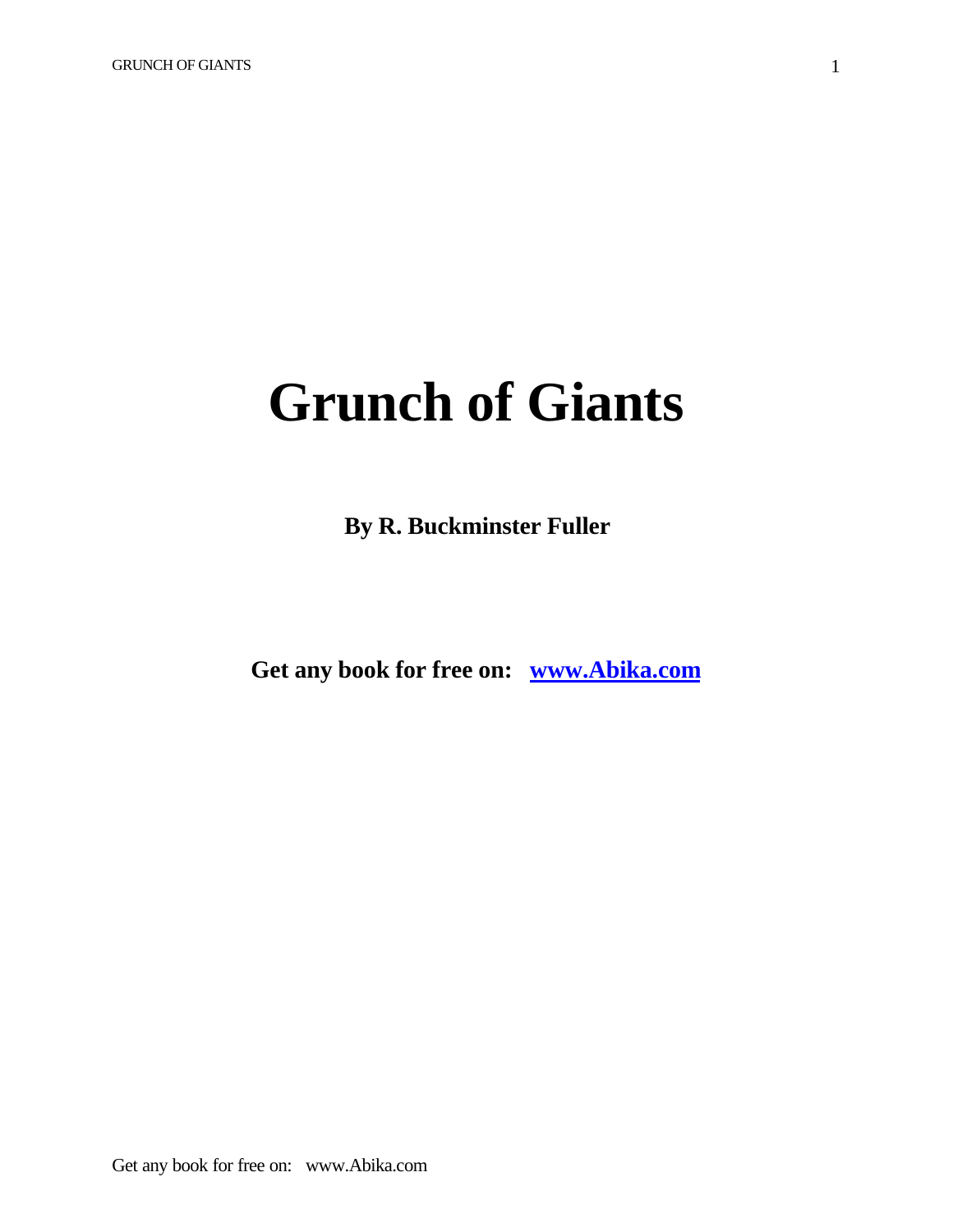#### **Grunch of Giants**

**Introduction** 

ST. MARTIN'S PRESS New York

I dedicate this book to three women: one of the nineteenth and two of the twentieth centuries. First, to my great aunt, Margaret Fuller Assoli, who with Ralph Waldo Emerson co-edited the Transcendentalist magazine, the *Dial*, and was the first to publish Thoreau—and herself authored *Woman in the Nineteenth Century.* I am sure Margaret would and probably does join in my enthusiastic support and co-dedication of this book to Marilyn Ferguson, author of *The Aquarian Conspiracy*, and to Barbara Marx Hubbard, founder of the Committee for the Future, for their effective inspiration to the young world to do its own thinking and to act in accordance therewith.

**Contents** Foreword ix 1. (Fee x fie x fo x fum)4 1 2. Astro-age David's Sling 7 3. Heads or Tails We Win, Inc. 18 4. Invisible Know-How, Inc. 34 5. Paper-into-Gold Alchemists 55 6. Can't Fool Cosmic Computer 77 Index 93

Foreword *There exists a realizable, evolutionary alternative to our being either atom-bombed into extinction or crowding ourselves off the planet. The alternative is the computer-persuadable veering of big business from its weaponry fixation*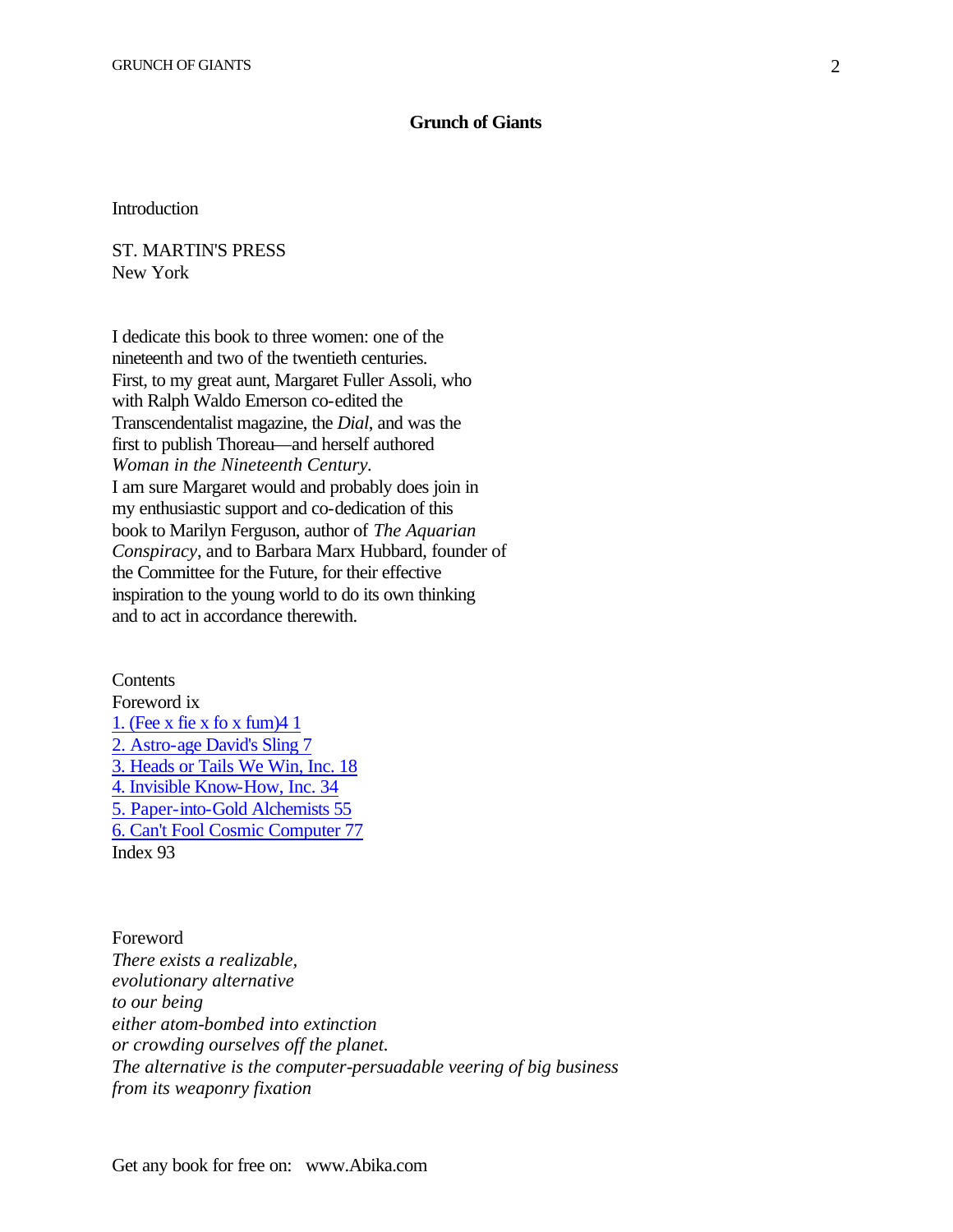*to accommodation of all humanity at an aerospace level of technology, with the vastly larger, far more enduringly profitable for all, entirely new World Livingry Service Industry. It is statistically evident that the more advanced the living standard, the lower the birth rate.*

It is essential that anyone reading this book know at the outset that the author is apolitical. I was convinced in 1927 that humanity's most fundamental survival problems could never be solved by politics. Nineteen twentyseven was the year when a human first flew alone across an ocean in one day.(In 1944, the DC-4 started flying secret war-ferryings across both the Atlantic and Pacific oceans. In 1961, jet airliners put the ocean passenger ships out of business. In 1981, the world-around airlines flew over a billion and a half scheduled passenger miles and carried hundreds of millions of ton-miles of freight.) This was the obvious beginning of the swift integration of all humanity, groups of whose members for all their previous millions of years on planet Earth had been so remotely deployed from one another that they existed as separate nations with ways of life approximately unknown to one another. It was obvious that the integration would require enormous amounts of energy. It was obvious that the fossil fuels were exhaustible. It was obvious that a minority of selfish humans would organize themselves to exploit the majority's transitional dilemmas. I was convinced that within the twentieth century, all of humanity on our planet would enter a period of total crisis. I could see that there was an alternative to politics and its ever more wasteful, warring, and inherently vain attempts to solve one-sidedly all humanity's basic economic and social problems.

That alternative was through invention, development, and reduction to the physically working stages of massproduction prototypes of each member of a complete family of intercomplementary artifacts, structurally, mechanically, chemically, metallurgically, electromagnetically, and cybernetically designed to provide so much performance per each erg of energy, pound of material, and second of time invested as to make it eminently feasible and practicable to provide a sustainable standard of living for all humanity—more advanced, pleasing, and increasingly productive than any ever experienced or dreamed of by anyone in all history. It was clear that this advanced level could be entirely sustained by the many derivatives of our daily income of Sun energy. It was clear that it could be attained and maintained by artifacts that would emancipate humans from piped, wired, and metered exploitation of the many by the few. This family of artifacts leading to such comprehensive human success I identified as *livingry* in contradistinction to politics' *weaponry*. I called it technologically reforming the environment instead of trying politically to reform the people. (I explain that concept in great detail in the latter part of this book. I also elucidated it in my book Critical Path, published in 1981 by St. Martin's Press.)

Equally important, I set about fifty-five years ago (1927) to see what a penniless, unknown human individual with a dependent wife and newborn child might be able to do effectively on behalf of all humanity in realistically developing such an alternative program. Being human, I made all the mistakes there were to be made, but I learned to learn by realistic recognition of the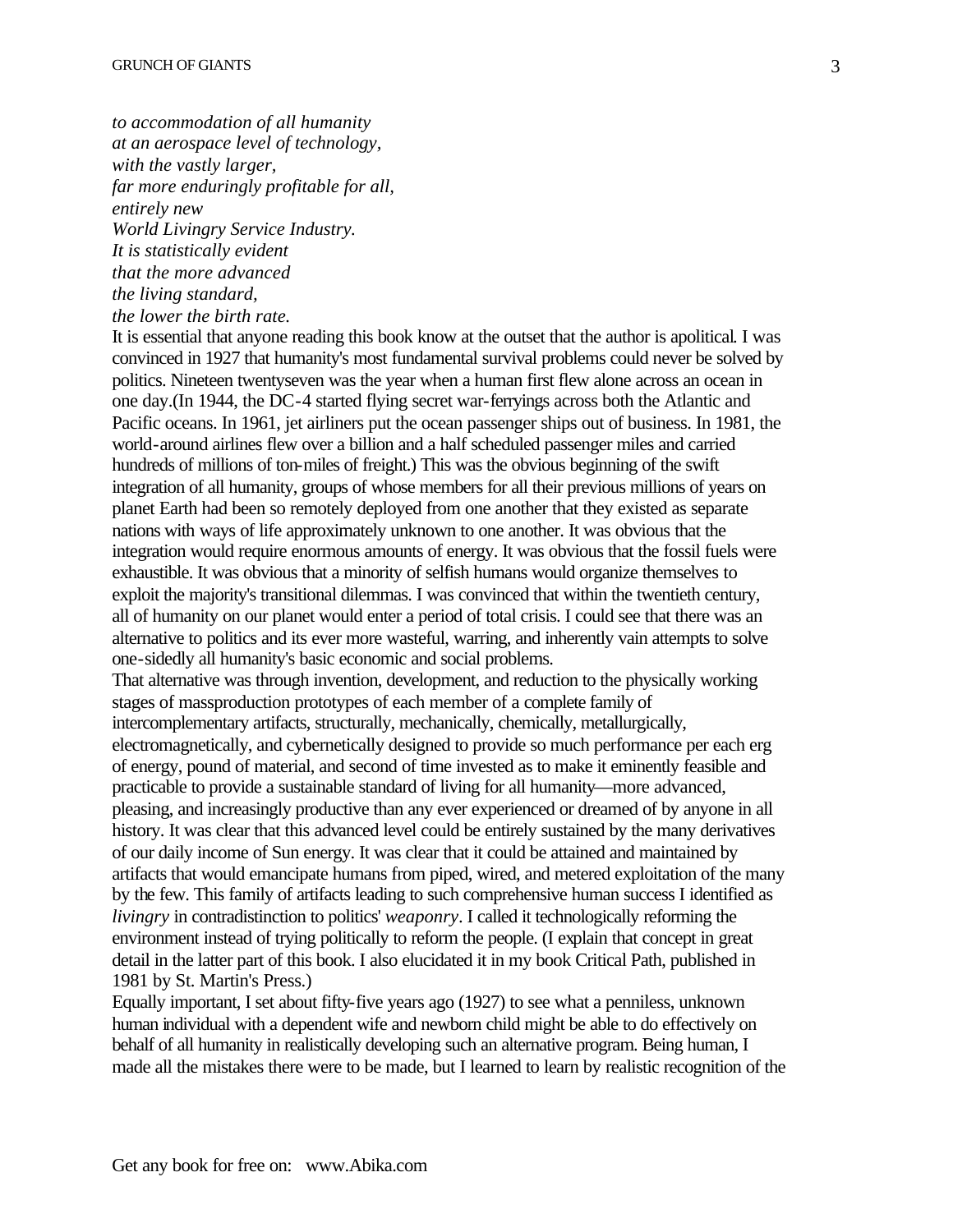constituent facts of the mistake-making and attempted to understand what the uncovered truths were trying to teach me.

In my Philadelphia archives there are approximately forty thousand articles published during the last sixty years which successively document my progressive completions of the whole

intercomplementary family of scheduled artifacts. These livingry items include the following: *Tensegrity*: The continuous-tension/discontinuous-compression structuring principle of Universe (i.e., stars not touching planets, electrons not touching their atomic nuclei) introduced to planet Earth to replace the continuously compressioned, secondarily tensioned structuring in present world-around engineering theory. Designed, 1929; prototyped, 1929.

*The Dymaxion House*: The autonomous, mass-producible, air-deliverable dwelling machine weighing only 3 percent of its equivolumed and equipped, conventional counterpart, singlefamily dwelling. Designed, 1927; modeled, 1928; helicopter-delivered, 1954.

*The one-piece, 250-pound bathroom*: Designed, 1928; prototyped, 1936; mass-produced in polyester fiberglass in West Germany, 1970.

*Synergetics*: Exploration and publishing of the fourdimensional geometrical coordinate system employed by nature. (See *Synergetics* and *Synergetics II* [New York: Macmillan, 1975, 1979].) Discovered, 1927; published, 1944.

*Dymaxion World Map*: Discovery and development of a new cartographic projection system by which humanity can view the map of the whole planet Earth as oneworld island in one-world ocean, without any visible distortion in the relative size and shape of any of the land masses and without any breaks in the continental contours. This is the undistorted map for studying world problems and displaying in their true proportion resources and other data. Discovered, 1933; published, 1943.

*World Game*: A grand-strategy program developing the design science of solving all problems with artifacts, invented by self or others, which take advantage of all scientific and technological development through studies of their effects on the total world's social and economic affairs as ascertainable from the Dymaxion SkyOcean World Map. A means of assessing the feasibility of realizing various initiatives in solving world problems. Invented, 1927; applied, 1928.

*Trends and Transformation Charts*: These depict the total history of all the metallurgical, chemical, electromagnetic, structural, and mechanical trendings to greater performance per given amounts of given materials, time, and energy. A compendium of all the scenarios of science and technology's evoluting advances. Chronological chart of total history of scientific discoveries and technical inventions. Chronological chart of the mining of all metals and recirculation of the scrap of those metals. Chronological charts of all major industries' performances assessed in terms of per capita human use. These charts, begun in 1928; first published, 1937, at Bureau of Standards, Washington, D.C.; published in *Nine Chains to the Moon*, 1938; published in *Fortune* magazine's tenth anniversary issue, 1940. This issue of *Fortune* went into three printings and took *Fortune* from red- to black-ink status. It changed U.S.A. and world economic health assessment from a tonnage criteria to one based on energy consumption.

*The Dymaxion Omnitransport* (for land, air, water-surface, and submarine travel): The first fullscale working prototype stage of which was the Dymaxion car, produced to test the crosswind ground-taxiing behaviors of an omni-streamlined, ultimately to be twin-orientablejet-stilts-flown, wingless flying device, which would take off and land like an eagle or duck, without any prepared landing fields (similar in principle to the forty-yearslater descent and takeoff, multijet system of the Apollo Moon Landing craft). Designed, 1927; prototyped, 1933.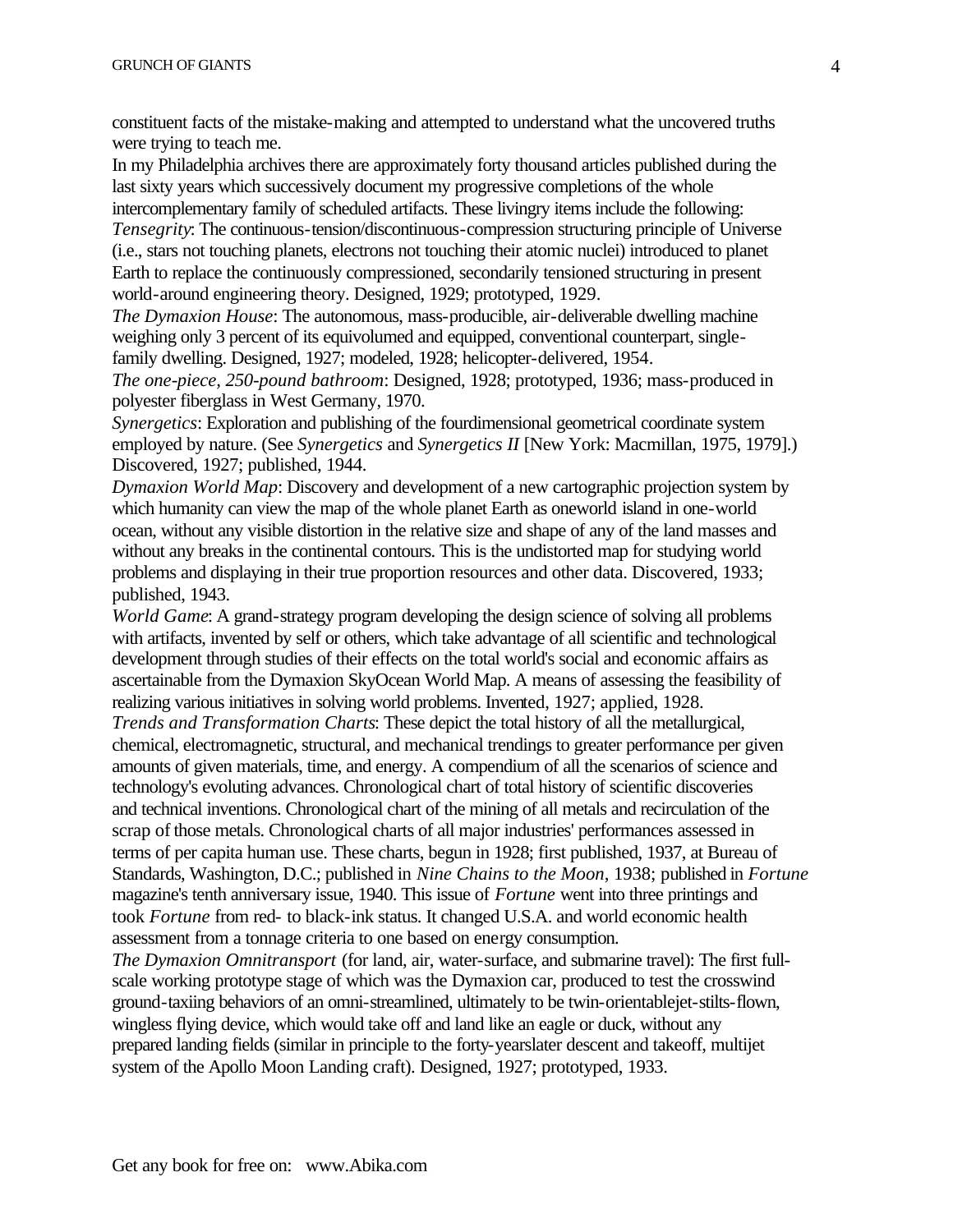*Geodesic Domes*: The unlimited-size, clear-span structures to accommodate both humanity's converging and deploying activities. Invented, 1938; prototyped, 1947. Since then, over 300,000 have been produced and installed around the world from northernmost Greenland to the exact South Pole; over 100,000 installed in children's playgrounds.

*Octet Truss*: The flooring or roofing structure for unlimited spanning. Designed, 1933; prototyped, 1949.

*The Fog Gun*: The pneumatic means of cleaning human body, dishes, clothing, etc., without plumbing's pipedin water supply. Designed, 1927; prototyped, 1949.

*Compact, odorless toilet equipment*: For conversion of human wastes into methane gas and fertilizer. Designed, 1928; proven in India; now being refined for production use.

*Carbon blocks-inserted, copper disc-brakes*: Invented and successfully demonstrated at Phelps Dodge, 1937.

*Bunsen-burner-melted, water-cooled centrifuge*: For processing low-grade tin ore. Invented and successfully demonstrated at Phelps Dodge, 1937.

*Hanging bookshelves, and other furniture:* Invented, 1928; prototyped, 1930.

*Modeling of all geometric developments of energetic-synergetic geometry*: Including tensegrity models of all geometrical structures and the hierarchy of primitive structural systems. The minimum, all-space-filling module. The foldable, seven unique great-circle models. The tetrahelixes. Discovered, 1927; demonstrated, 1936.

*Twin-hull rowing and sailing devices*: Invented, 1938; prototyped, 1954.

*Triangular geodesic framing of ocean-sailing hulls*: Invented, 1948; successfully demonstrated, I.O.R. racing sloop *Imp*, 1979.

Very frequently I hear or read of my artifacts adjudged by critics as being "failures," because I did not get them into mass-production and "make money with them." Such money-making-ascriteria-of-success critics do not realize that money-making was never my goal. I learned very early and painfully that you have to decide at the outset whether you are trying to make money or to make sense, as they are mutually exclusive. I saw that nature has various categories of unique gestation lags between conception of something and its birth. In humans, conception to birth is nine months. In electronics, it is two years between inventive conception and industrialized production. In aeronautics, it is five years between invention and operating use. In automobiles, it is ten years between conception and mass-production. In railroading, the gestation is fifteen years. In big-city skyscraper construction, the gestational lag is twenty-five years. For instance, it was twenty-five years between the accidental falling of a steel bar into fresh cement and the practical use of steel-reinforced concrete in major buildings. Dependent on the size and situation, the period of gestation in the single-family residences varies between fifty and seventy-five years.

Because of these lags, the earlier I could introduce the conception model, the earlier its birth could take place. I assumed that the birth into everyday life of the livingry artifacts whose working conceptual prototypes I was producing would be governed by those respective-category gestation lags. I assumed my livingry inventions' progressive adoptions by society would occur only in emergencies. I called this "emergence through emergency." For all of humanity to begin to break away from its conditioned reflexes regarding living facilities (home customs and styles), allowing them to be advantaged by my livingry artifacts, would take at minimum a half century to get underway. Since this was clearly a half-to-three-quartersof-a-century undertaking, I saw at the outset that I best not attempt it if I was not content to go along with nature's laws.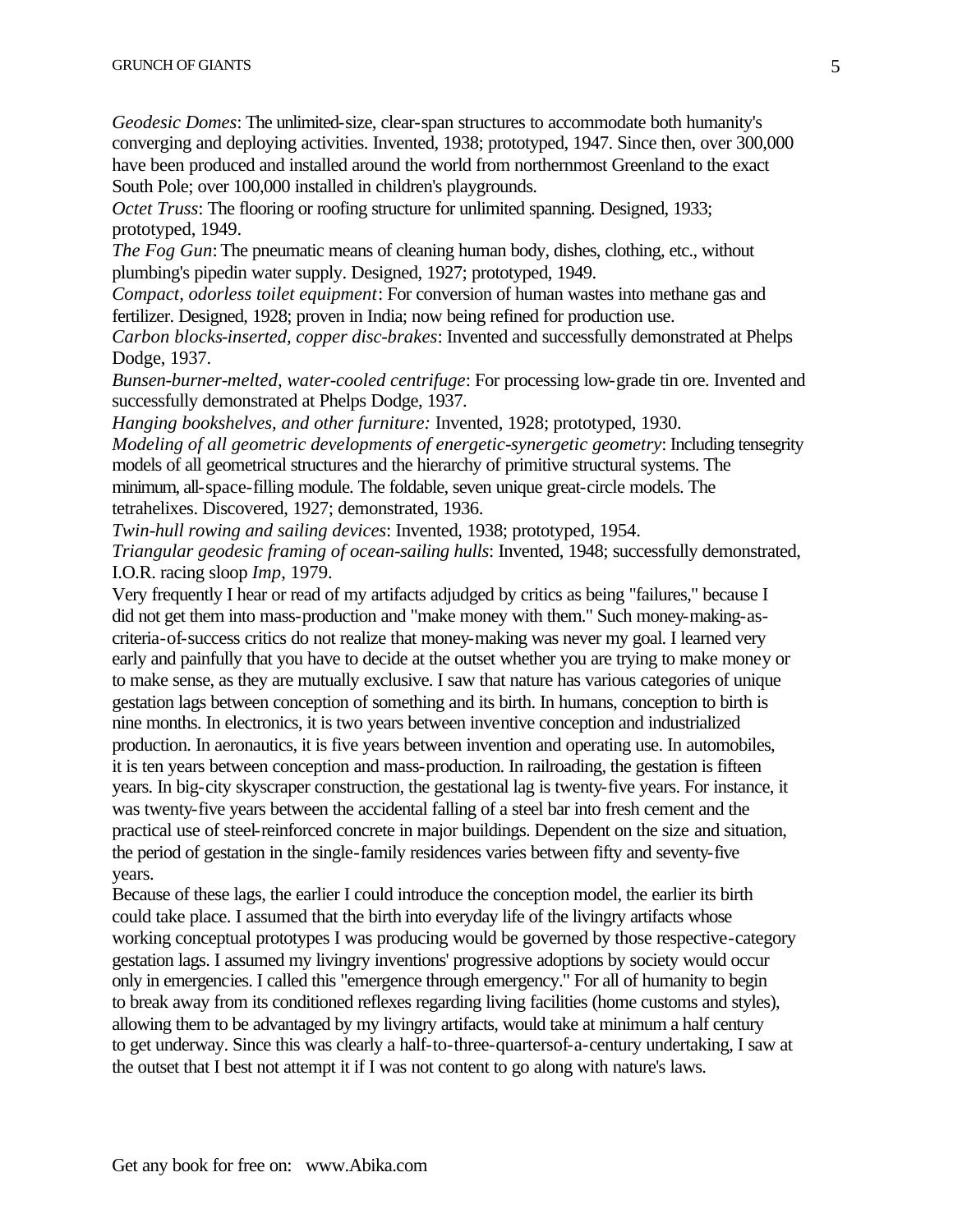My first publication was in 1927, a bound, mimeographed book entitled 4-D, standing for "fourth dimension." I put on the cover, "Two billion new homes will be required by humanity in the next eighty years."

Five years after I undertook the program in 1927, *Fortune* magazine in July 1932 featured my Dymaxion House in an article written by Archibald MacLeish on "The Industry Industry Missed: The Mass-Production Housing Industry." They were not aware of the complexity of the development. They had not discovered the different gestation rates of industrial evolution's diverse product categories. Fortune described clearly what had happened, but Fortune's writers were completely unschooled in dealing with that which had not yet happened. My 1927 Dymaxion House had excited many into trying to make money by being the first in the massproduction house industry, not knowing it would take a completely new prototype and a halfcentury before across-the-board evolution was ready for it. A group of prominent industrialists led by one of my young fans had incorporated "General Houses," and that was all it took to get *Fortune* excited.

- Thirteen years later, in 1945, *Fortune* again featured my scientific dwelling—the Fuller House prototype—only one of which I had produced, for the United States Air Force in Beech Aircraft's Wichita, Kansas, plant. *Fortune* and many others were sure that this was to be an immediate mass-production success and, more importantly to them, a "money-maker."

After Beech's production-engineering department had carefully analyzed the prototype and priced out its tooling costs, they tendered a firm bid to the Fuller House Company to produce replicas of this prototype in quantities of no less than 20,000 per year, at a base, f.o.b. Wichita factory price of \$1,800, minus the kitchen and laundry equipment, to be furnished by General Electric for another \$400 each. But Beech's bid required that \$10 million for tooling would have to be provided by others. Beech already had Wichita banks' backing of \$10 million for their post-World War II private corporate plane production.

The first Beech-produced Fuller House was widely publicized. Soon 36,000 unsolicited orders, many with checks attached, were received for the Fuller House. At this point it was discovered that no distributing industry existed. The general building contractors had none of the complex tools for several-in-one-day deliveries of the dwelling machines. None of the building codes would permit their erection. The severest blow of all was that both the national electricians and plumber's organizations said they would have to be paid to take apart all the prefabricated and pre-installed wiring and plumbing, and put it together again, else they would not connect the otherwise "ready to live in" house to the town's or city's electrical lines and water mains. They held exclusively the official license to do this by long-time politically enacted laws. No banks were willing to provide mortgages to cover the sale of the Fuller Houses.

*Fortune* made the mistake of assuming that "the industry industry missed" had at last come of age. But evolution's inauguration of the "livingry" industry had to wait until capitalism had graduated, from its for-centuries-held assumption that physical land property constituted capitalism itself, to the startling realization that the strictly metaphysical, technological "knowhow" had become the most profitable property as the key to exploitation of the invisible industries of chemistry, metallurgy, electromagnetics, and atomics.

Reorganizing all its strategies, capitalism has now unloaded its real estate property onto the people by refusing to rent and forcing people to buy their condo or coop homes. Evolution had to wait upon the governmentguaranteed, forty-year mortgage-financing of housing's costs to exceed humans' financial capability to acquire. Evolution had to wait until the U.S. mass-production of automobiles exclusively as a money-making business had been made obsolete by the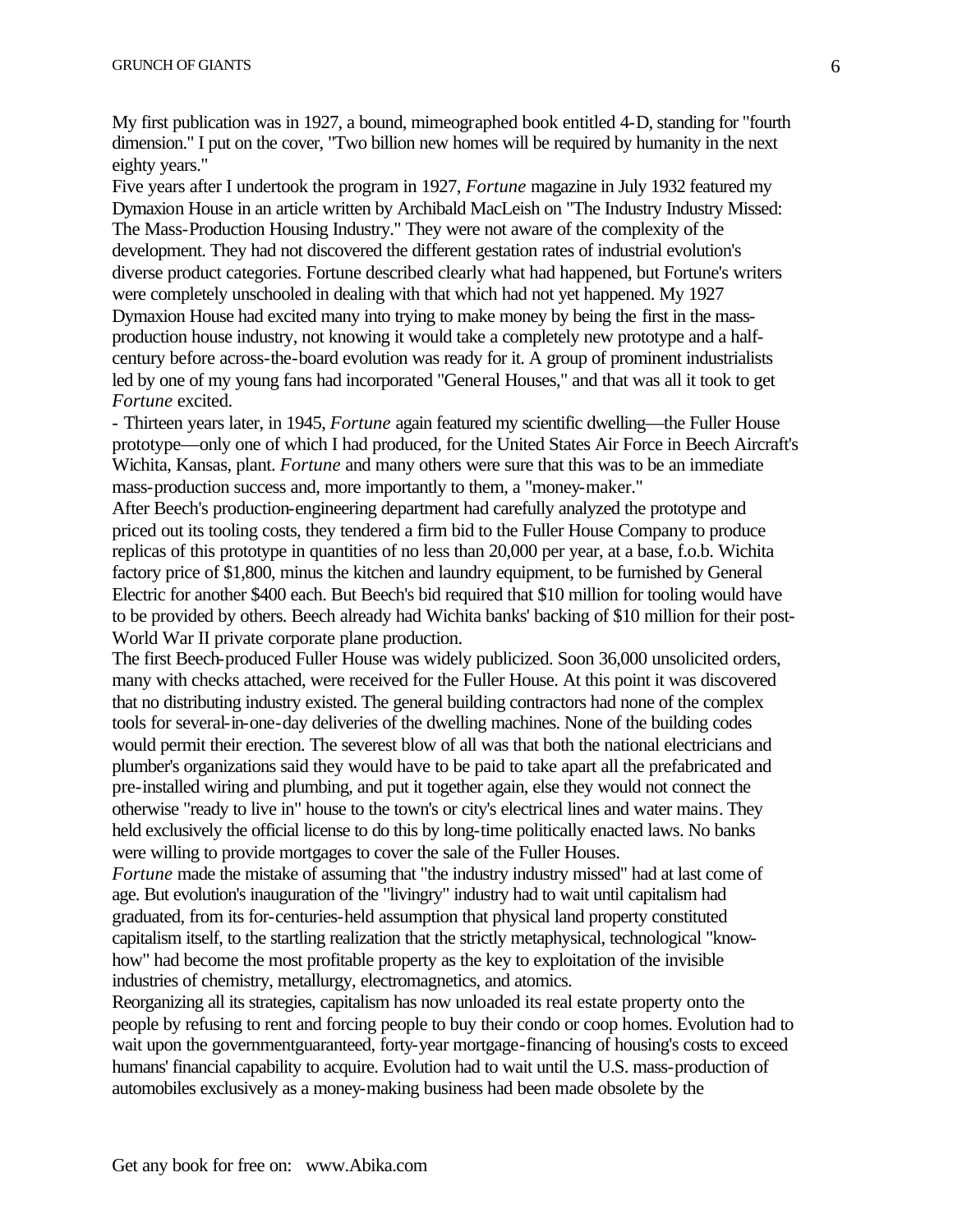technological felicity of manufacturing by other countries' producers, thus leaving U.S. productivity to reorient itself to the necessity of rehousing all humanity in mass-produced, aerospace-level-of-technology livingry.

Evolution was clearly intent on postponing the inception of the livingry service industry until humanity had graduated from its pre-twentieth century condition as a planet of remote nations to an integrated global society, all of which waited upon completion of a world-around network of highways, airlines, and telephones, and automobiles and jumbo jet airplanes. All these evolutionary events (requisite to the livingry industry) have now taken place or are about to take place in the very near future. If the political systems do not eliminate humanity with their weapons, the half-century-gestating, world-around livingry service-industry will soon be born. • • •

When the leader of a chain of hand-holding skaters suddenly turns in a tight circle, he sweeps the entire chain into a circle-describing pattern, with each successive skater circling at a greater radius from him. Since the greater the radius the 3.14159 times greater the circumferential distance to be traveled, the accumulated momentum of the chain imparts ever greater acceleration to the hintermost of the original chain, which centrifugal force in turn breaks the hand-gripping and causes the hintermost individual skaters to successively break away at great speed. This fast spin-off they must cope with as best they may.

When a physics teacher wishes to demonstrate the fundamentals of wave behavior to his class, he often fixes a secure hook onto the wall and fastens the end of, for example, a ten-foot-long piece of rope to the hook. Then, going to the other end of the rope, he pulls it not quite tightly, leaving just a little slack in it. He then whips the rope end ceilingward, then floorward, followed by a final jerk ceilingward. This whips a wave into the rope. This wave goes all the way to the wall hook where it turns around and returns to the teacher's hand and stops. This demonstrates that a wave always closes back to its starting point to complete a cycle. If the teacher leaves more slack in the rope, the wave has greater height and depth lengths.

In the first million years of humans on planet Earth, we have the phase one ice-skater's spin-off pattern deploying humans to unknown, remote-from-one-another lands. In the twentieth century, we have the phase two physics teacher's wave returning upon itself to complete its cycle. First we have the phase one, world-around deployment of humanity on foot, animals, and rafts. In phase two, we have the world-around sailing ship explorers, then the royal mail steamships, followed successively by the cable, the wireless telegraphy, the telephone, the airlines, the satellite-relayed, around-the-world wireless telephony, and the world-around skybuses: all of which, unnoticed by political society, have been inexorably, completely integrating the five-

centuries-earlier, utterly remotely existing, unknown-to-one-another nations.

As a scientist I am greatly interested in all that goes on in the political-economic scene and in the impact of one unforeseen technological evolutionary event after another upon that scene. I see one minuscule computer chip completely altering the whole world scene. As the half-century of utterly unpredicted technological discoveries has occurred, accompanied by an ever greater familiarity with all the world by all humanity, I have become increasingly confident that my fifty-four-years-ago judgments were sound.

I do not look upon human beings as good or bad. I don't think of my feet as a right foot and a wrong foot. My feet are exactly the inside-out reverse of each other in physical patterning (pull the rubber glove off one hand, insideouting it, and find it fits the other hand). Physics has found no straight lines—only waves. All courses are steered by alternate right and left veering. I see the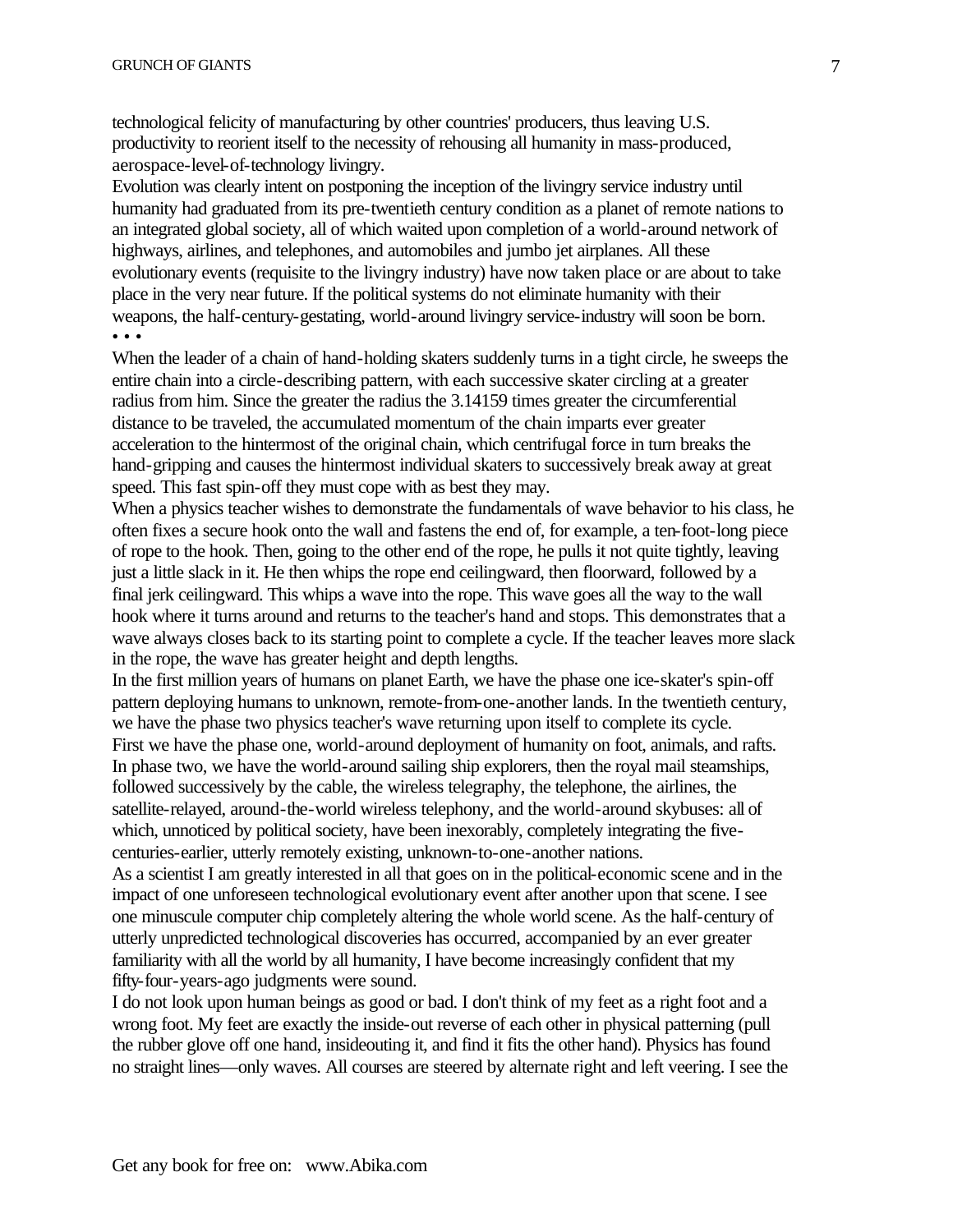human scene in the same way. There have to be humans to perform all the right-left evolutionary interfunctionings.

I am a student of the effectiveness of the technological evolution in its all unexpected alterations of the preoccupations of humanity and in its all unexpected alterings of human behaviors and prospects.

I do know that technologically humanity now has the opportunity, for the first time in its history, to operate our planet in such a manner as to support and accommodate all humanity at a substantially more advanced standard of living than any humans have ever experienced. This is possible not because we have found more physical resources. We have always had enough resources. What has happened that now makes the difference is that we have vastly increased our know-how of specialized innovations, all of which invisible realization integrates to make possible success for all.

I also know that this can be realized only by a technological revolution involving total Spaceship Earth, using all the resources and know-how as an integrated regenerative system, as in the design of any successful seagoing ship or of any biological organism.

Spaceship Earth now has 150 admirals. The five admirals in the staterooms immediately above the ship's fuel tanks claim that they own the oil. The admirals with staterooms surrounding the ship's kitchen, dining rooms, and food refrigerators claim they own all the food. Those with a stateroom next to a lifeboat claim that they own the lifeboat, and so forth. They then have an onboard game called balance of trade. Very shortly the majority of admirals have a deficit balance. All the while the starboard-side admirals are secretly planning to list the boat to port far enough to drown the portside admirals, while the portside admirals are secretly trying to list the boat to starboard far enough to drown the starboard-side admirals. Nobody is paying any attention to operating the ship or steering it to some port. They run out of food and fuel. They discover that they can no longer reach a port of supply. Finis.

Humanity is now experiencing history's most difficult evolutionary transformation. We are moving away from a rooted life-style with a 95-percent rate of illiteracy. We are almost unconsciously drifting away from self-identity with our ages-long, physically-remote-from-oneanother existence as 150 separate, sovereign nations. Now the uprooted humans of all nations are spontaneously deploying into their physically integrated highways and airways and satelliterelayed telephone speakways, into a big-city way-stationed, world-around living system. We may soon be atom-bombed into extinction by the preemptive folly of the political puppet administrators fronting for the exclusively-for-money-making, supranational corporations' weaponry industry of the now hopelessly bankrupt greatest-weapons-manufacturing nation (the U.S.A.).

If not bomb-terminated, we are on our ever swifter way to becoming an omni-integrated, majorly literate, unified Spaceship Earth society.

The new human networks' emergence represents the natural evolutionary expansion into the just completed, thirty-years-in - its-buildings world-embracing, physical communications network. The new reorienting of human networking constitutes the heart-and-mind-pumped flow of life and intellect into the world arteries.

• • •

The world-integrating networking self-multiplies and accelerates. Never traveling as a tourist, I myself have been induced into forty-eight complete encirclements of our planet and everywhere I go I meet more and more people whom I have met elsewhere around the world. Ever more widely traveling, literate, well-informed individuals discover that they, and an ever faster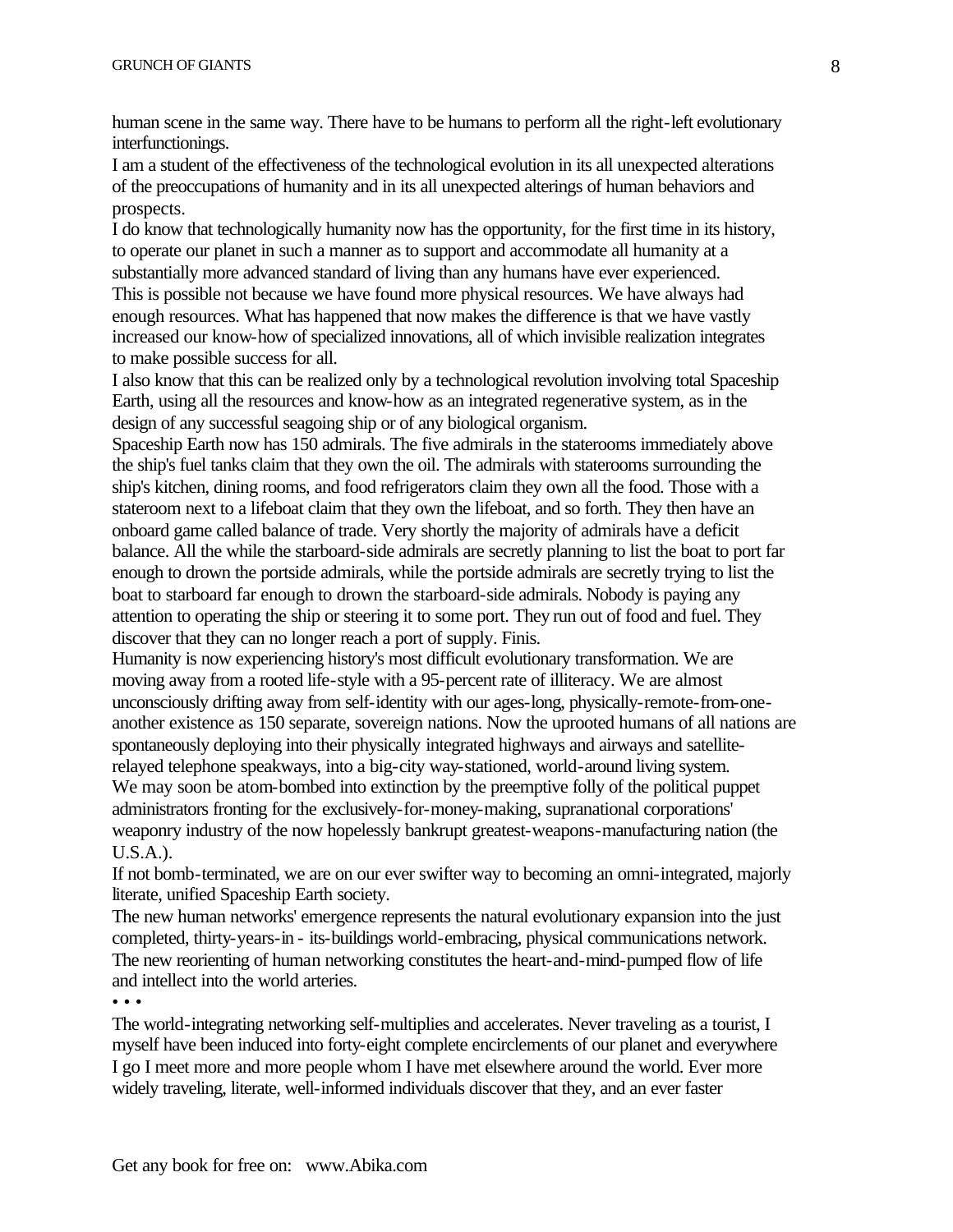increasing number of other humans, are becoming intuitively aware that life is breaking them out of the ages-long, anonymous life-patterning of the beehive drone. They experience newborn hope that humans have indeed a destiny of individual significance complementary to the integrity of other individuals.

The networking accelerates as does light in Einstein's equation E=Mc2. The lower-case c is the symbol for the linear speed of light, 186,000 miles per second. When not reflectively focused, light expands omni-radially as a sphere. The rate of surface growth of a spherical wave system is always the second power of the linear (radial) growth speed. That is why it is c2 in Einstein's equation, which means 186,000 X 186,000 miles of spherical surface growth per second. Since human thought can calculate in minutes what it takes light to travel in one year, it may be that thought itself expands outwardly in all directions at a speed even faster than light—maybe in no time at all—to inter-network the people of our eight-thousandmile diameter spherical space home.

As the networking accelerates humanity into a spherically embracing, spontaneous union, yesterday's locally autonomous, self-preoccupied governments are left in the exclusive control of yesterday's most selfishly successful and entrenched minorities. The present U.S.A. 1982 administration was elected by the votes of only one-seventh of the U.S. population and it spent \$170 million—more than five times the money raised by their opponents—to buy their victory. The networks' people, aware that a U.S. presidency costs \$50 million, a senatorship \$10 million, and a representative's seat \$5 million, observe that the TV era governments are corrupt, wherefore they spontaneously abhor and abstain from further voting.

Gradually discovering that the networking abandonment of the voting booth was the true cause of their claimed "overwhelming majority," the incumbent administration, fearful of a potential rejective voting tidal wave of the inter-networked world people, will probably try in vain to block networking. Because networking is apolitical and amorphous, it has no "cells" to be attacked, as did the communism of former decades. The fearful sovereign nation politicos will find that trying to arrest networking is like trying to arrest the waves of the ocean.

As elucidated in *Critical Path*, the net resultant developmental patterning of human affairs is always the progressively integrating product of:

(1) cosmic evolution;

(2) the integrated evolution of myriads of individual human fear-and-longing-motivated initiatives.

*Both number one evolution and number two evolution* conform strictly to cosmic laws such as those governing gravity, radiation, and DNA-RNA's biological, species and individual, formation-and-growth design governance.

*Number one evolution* directly follows the cosmic laws.

The individuals of *number two evolution* are generally unaware of the cosmic laws and bumble their myriads of individually different ways into progressively more complex scenarios, all of which are ultimately and all-unknowingly both intercomplementary and governed by the same cosmic laws controlling *evolution number one's* two interweaving components, i.e. its *certainties* and its trial-anderror-conducted *experimental initiatives.*

Humanity is an *experimental initiative* of Universe. The experiment is to discover whether the complex of cosmic laws can maintain the integrity of eternal regeneration while allowing the mind of the species homo sapiens on the little planet Earth to discover and use some of the mathematical laws governing the design of Universe, whereby those humans can by trial and error develop subjectively from initial ignorance into satisfactorily informed, successful local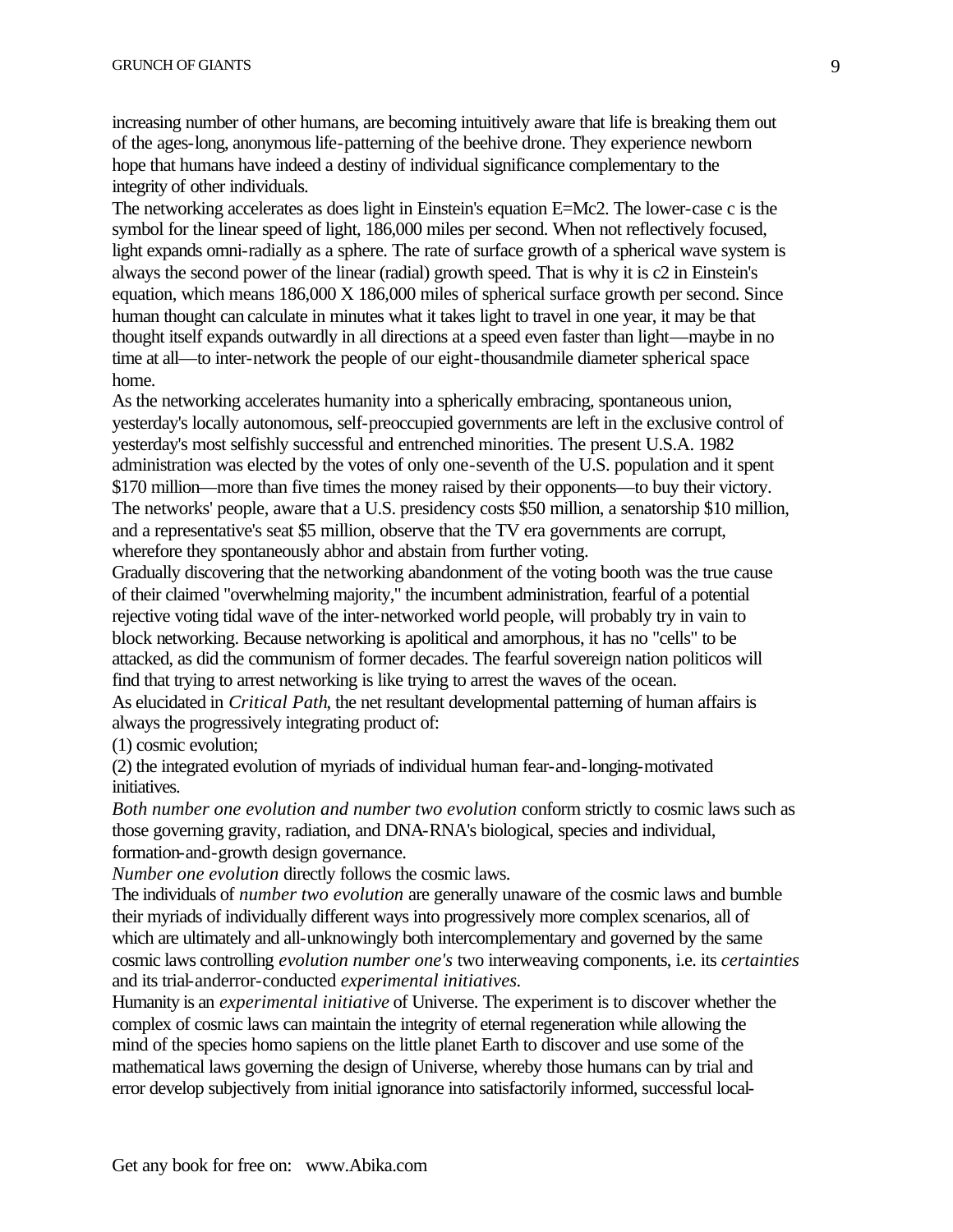Universe monitors of all physically and metaphysically critical information and thereby serve objectively as satisfactory local-Universe problem-solvers in sustaining the integrity of eternally regenerative Universe.

Trial-and-error-evolved steering wisdom does not accrue to shifting the rudder angle violently leftward from an equally violent rightward-course-steering error. Evolutionary advance in trialand-error steering systems is accomplished by successively more delicate leftward-rightward correcting of swing-over error. This progressive reduction of mechanical momentum must however be preceded by forthright acknowledgment of the error and thereby of the truth which was being hidden by the erroneous assumptions of yesterday's false self-pride rationalizing. The function of local-in-Universe critical informationgathering and local-in-Universe problemsolving is manifest in the forward cockpit of all great airplanes. When the door to the pilots' and engineers' compartment is left open, you may see a myriad of instruments covering all the walls and ceilings of the cockpit.

The dials of the cockpit instruments report optically and accurately all the stress, strain, heat, pressure, velocity, ratios, and other significant conditions of all critical parts of the airplane's airframe, fuselage, wings, rudders, landing gear, power plant, baggage compartment, and passenger space, as well as of the interior and exterior temperatures, atmospheric pressure, etc., as well as all the instrumentally reported information regarding altitude and the ever-changing geography of clouds, wind forces, and directions, as well as all the electromagnetically received information regarding directions of all surrounding airports and the flight path beam bearings, etc.

Through comprehensively synchronized control of this instrument-reported information the captain may put the ship on "all automatic" flight as his assistant pilots and engineers watch those dials and make appropriate automatic control adjustments in response to the changing information. It is by virtue of this information that the pilots and engineers are able to serve as local problemsolvers in support of the integrity of their passengers' and their own regenerative living integrity.

This same critical information-gathering and local problem-solving in sustainment of the integrity of regenerative systems is also performed by the electromagnetic instrumented airport tower controllers, who deal with a myriad of variables of wind and speed directions, and aircraft holding, approaching, landing, taking off, holdingready-to-take-off, on-field-runways-taxiing planes, each plane worth millions of dollars, each packed full of beyond priceability human cargoes.

All these high-velocity, vast risk, complex pattern controls of pilots, controllers, and engineers are special-case patterns of the generalized local information-gathering and local problemsolving in support of the integrity of eternal regeneration.

All of the ecology on planet Earth, all the biosphere of planet Earth as well as the radiated entropy and the gravitationally coordinated-and-cohered sentry of the solar system and the Milky Way galaxy and the two billion other known galaxies are all special-case manifests of the localin-Universe information-gathering and problemsolving in support of the synergetic integrity of overlappingly episoded, eternal scenario Universe.

The function of local-Universe information-gathering and local-Universe problem-solving is a generalized problem-and-solution complex, the solution of which is mathematically expressed as the updated Einstein equation  $E = 2Mc2$ .

Recognizing that:

(I) this information-gathering and problem-solving function of humans on little, local planet Earth is a cosmically generalized function;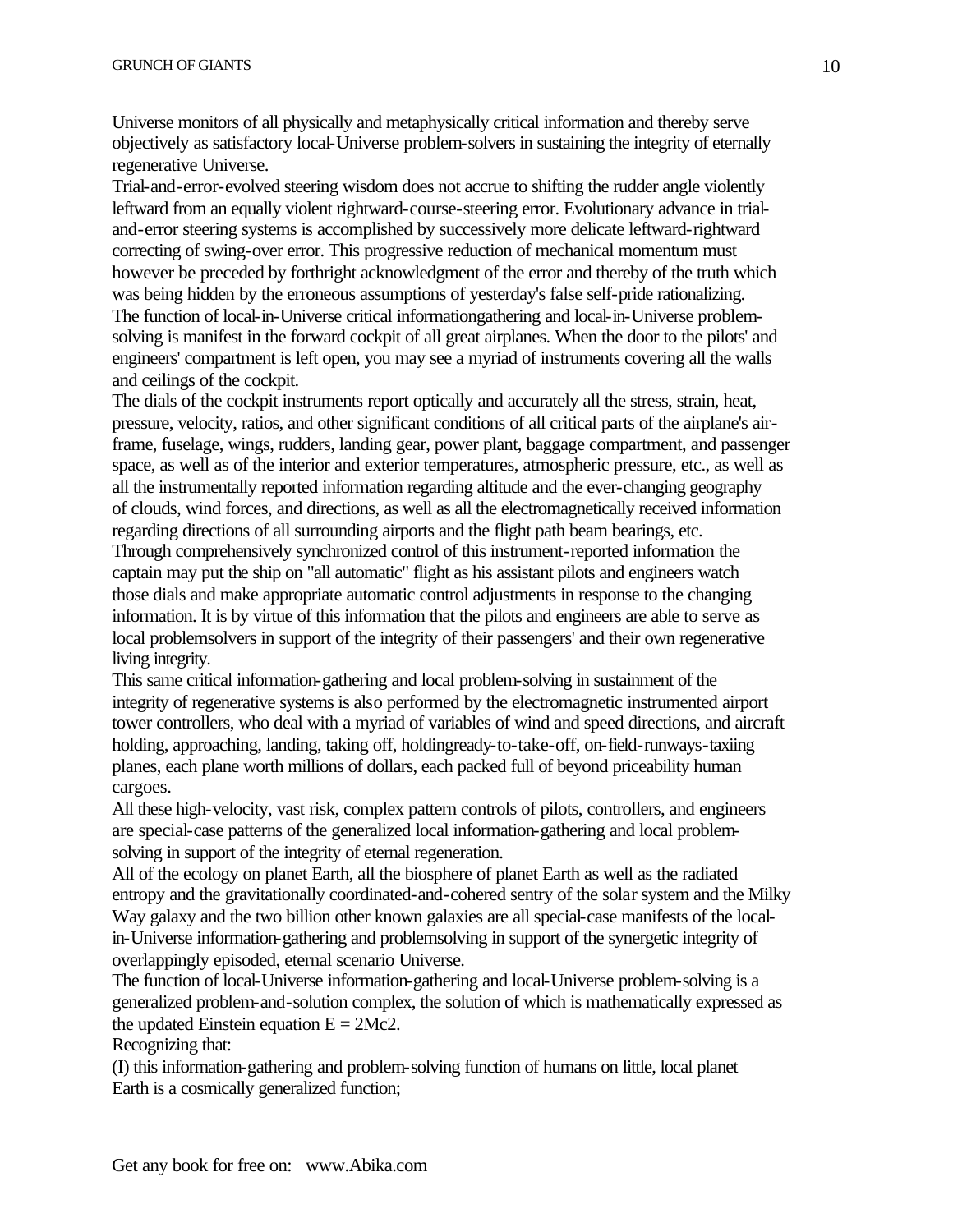(2) our experiencing of the coordinate integrity of nature's pattern of initiating the growth of myriads of ecologically intercomplementary biological species is scientifically sorted out; and (3) nature's method of trial-and-error evolvement of the successive biological types prospering most successfully under each unique evolutionarily progressive environmental change demonstrates that preferredenvironment technology eliminates survival only of the fittest; we come to the full realization that the failures of humans on planet Earth to fulfill satisfactorily and faithfully their generalized information-gathering and local problemsolving in support of eternal regeneration of Universe simply means death of this particular planetary installation of mind-endowed individuals. The failure of humans means the function must be performed in local-Universe by other phenomena capable of reliably serving the informationagglomerating and problem-solving function. The eternal Universe show must go on.

When individuals shunt the comprehensive cosmic regeneration into exclusive advantaging of only their own survival and enjoyment and succeed in prolonged local short-circuiting of cosmic regenerativity, they disqualify the invention "human" as a reliable function of regenerative Universe. They are just as irresponsible in the cosmic system as the company employees who pocket the cash register contents for their own account. This is cosmically true of a childless multimillionaire maneuvering himself into a position to make a big profit involving "hardheaded," absolutely selfish decisions that will knowingly and legally deprive many others of survival necessities— "to hell with the next generation"—which deal will win him the applause of other powerfully rich individuals because it makes them feel more comfortable about their own summa cum selfishness.

If you ignorantly believe there's not enough life support available on planet Earth for all humanity, then survival only of the fittest seems self-flatteringly to warrant magnaselfishness. However, it is due only to humans' born state of ignorance and the 99.99 percent invisibility of technological capabilities that they do not recognize the vast abundance of resources available to support all humanity at an omni-high standard of living.

We have now scientifically and incontrovertibly found that there is ample to support all humanity. But humanity and its leaders have not yet learned so in sufficiently convincing degree to reorient world affairs in such a manner as to realize a sustainable high standard of living for all.

There are three powerful obstacles to humanity's realization of its omni-physical success: 1. The technical means of its accomplishment exist altogether in the invisible realms of technology.

2. The experts are all too narrowly specialized in developing the invisible advance to envision the synergetic significance of integrating their own field's advances with other fields' invisible advances.

3. The utterly different, successful ways of metabolic accounting, dwelling, self-employing, cooperating, and enjoying life are unfamiliar and nonobvious.

Because of ancient arms-accomplished seizure of land by the most physically powerful and the subsequent armsinduced blessing of the seizures by power-ordained "ministers of God," royal deeds to land were written as assumedly God-approved and -guaranteed covenants.

Landlordism, first woven into the fabric of everyday life by royal fiat and thousands of years of legal process precedent, has become an accepted cosmic phenomenon as seemingly inevitable as the weather. Humans have learned to play many of its games.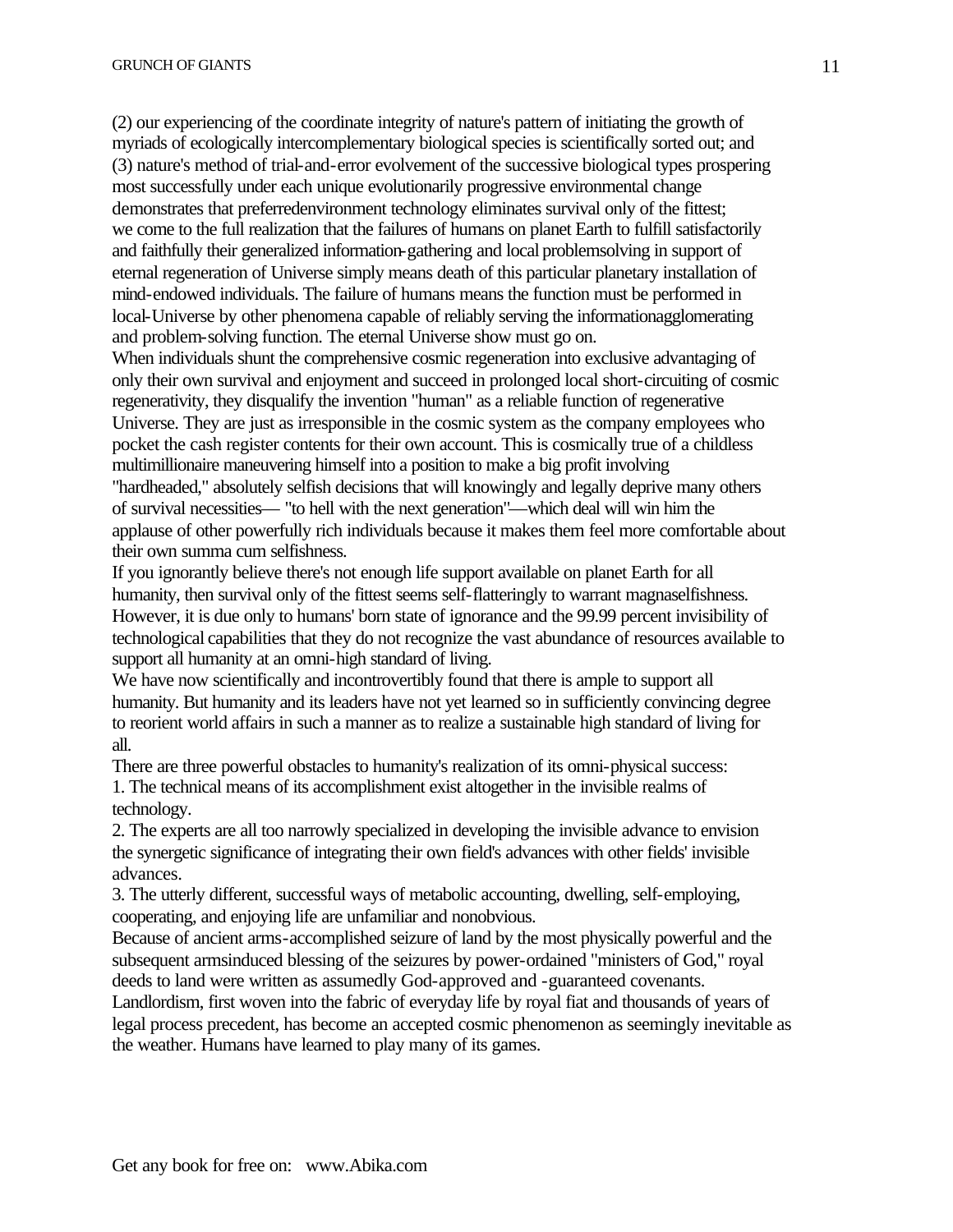Land "ownership" and its omni-dependent comprehensive thing-ownership involvements and their legal-documents-perpetuations constitute the largest socioeconomic custom error presently being maintained by a large world affairs-affecting segment of humanity.

Nothing new about all that. But what is new is that humanity has gone as far as it can go with this significant error and is in final examination as to whether it can free itself from its misconditioned reflex straightjacket in time to pull out of its greatest-in-all-history, erroroccasioned tailspinning into eternity.

We do have both the knowledge and the technical means to do so if we do it quickly enough. That is what this book is about.

# **Chapter 1**

## **[Fee x fie x fo x fum]4**

Fee-fie-fo-fum I smell the blood of a Britishman Be he alive or be he dead I'll grind his bones To make my bread.

There is no dictionary word for an army of invisible giants, one thousand miles tall, with their arms interlinked, girding the planet Earth. Since there exists just such an invisible, abstract, legal-contrivance army of giants, we have invented the word *GRUNCH* as the group designation—"a grunch of giants." GR-UN-C-H, which stands for annual GROSS UNIVERSE CASH HEIST, pays annual dividends of over one trillion U.S. dollars.

GRUNCH is engaged in the only-by-instrumentsreached-and-operated, entirely invisible chemical, metallurgical, electronic, and cybernetic realms of reality. GRUNCH's giants average thirty-four years of age, most having grown out of what Eisenhower called the postWorld War II "military-industrial complex." They are not the same as the pre-World War II international copper or tin cartels. The grunch of giants consists of the corporately interlocked owners of a vast invisible empire, which includes airwaves and satellites; plus a vast visible empire, which includes all the only eighteen-year-old and younger skyscraper cluster cities around the world, as well as the factories and research laboratories remotely ringing the old cities and all the Oriental industrial deployment, such as in Taiwan, South Korea, Malaysia, Hong Kong, and Singapore. It controls the financial credit system of the noncommunist world together with all the financial means of initiating any world-magnitude mass-production and -distribution ventures. By making pregraduation employment contracts with almost all promising university science students, it monopolizes all the special theoretical know-how to exploit its vast inventory of already acquired invisible know-how technology.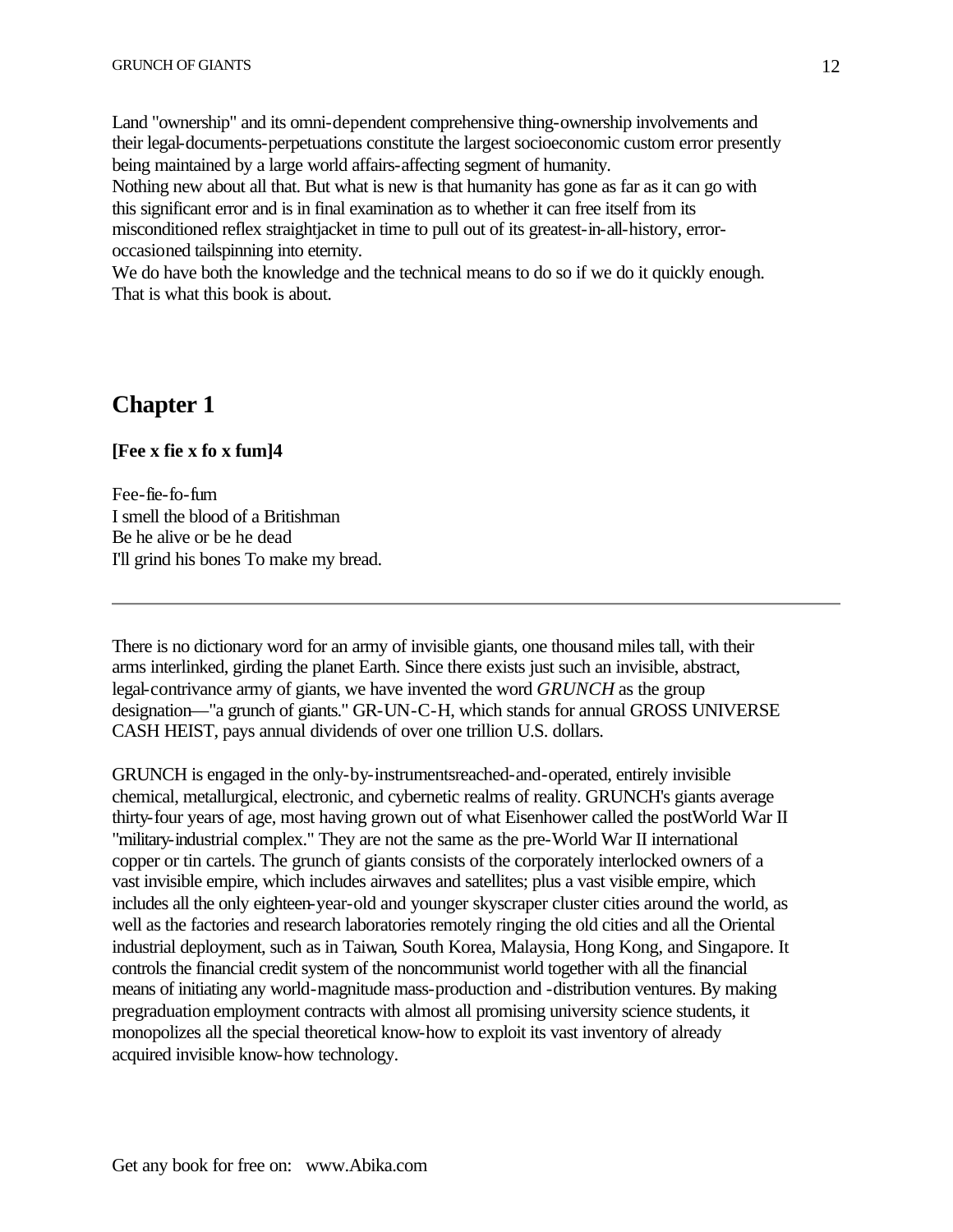Who runs GRUNCH? Nobody knows. It controls all the world's banks. Even the muted Swiss banks. It does what its lawyers tell it to. It maintains technical legality, and is prepared to prove it. Its law firm is named Machiavelli, Machiavelli, Atoms & Oil. Some think the second *Mach* is a cover for *Mafia*.

GRUNCH didn't invent Universe. It didn't invent anything. It monopolizes know-where and know-how but is devoid of know-why. It is preoccupied with absolute selfishness and its guaranteed gratifications. It is as blind as its Swiss banks are mute. Much, much more about GRUNCH later on.

• • •

When blimp photographs are taken of giant stadia packed full of rock-concert or football fans, we get an idea of what 100,000 people look like. We all think of Hiroshima as the worst single killing of humans by humans. That was about a 75,000-capacity-coliseum-full. Each day of each year, year after year, a 75,000-capacity-stadiumfull of around-the-world humans perish from starvation or its side effects, despite an annual average 5-percent world food-production overage of the amount of food adequate for the total world's population. This daily kill of innocents dwarfs the awful Auschwitz killing.

GRUNCH did not bring this about, but it could very profitably bring it to an end. Just because it is possible does not mean that it is easy. With the computers' guidance, however, and some executive vision, courage, initiative, and follow-through, it can be done very profitably in terms of money and lasting kudos for GRUNCH and prohumanity enterprise. It would cost only 3 percent of Grunch's annual dividend earnings to not only feed all those now starving to death but also to alleviate the dire poverty around the entire planet, since the population explosion is occurring strictly amongst impoverished people. Such a world initiative on the part of Grunch would eliminate one of the two great threats to humanity's continuance on planet Earth: nuclear bombing and overpopulation.

The great communism vs. capitalism, politico-economic world stand-off assumes a fundamental inadequacy of life support to exist on our planet. So too do the four major religions assume that it must be you or us, never enough for both. Jointly the two political camps have spent \$6.5 trillion in the last thirty-three years to buy the capability to kill all humanity in one hour.

Jointly, we Earthians have always had adequate physical resources to take care of all humanity but lacked the metaphysical know-how resources with which to employ effectively the Earth's physical wealth. Adequate knowhow could only accrue through trial-and-error experience combined with synergetically acquired wisdom, altogether employed with absolute faith in the intellectual integrity omni-lovingly governing regenerative Universe. However, in 1970 our cornucopia of ever more swiftly accruing know-how overflowed and its content integrated synergetically, so that we may now care for each Earthian individual at a sustainable billionaire's level of affluence while living exclusively on less than 1 percent of our planet's daily energy income from our cosmically designed nuclear reactor, the Sun, optimally located 92 million safe miles away from us and safely interlinked with us by photosynthesis, wind, rain, wave, and all other weather behaviors.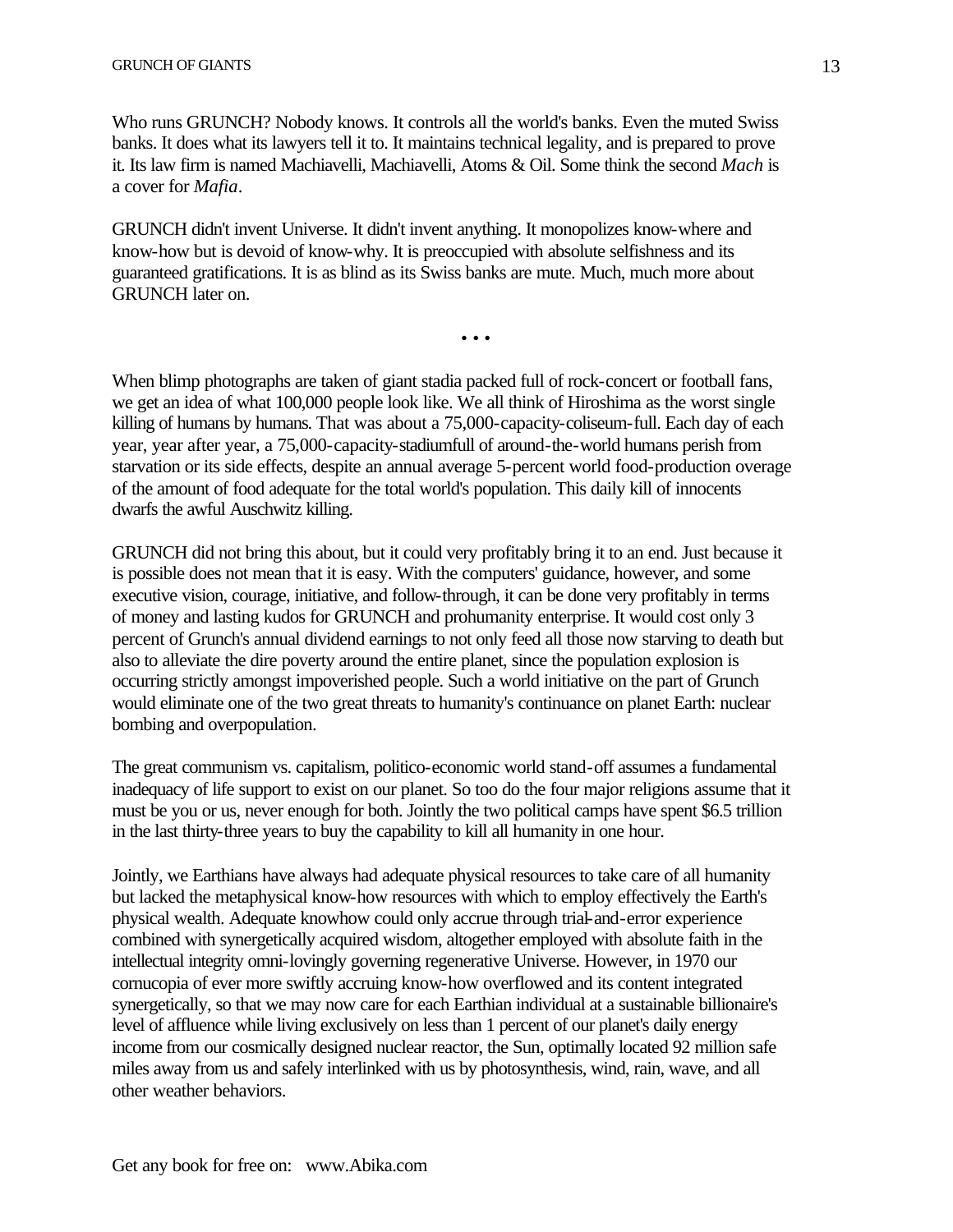In technology's "invisible" world, inventors continually increase the quantity and quality of performed work per each volume or pound of material, erg of energy, and unit of worker and "overhead" time invested in each given increment of attained functional performance. This complex process we call progressive ephemeralization. In 1970, the sum total of increases in overall technological know-how and their comprehensive integration took humanity across the epochal but invisible threshold into a state of technically realizable and economically feasible universal success for all humanity.

This actual but invisible threshold crossing began in 1969 when humans' scientific knowledge and technological ingenuity, backed exclusively by adequate citizens' tax-raised government financing, learned how to do so much with so little as to be able to place humans on the Moon and return them safely to Earth. Other typical 1970 to 1980 manifests of our option to do so much with so little as to be able to take care of all humanity were:

> 1. The single-flight delivery and installation of a 140foot-diameter, 23,000 square-foot-floor-space, stainless steel and aluminum geodesic dome at the mathematically exact South Pole of our planet, together with its capability of carrying the snow loads of complete burial;

2. The rocket-launched satellites able to relay Eartharound TV and other programs;

3. The solar system's planetary inspection by TV-communicating, Earthdispatched explorer satellites;

4. The computer revolution, and its progressive miniaturization;

5. The laser-beam and its many capabilities, such as its color-TV-reading of polished disc records;

6 . MacCready' s successful human-muscle- powered, over-the-English-Channel flight; and

7. His subsequent Paris-to-England, exclusively by direct-Sun-powered flight; and finally,

8. That MacCready's ninety-five-foot-wingspan plane weighed only forty-five pounds due to its carbon-fiberalloy structuring and mylar skinning.

In 1970 it could, for the first time, be engineeringly demonstrated that, applying the most advanced knowhow to the conservation and use of the world's resources, we can, within ten years of from-killingry-to-livingry reoriented world production, have all humanity enjoying a sustainably higher standard of living than any humans have ever heretofore experienced. It could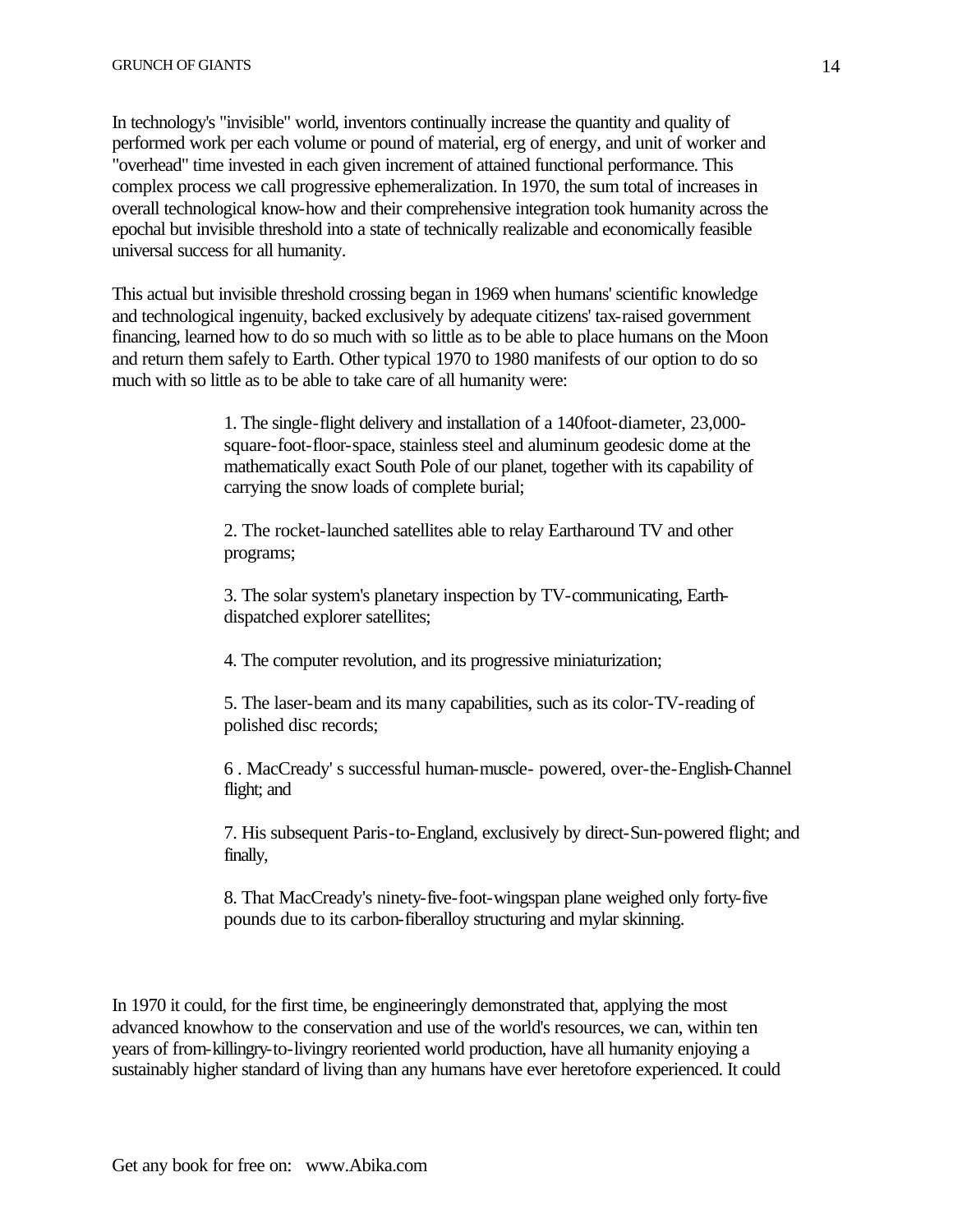further be demonstrated that we can do this while simultaneously phasing out all further Earthians' use of fossil fuels and atomic energy.

Humanity is so specialized and these epochally significant technological facts are so invisible that it seems an almost hopeless matter to adequately inform humanity that from now on, for the first time in history, it does not have to be "you or me"—there is now enough for "both" —and to convince humanity of this fact in time to permit it to exercise its option and save itself.

There is now plenty for all. War is obsolete. It is imperative that we get the word to all humanity—RUSH—before someone ignorantly pushes the button that provokes pushing of all the buttons.

What makes so difficult the task of informing humanity of its newborn option to realize success for all is the fact that all major religions and politics thrive only on the for-all-ages-held, ignorantly adopted premise of the existence of an eternal inadequacy of life-support inherent in the design of our planet Earth.

That it is possible for us all to win—and how—is what *Grunch of Giants* is about. (*Grunch of Giants* is an intimately related sequel to *Critical Path*, published by St. Martin's Press, New York, 1981.)

# **Chapter 2**

Astro-age David's Sling

In each herd of wild horses there is a king stallion. Every once in a while a young stallion is born bigger and more powerful than the herd's other colts. When the new big colt matures, the king stallion engages him in battle. Whichever one wins becomes the inseminator of the herd's mares. Darwin saw this phenomenon as the way in which nature contrives to maintain the strongest, best coordinated, most alert, and fastest strains in the species. Twentieth-century racing stable operators progressively inbreed the fast-running genes. Nature uses this progressive, only-bygeneration-to-generation, (DNA-RNA)-genes-concentrating method in selecting, evolving, and maintaining the physically fittest biological types to serve the vast variety of planet Earth's omniintercomplementary ecological regeneration functions to become operative under each and every uniquely variant set of environmental conditions.

Nature employs the same solely-by-survival-through-successive-generations, genesconcentrating principle when introducing humans into the complex ecological scheme of intercomplementary regenerativity of life on planet Earth.

While nature undoubtedly initiated the installation of humans on planet Earth with semi-giant leaderships, she had eventually to disclose to humans through direct experience lessons that human muscle is naught as compared to the competence of the mind-directed brain.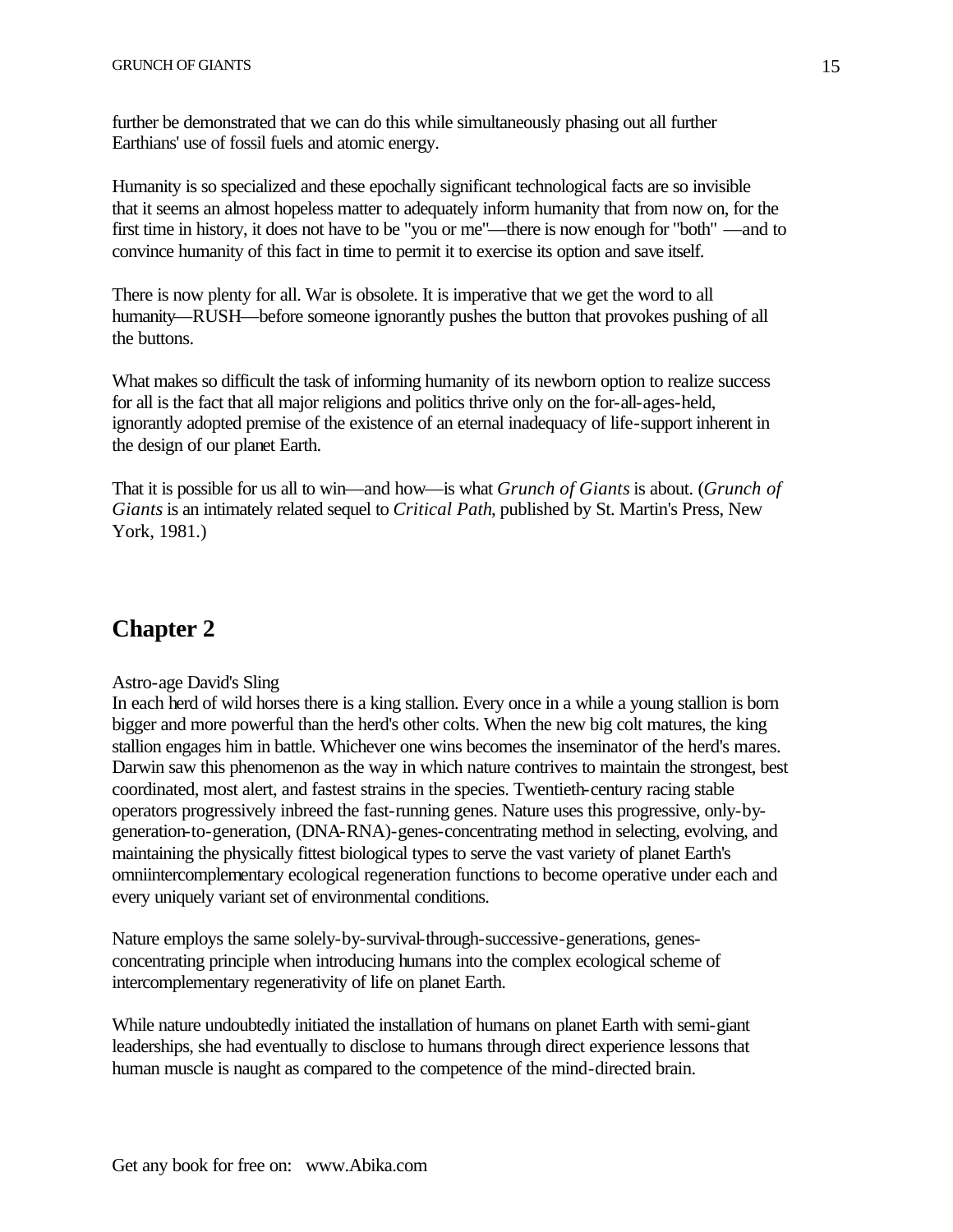• • •

I acquired one of the most important Of my life's working assumptions When I undertook to answer My own 1927 self-questioning: "Why have humans been included In the design of Universe?" My hypothetical answer of 1927 Was, and as yet is: What impresses me most Is the experientially demonstrable fact That all living organisms Other than humans Have some organically integral equipment That gives them some inherent Physical advantage In coping with special environmental conditions— A plant that can and does thrive Only under dense Amazon River jungle conditions— A bird that can fly beautifully While in the sky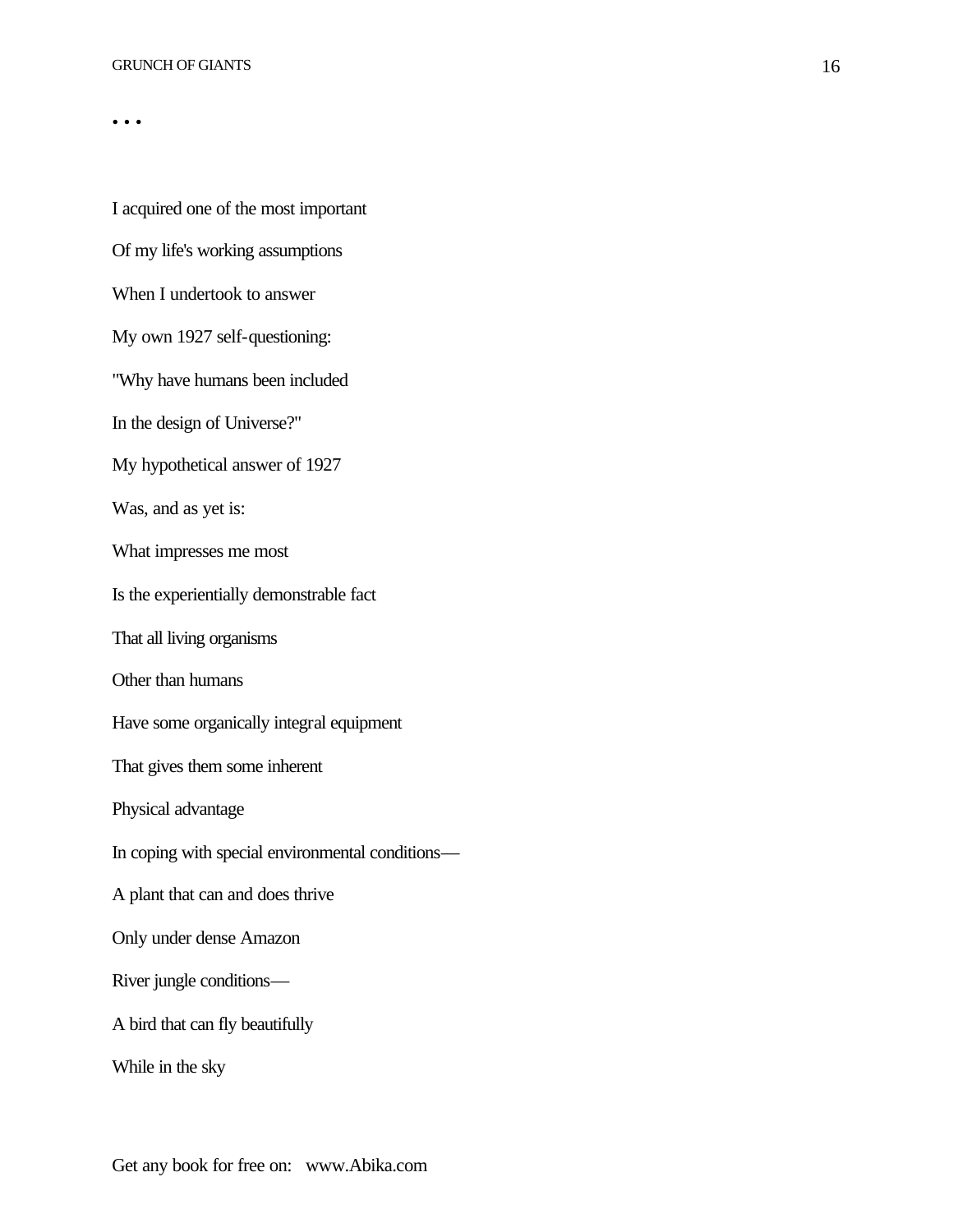| But which cannot divest itself                            |
|-----------------------------------------------------------|
| Of those wings                                            |
| While awkwardly walking-                                  |
| The fish having equipment                                 |
| To extract oxygen from the water                          |
| That dies out of water.                                   |
| Common with many creatures                                |
| Humans have brains.                                       |
| Brains of humans and other creatures                      |
| Are always and only                                       |
| Coordinating and memory-storing the information           |
| Reported to their brains                                  |
| By internal and external                                  |
| Sensing devices                                           |
| Regarding each special-case systemic experience.          |
| But humans are given mind's access                        |
| To objectively realizable mathematical principles whereby |
| Humans can produce their own wings to                     |
| Outfly all the special-case, integrally winged birds.     |
| In addition to their brains                               |
| Humans have minds,                                        |
| Possessed by no other                                     |
| Known organism.                                           |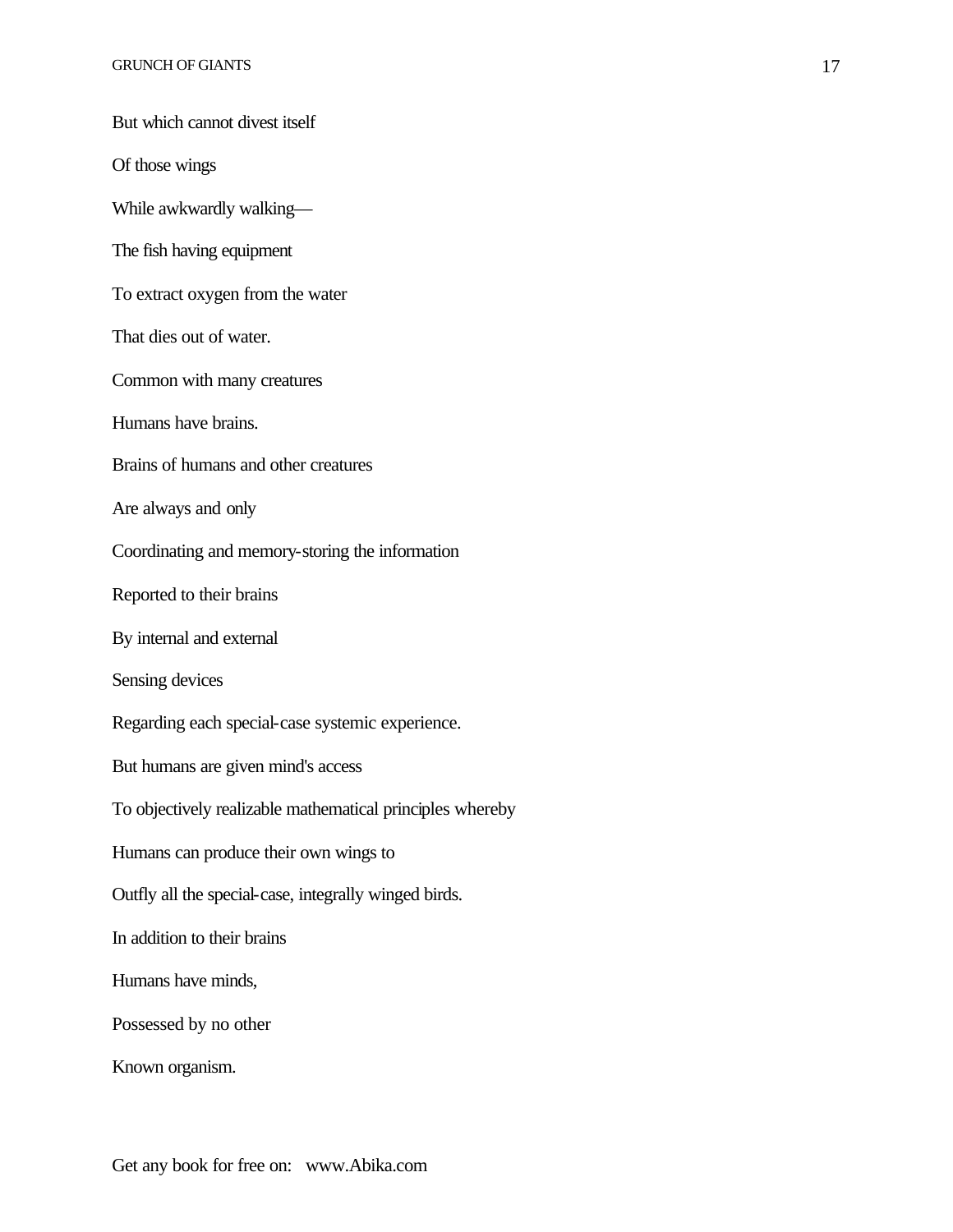Weightless, nonphysical minds Are concerned with discovering The interrelated significance Of all-time humanity's Thus-far-experientially-discovered And experimentally-verified inventory Of ever-experientially-redemonstrable, Only-mathematically-expressible Cosmic design laws And of those laws' governance Of the multi-alternative freedoms of realization As mathematically incisive, Omnirational, variously magnituded, Structurally associative and dissociative, Nonsimultaneous, And only omnicomplexedly intercomplementary, Always and only overlapping episodes Altogether essential To eternally regenerative Scenario Universe. HUMANS: IF Successfully evolved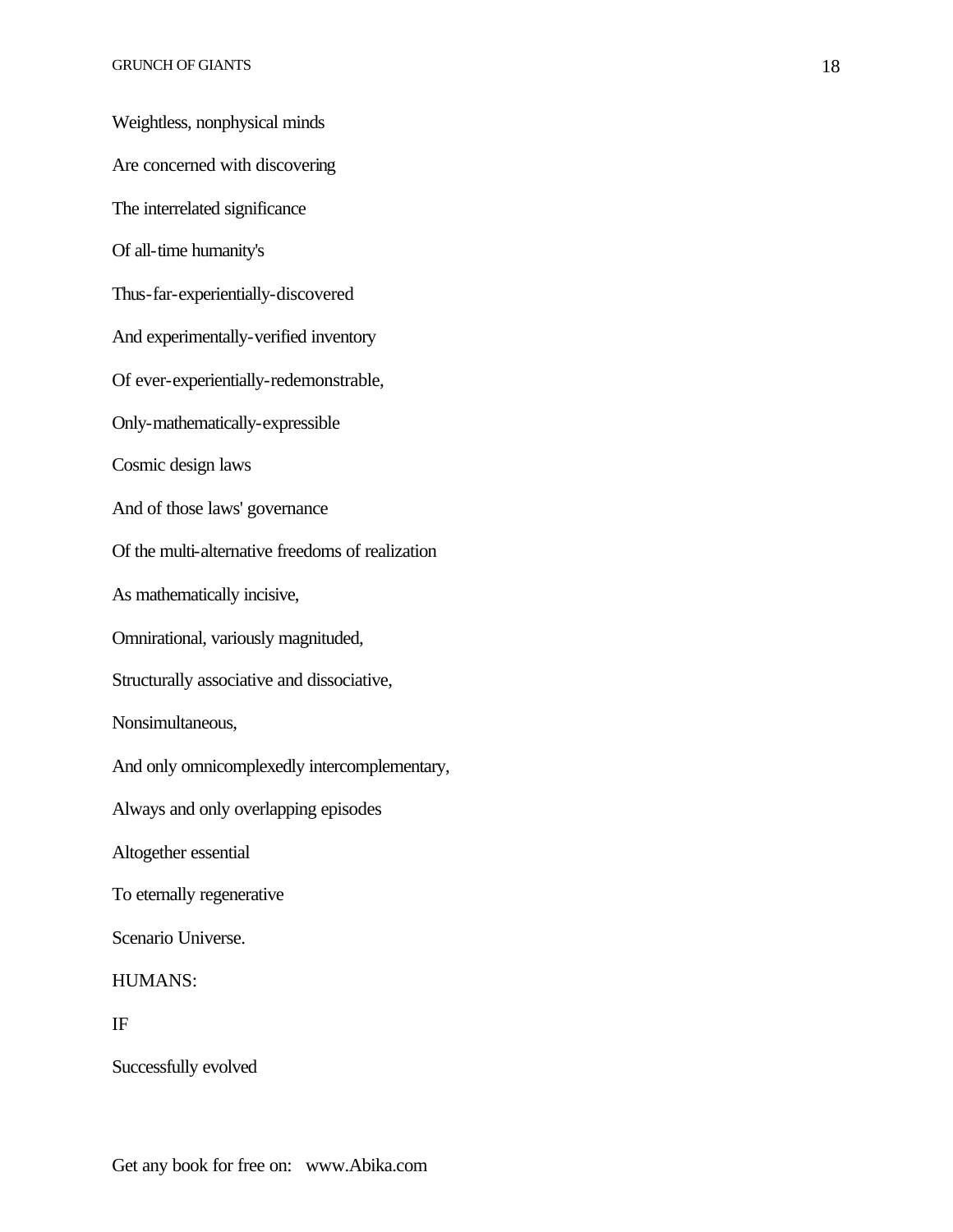Physiologically, psychologically, and philosophically From their born-naked, Helpless-for-months, No-experience state Of absolute ignorance To be progressively educated As driven only by innate Hunger, thirst, procreative instinct, and curiosity Into initiative-takings Can thereby discover frequent errors Of assumption, identification, or execution Wherewith, if the individual's innate courage And sense of the importance of truth Are greater than the sense of pride Of the individual, Error is admitted Thus only inadvertently uncovering That which is true Which discovered truth may prove to be Both physically and metaphysically Inspiringly advantageous information Suggesting ways of progressively improving Physical life-support systems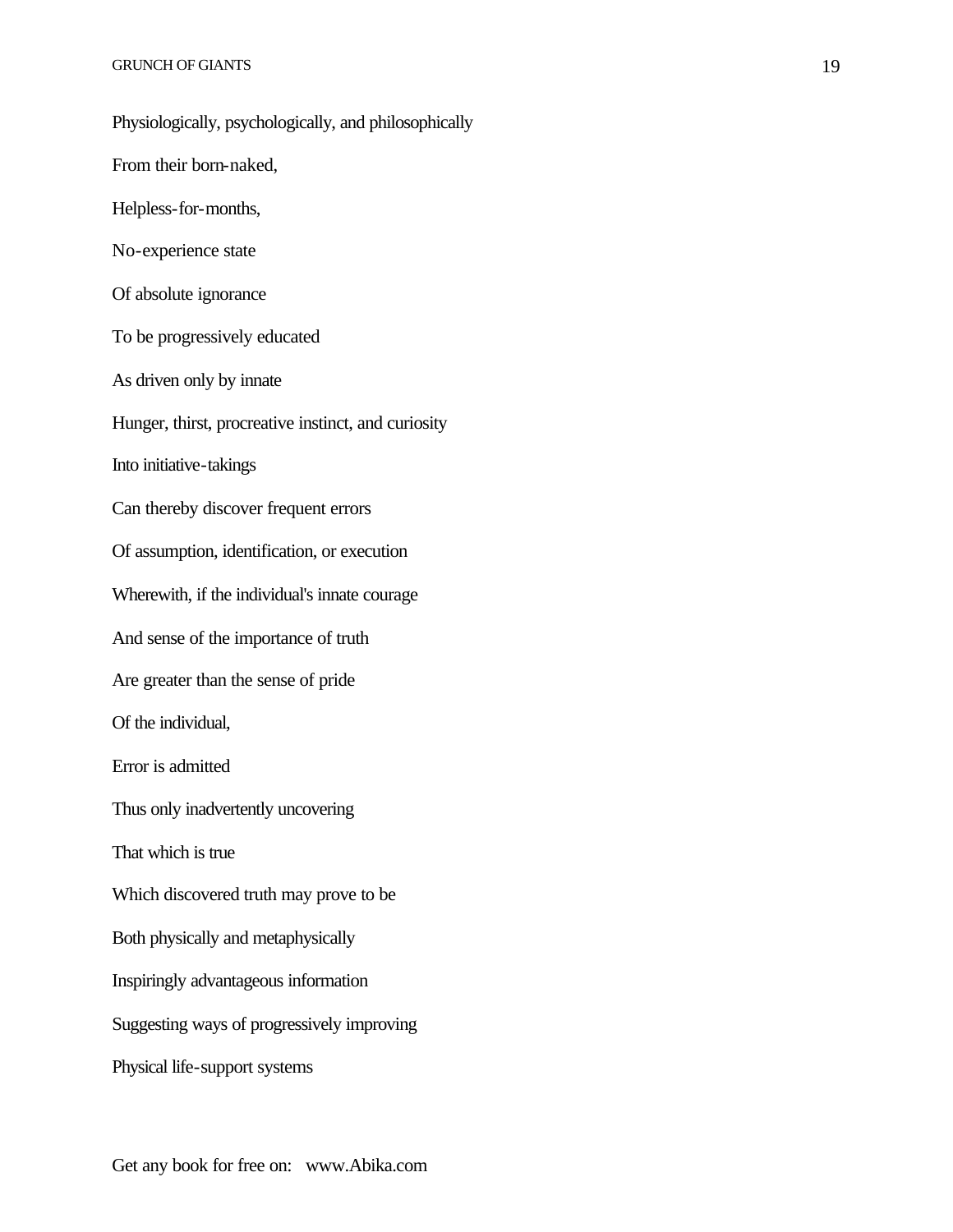And their environmental realizations Together with their operational information agenda Whereafter, encouraged by experiencing The ensuing, more favorable environmental circumstances Accruing only to their ever abiding by the spontaneous Self-admonitions springing intuitively From their innate love of the truth, The thus-inspired individuals Persevere with integrity Throughout some hundred thousand generations Of such only-by-trial-and-error conditioning With each generation's intermatings Of those mutually surviving Under the evolving environment And mutually educated exclusively By such artifacts-accomplished, Creative conversions Of negative into positive circumstances And through those regenerative matings To concentrate the DNA-RNA, Exclusively angle- and frequency-controlled, Structural and mechanical design programmings Of the creatively imagining faculties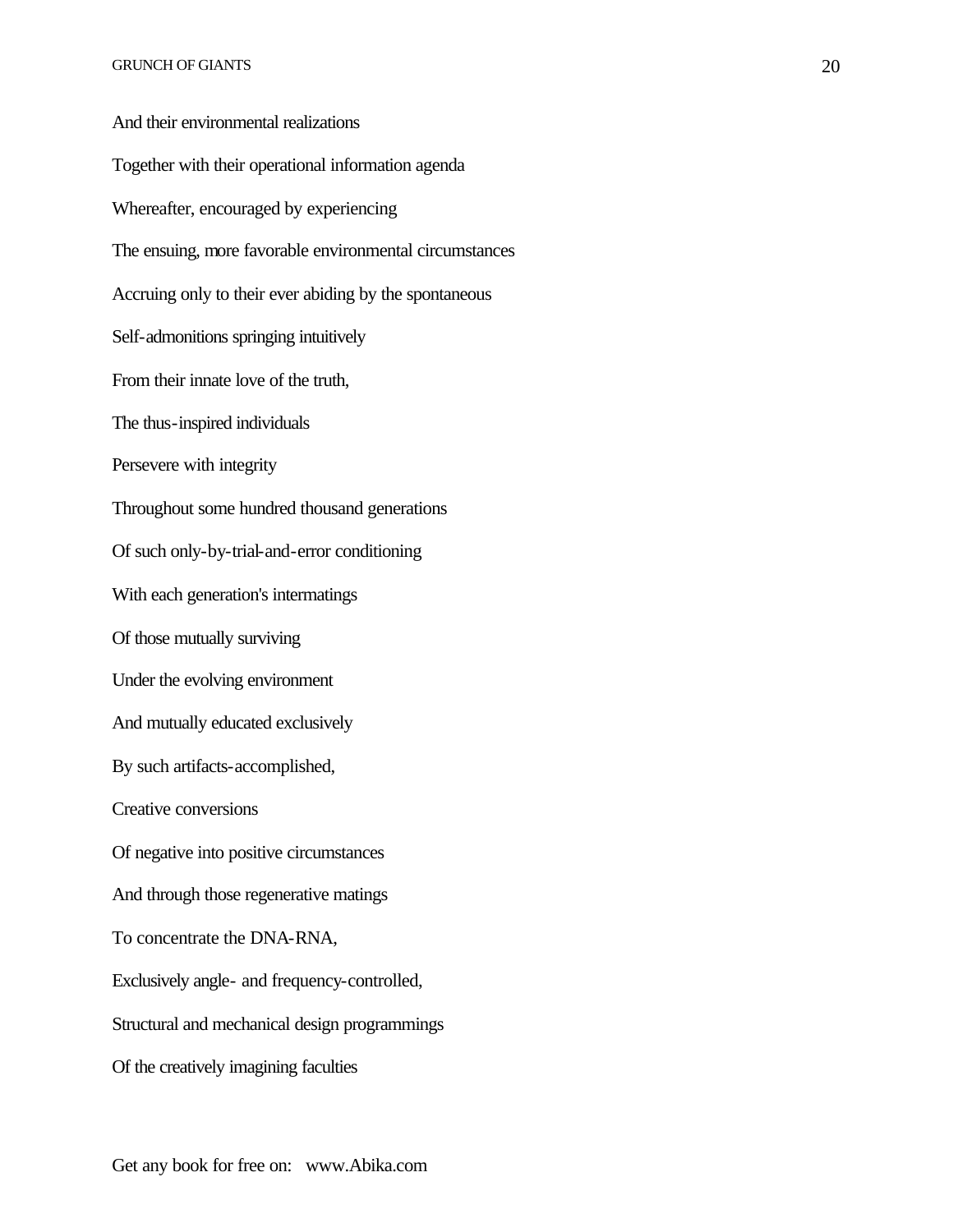And their corresponding crafting dexterities Which with their inventing of words Their metaphysical tools And electromagnetic-spectrum Communications accomplishments Might in time Attain and sustain A semi-divine level Of exclusively artifacts-realized, Creative design wisdom Adequate to render the cosmic environment Healthily supportive of all humanity **THEN** Shall humans discover That they have been Included in Universe To function: First, as local Universe information-harvesters; Secondly, as critical information-winnowers; Thirdly, as generalized Patterns-and-principles discoverers; And fourthly, employing those principles objectively To serve as local Universe problem-solvers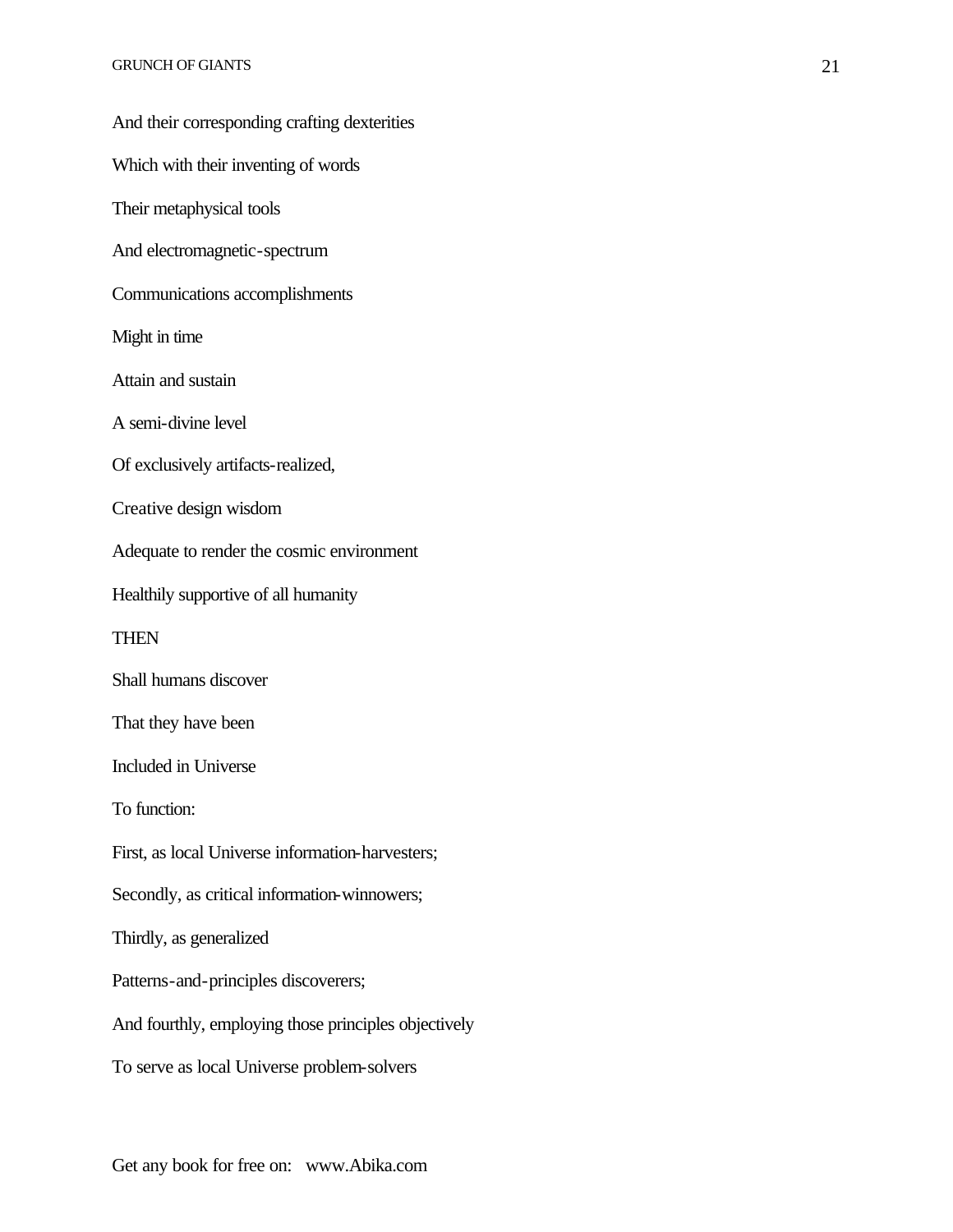In support of the integrity

Of eternally regenerative,

Only overlappingly inter-episoded

Scenario Universe.

• • •

In order that humans might so evolvingly function, they were first given brains and then access to mind.

As already mentioned but worth repeating, human brains, as with those of many creatures, function always and only as coordinators of all the sense-apprehended information regarding each special-case temporal experience, all of which special-case experiences have beginnings and endings.

In contradistinction to brains, which are constructed of physical matter, the weightless, matterless, metaphysical mind has the unique capability, from time to time, to discover eternal interrelationships existing invisibly between special-case experiences, which interrelationships cannot be discovered by any or all of the brain's physical sense systems—for instance, the mathematical law governing gravity's invisibly cohering not only the Sun and its multi-millionsof-miles-apart planets as discovered by the weightless invisible conceptual thought-relaying from the mind of Kepler to Galileo to Newton and as also cohering the never-anywhere-intertouching parts of local Universe systems of galaxies, and electrons remote from their nuclei.

The relative interattractiveness invisibly operative between any two remote-from-one-another cosmic bodies, as compared to any other pair of cosmic bodies, equally distanced from one another, is proportional to the multiplicative product of the respective couple's masses, and the interattractiveness of any pair of celestial bodies varies inversely as the second power of the distance between them. Halve the intervening distance and the interattractiveness increases fourfold.

Human minds were given the semi-divine capability to discover and employ some of the onlymathematicallycommunicable eternal laws governing the design of eternally regenerative Universe itself.

When I was born in 1895 humanity was 95-percent illiterate and needed leaders. Today the situation is reversed. Humanity is now 65-percent literate and capable of doing its own thinking, decision-making, and initiativetaking.

• • •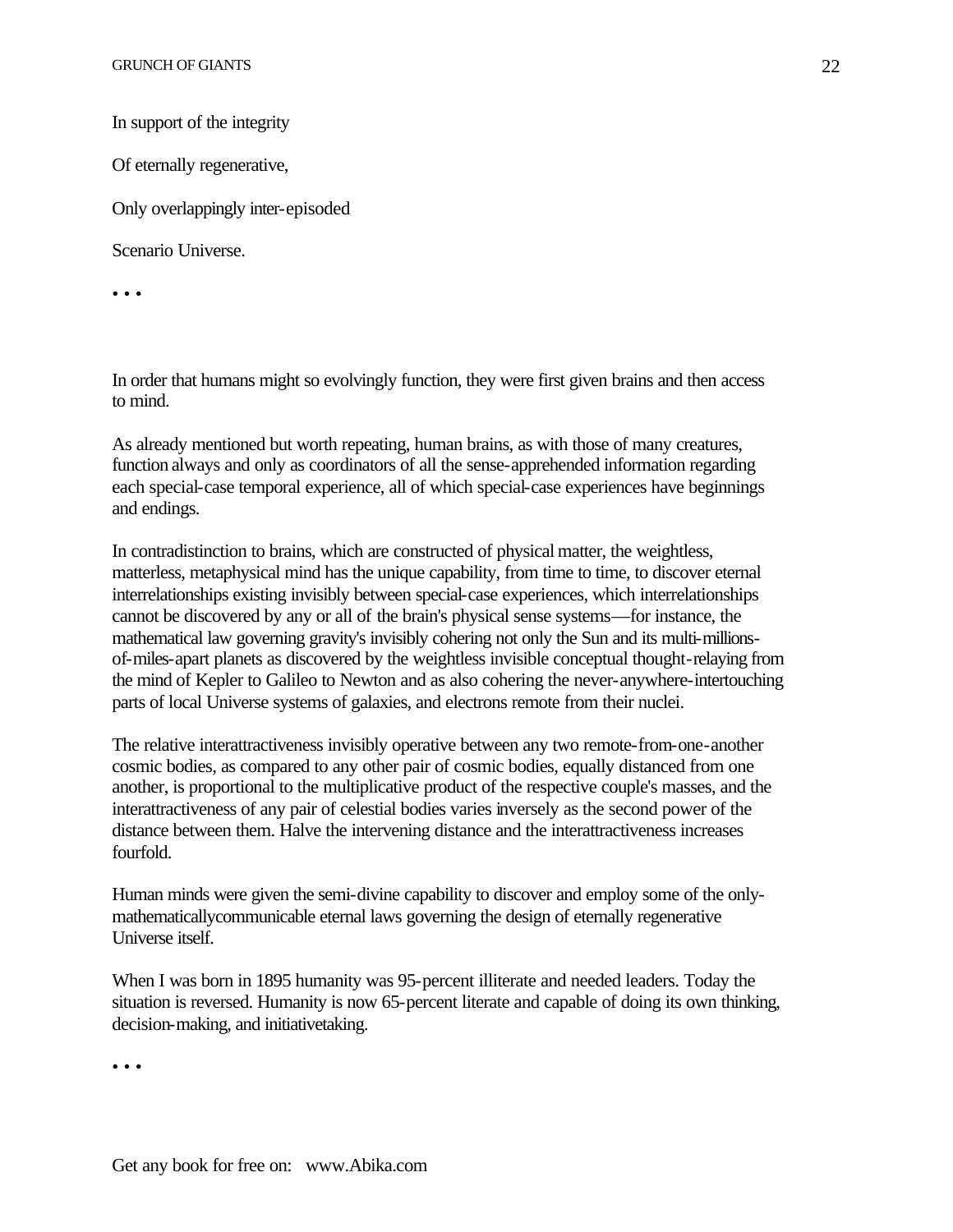Returning to the genetic evolution and the history of humans aboard our planet, we observe that only by the genes-concentrating of successive generations of survivormatings were designproduced the best all-around average-size humans for average as well as special environmental conditions. Both giants and pygmies were designevolved for coping with extremes of environment.

Bare-handed giants could physically overwhelm both bare-handed average humans and pygmies, except when the littler ones escaped into caves or thickets through entryways too small for giants.

People think of the size of people in terms of height. Mathematics shows, however, that if we double human height while maintaining equal proportionment we have four times as much surface (skin) and eight times as much volume (flesh and bone—weight). "Twice as big" is really eight times as big. Giants were indeed overpowering.

Tools are the only-intermittently-used, noncorporeal extensions of integral functioning capabilities of biological species. Spider webs are tool extensions of spiders. Nests are short-term tool extensions of birds whose regenerative functioning occupies only a minor fraction of their lifetime activity. In order to be light enough to be able to fly, the birds must physically separate out all those of their overall essential lifetime functions not continuously required in their survival and development. Momentarily containing both embryo and nutriment, eggs are externalizable, system-separable, new-life-gestation tools which together with insulating nests provide the means by which the mother bird may fly unencumbered to seek out the worm or insect-packaged energy-intake-as-heat to be transferred to the embryo inside the heat conductive eggshell in its heat-conserving nest and do so before the eggs become too cold. Later she brings the worms and insects directly to the hatched chicks themselves, secure in their heat-conserving nest—an environment-controlling tool.

Nests and eggs are indeed tools, as is the womb—an only-once-in-a-while, carried-withmammalian , new-lifeproduction tool. Mammals don't have to fly so they can carry tools integrally, internally, as do they also carry their hearts, livers, and other continuously interlinked high-frequency-of-use tools. All tools exist in Universe only as essential functional components of development programs of living organisms.

A cut-off finger can be swiftly stuck back onto the hand to seemingly function again as an apparently integral part of the organism. The comprehensive fact, however, is that nothing in Universe touches anything else. There are no solids. There are, in fact, no things. There are only complex critical-proximity and -frequency, unique event aggregates interoperative in pure principle. The event electron is as remote from its nuclear events as is the Moon from the Earth as size-referenced to their respective event diameters.

Biological organisms, like all systems in Universe, are constituted of locally interregenerative functions in pure principle. So too with all species. Humans have a vast range of overall essential functionings whose frequency and duration of use can be developed either as integral or non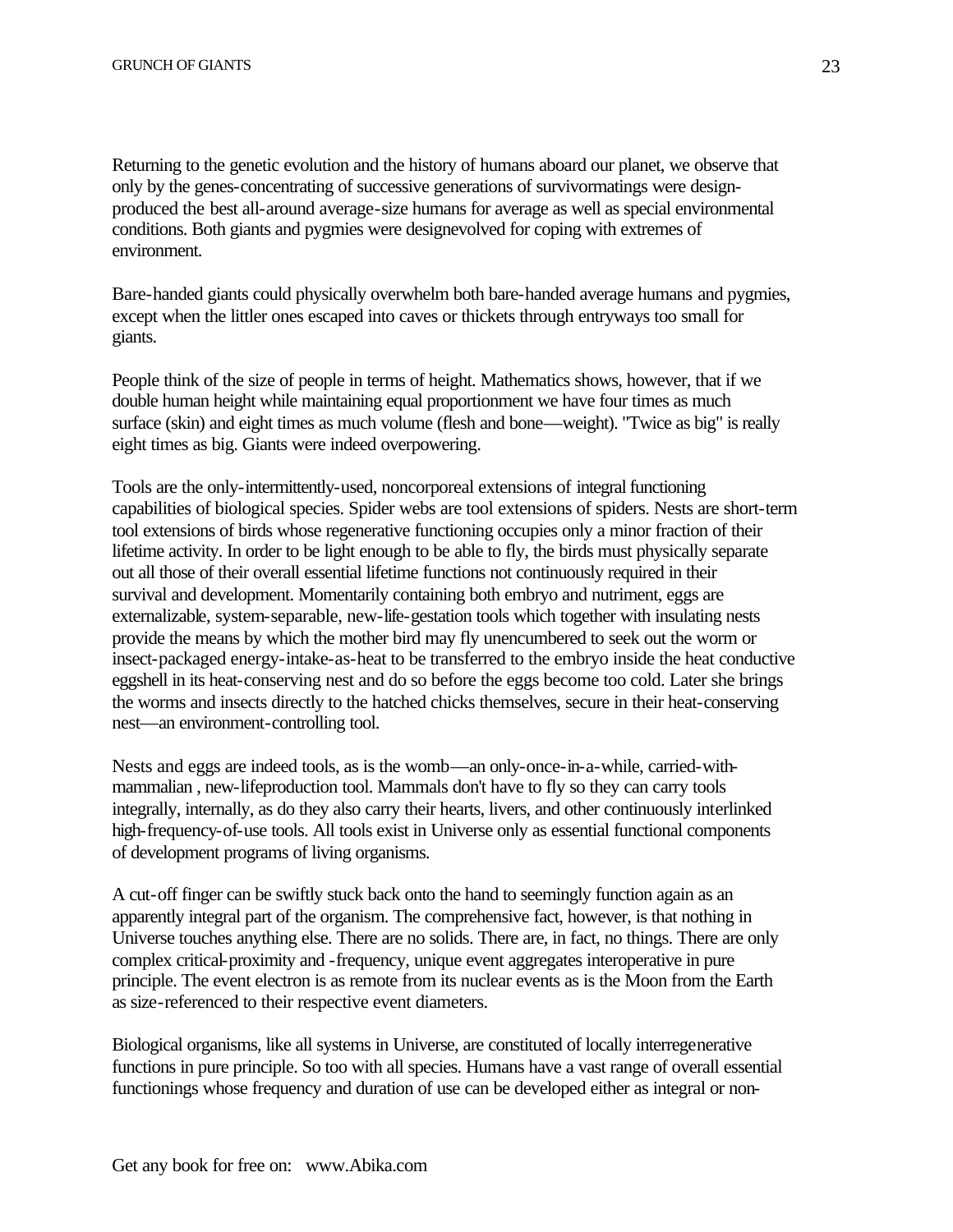integral, inorganic or organic tool-extensions of their pounding, cutting, scratching, marking, formative, or transformative and transportive functions of survival and development.

Simple tool-inventing, such as picking up a stone to throw in self-defense, requires only the brain's instinctive functioning. Almost everywhere stones lie ready to serve as heavier "fists" for powerful, but only occasionally needed, punching, pounding, or smashing. Mind, which alone comprehends the complex interaction of principles, is required to anticipatorily invent stonethrowing slings, spring-loaded catapults, or bow-and-arrows archery.

Tools of self-defense or aggressive warfare, called weapons, frequently embody principles that can be constructively rather than destructively employed. Beyond even that, they can solve positively the originally negative, aggression-aggravating problem—a basic precept of design science. Conversely, ballpoint pens, carried with us in our breast pockets because so frequently used, can be employed either constructively to write a life-saving prescription or destructively as a dagger. My hearing aids and my eyeglasses are more permanent components of my awake hours than are millions of daily dying-and-being-replaced protoplasmic cells of which my flesh is constructed—otherwise I could not lose a pound a day. My eyeglasses and hearing aids together weigh only a quarter of a pound. The same tool can become the extensions of many individuals, and for longer years than human generations. Bridges and transcontinental highways are universally social tools.

Airplanes are mutually interchangeable human flying tools. There are metaphysical as well as physical tools. Mathematics are metaphysical tools. Inter-relevant metaphysical informations are tools. The Massachusetts Institute of Technology's Department of Mathematics states officially: "Mathematics is the science of structure and pattern in general." Physical structures are tools. Mathematics makes possible the synergetic organization of metaphysical information which can be progressively objectivized as pattern-controlling or evolving tools systems which can advantageously alter the physical environmental circumstances of human existence.

The comprehensive name for the omni-interrelated significance of all physical and metaphysical tools is "technology." All technology is governed by generalized physical laws. All of these can be physically demonstrated and mathematically expressed. The physical Universe itself is omnitechnology—a complex of various frequencies of intercomplementary functions altogether producing nonsimultaneous, multi-frequenced, multimagnituded, only overlappingly interepisoded, eternal regeneration.

Man-made laws, legal agreements, royal fiats are not tools. Man-made laws and customs are not technology. They are political power ploys, originally instituted only by-physical-might-asserted and -sustained "rights." Corporations are not tools. They are conventionally accepted powerproclaimed legal contrivances.

There are two fundamental types of tools: those which can be produced by one human unaided in any way physically or metaphysically by any other humans and those which could not be invented, developed, or operated by one human alone. The latter, multi-human-involvement tools, are the industrial tools.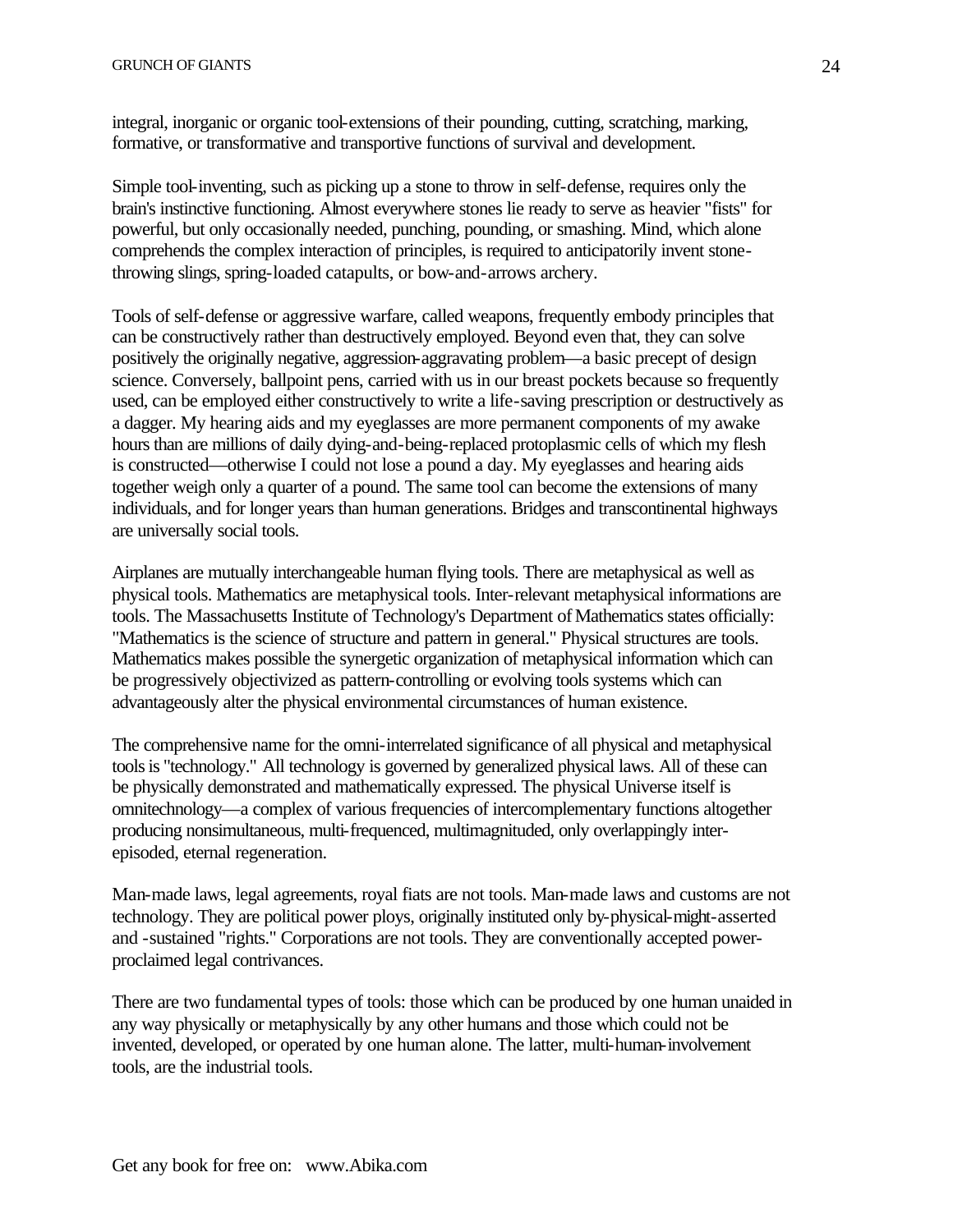The solo-evolved tools are craft tools. The solodeveloped craft tools can be complex and even powered, as by a harnessed creature or a dammed stream of water. Craft tools used as weapons make it possible for physically small humans to overwhelm physically either big humans or even bigger animals—tiger pitfall traps are one example.

This brings us to the slaying of the giant Goliath by David and to the generalized principle of brain-mastered brawn by mind-mastered brain, of the metaphysical mastering the physical.

This in turn brings us to the present confrontation of humanity by the Grunch of Giants—the supranational corporate conglomerates—the greatest giants in all history invisibly "Rough-Riding" planet Earth. While you can see their skyscrapers and factories, these are only the physical properties occupied by the human-drone workers employed by the elusively invisible corporate conglomerates.

### Chapter 3

### Heads or Tails We Win, Inc.

Corporations are neither physical nor metaphysical phenomena. They are socioeconomic ploys legally enacted game-playing—agreed upon only between overwhelmingly powerful socioeconomic individuals and by them imposed upon human society and its all unwitting members. How can little humans successfully cope with this greatest of all history's invisible Grunch of nonhuman Giants? First of all, we humans must comprehend the giants' games and game-playing equipment, rules and scoring systems. But before we can comprehend their gameplaying, we must study the history and development of giants themselves.

One of my many-years-ago friends, long since deceased, was a giant, a member of the Morgan family. He said to me: "Bucky, I am very fond of you, so I am sorry to have to tell you that you will never be a success. You go around explaining in simple terms that which people have not been comprehending, when the first law of success is, 'Never make things simple when you can make them complicated.'"

So, despite his well-meaning advice, here I go explaining giants.

• • •

In addition to the B.C. David and Goliath theme, we have the A.D. 800 story of Roland (Childe Roland), legendary son of Charlemagne's sister Gilles. There are many poetical chronicles of young Roland's enfances (a very young person's heroic exploits), such as vanquishing giants one named Ferragus and another Eaumont. From the eighth to the seventeenth century, many variations of the story occur, published in Latin, Italian, French, and English.

Much esteemed in Italy, Roland was known there as "Orlando Furioso"—the order of the name's first two letters is reversed from ro to or—as immortalized in the A.D. 1502 poem by Ludovico Ariosto.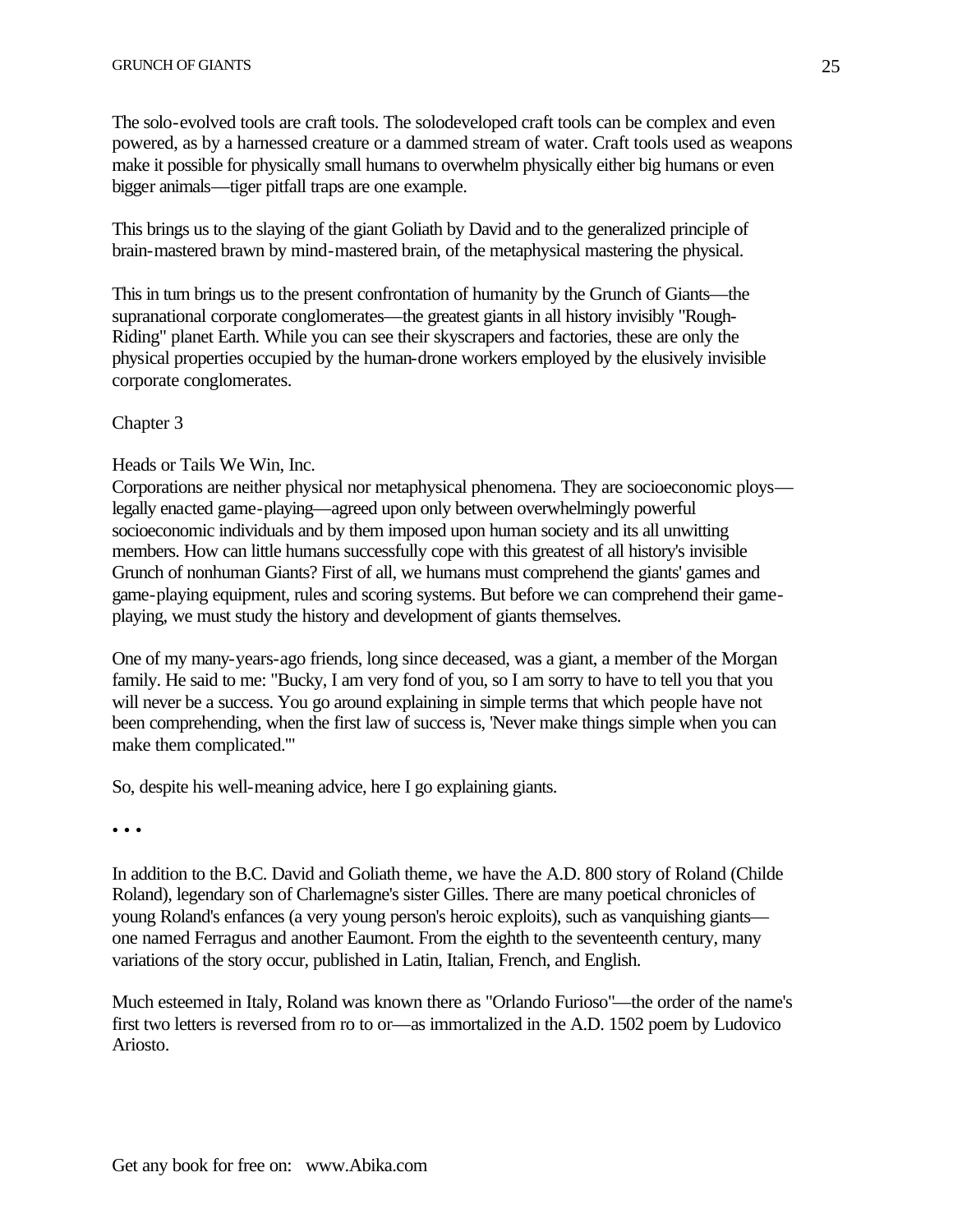The first comprehensive chronicling of Roland was written in Latin by Turpin, Archbishop of Reims, before A.D. 800. Roland (or Orlando) is mentioned by Dante in his Paradiso and is the subject of songs sung at the Battle of Hastings in the Chanson de Roland (c. A.D. 1100). Shakespeare mentions him in King Lear.

With the advent of radio and television, the children's Mother Goose-type storybooks of yesterday have been progressively abandoned. Few people today are familiar with the thousandyear-old story of the roaring of the giant as Roland approached his tower: "Fee-fie-fo-fum/ I smell the blood of an Englishman/ Be he alive/ Or be he dead/ I'll grind his bones/ To make my bread."

Supreme horse-mounted monarchs in the days of Roland could and did award vast hunting and farming lands to their horse-mounted blood kin and military henchmen, who together hunted their lands and had them cultivated by on-foot, tithe-paying tenant farmers.

In ancient North China a new kind of giant had developed long, long before Roland's time a three-component-parts giant, i.e., the little man, with a club, mounted on a horse—who could and did overwhelm the big, onfoot, tribe-leading shepherd. This new composite giant, the horsemounted bully, could divert to his sole advantage as much as he wanted of the life-support productivity of the on-foot peasantry.(Pa ys = land; ped = foot = ped ant = pa ys antry = peasantry = combination of on the land and on foot = pa y of lands = pa of patriot = pa of pagans  $=$  patois  $=$  po-gan, pa-gan peasantry.)

The horse-mounted, clubwielding bully asserted—as do the twentieth-century racketeers—that he owned the land on which the shepherds were grazing their sheep or the farmers were growing their crops. There was no way in which the shepherd could realistically contradict the bully. Each night, many of the shepherd's sheep disappeared until the shepherd agreed to "accept" the horse-mounted bully's "protection." This was the origin of "property." The most powerful amongst the leaders of gangs of horsemen became the emperor.

The emperor rewarded his henchmen with deeds to the land in proportion to the deeds at arms they performed for him.

There is no historical record of religion founders who have been so bold as to assert that God had deeded land to anyone. History shows that religious leaders have, however, frequently complied with their king's instructions to plant a cross or other symbol of God's approval of their king's sword-accomplished vast lands-seizure and ownership-claiming.

Over thirty thousand years ago, these prehistoric horsemounted "landowners" began expanding their territory northwardly and westwardly beyond the Himalayas into Mongolia and then ever westward into Europe.

Also, starting at least thirty thousand years ago, South Pacific islanders and south and northeast continental Asians came to the West Coast of North, Central, and South America from the Orient by rafts swept along by the Japan Current. Many if not most of the rafted Southeast Asians colonized the West Coast of the Americas and islands of the east Pacific. The current then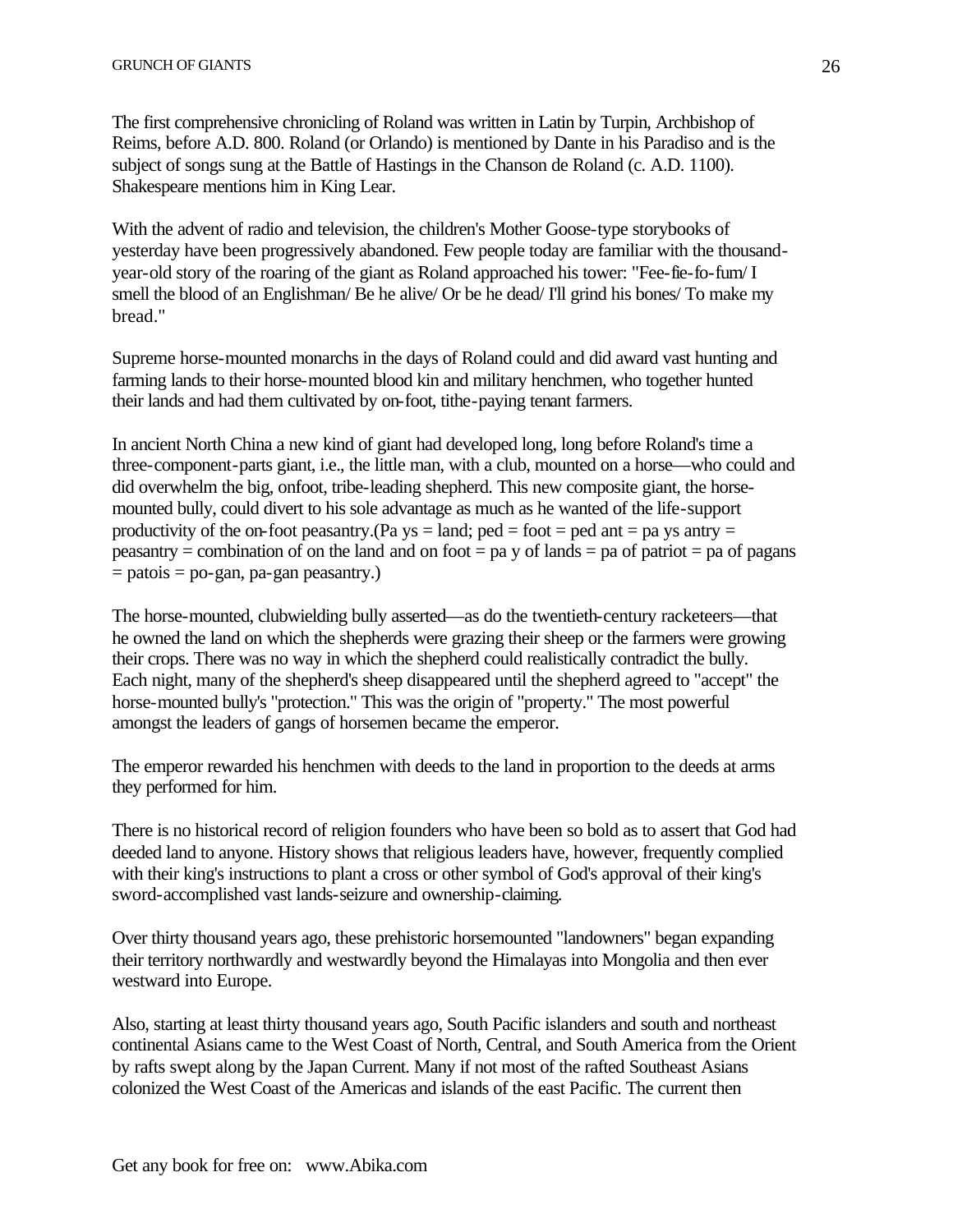returned some of the rafters to Southeast Asia, as Thor Heyerdahl demonstrated with his raft Kon-Tiki. This circum-Pacific ovaling of the Japan Current raft-travel outlined the Polynesian world within which was spoken a commonly based language. The Polynesians became the world's water people. Polynesia comprised more than one-quarter of the planet Earth. The great West Coast mountain ranges and deserts slowed both the North and South American coastal, raft-landed colonists' eastward migrations. Landed at many North and South American coastal points from Alaska to Chile, these raft-landed Polynesians separated into many groups as they moved eastward over many routes to both North and South America, to become known as the American Indians.

As water people, the Indians assumed that the "Great Spirit" (not an anthropomorphic God) gave them fishing, hunting, and cultivating rights, but never ownership of land. Obviously, to them, only the Great Spirit could own the land. Centuries later the Indians thought they were selling the Europeans only fishing and hunting licenses, not property rights. These were water people. No sailor can think realistically of "owning" a specific area of the ever transforming oceanic waters. Many pirates tried vainly to do so.

• • •

We have, historically, two prime, oppositely directed world-encirclings, both starting about thirty thousand years ago: (1) from the Orient via water, eastbound from Southeast Asia, and (2) westbound via land from northeast Asia. Mastery of all the sea finally went to one landbased nation after another.

• • •

Millennia after the first club-swinging Oriental horseman claimed land ownership, the man on the horse westbound from the Orient to Europe became helmeted and armored in metal. Due to the horses' weight-carrying limit and the penalty of weight on the horses' speed, the most effective of the horse and armored riders was, like the present-day jockey, the wiry, strong, little man. Inspection of the European museums' armor discloses the diminutive size of the most successful knights. The main significance of what we are learning is that, to the man on foot, the horse-mounted and armed men became a new and formidable "giant."

Because the armored knight required many helping hands to mount him and maintain his horses and arms, he had to have their goodwill and support lest his helpers overwhelm him when dismounted and encased in his armor. As a consequence, the little, wiry man in horsemounted armor frequently became the champion of traveling bands of the little people. The little armored knight was more maneuverably effective than the armored giant when the latter's multifolded weight overburdened his mount.

As a special consequence of this trending, we have the nongigantic, successfully armored King Arthur's Round Table Knights, who used their mounted and armed might to rectify wrongs wrought against people by local bullies and clumsily armored, horse-mounted landowners.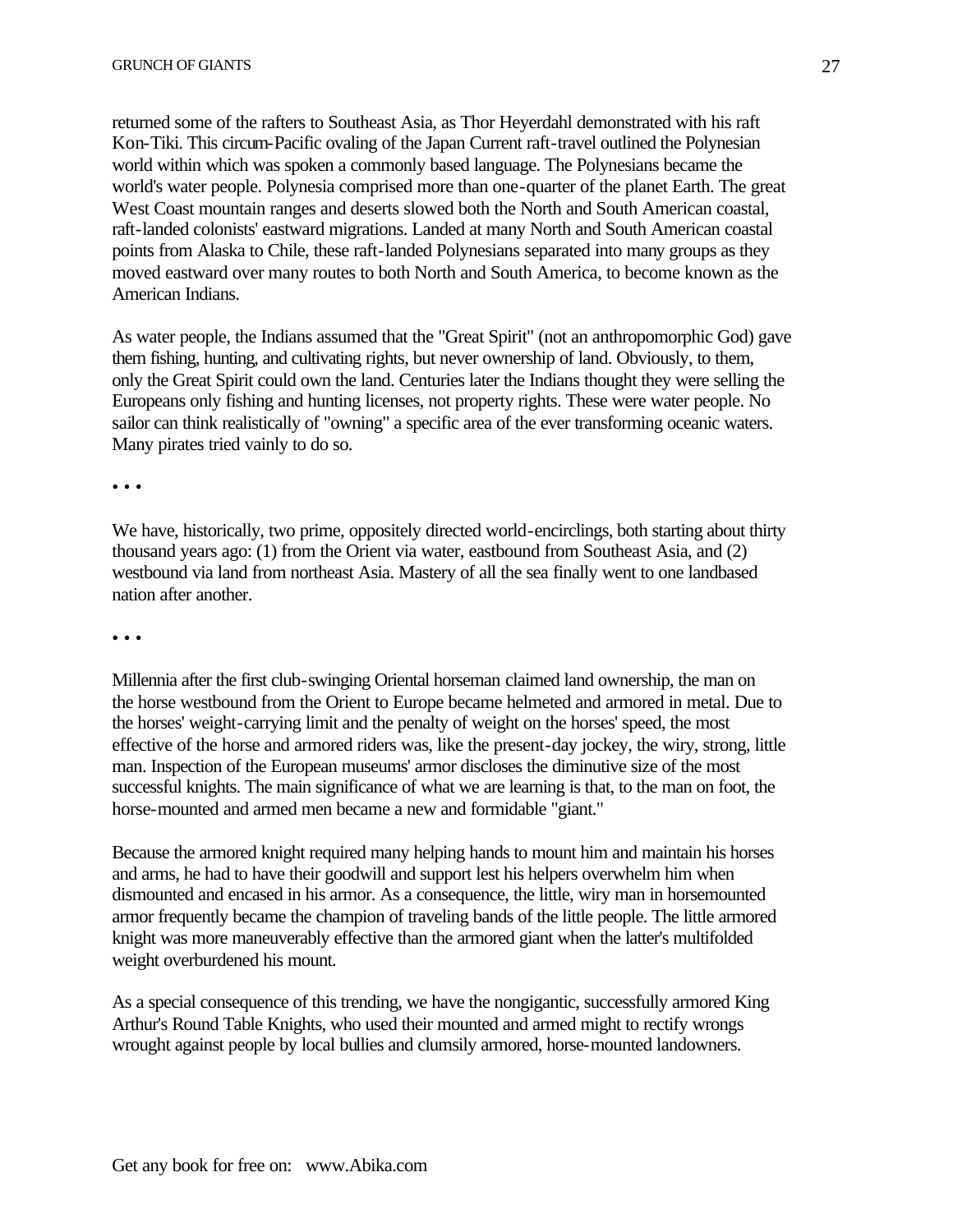Arms, armor, precious stones, skins, furs, fabrics, spices, incense, hand-looms, and other handtools were the principal goods traded in Roland's time. Gold, silver, and pewter served as money. Trading was accomplished on foot, on the backs of animals, or on river-borne small craft. The land of the overlord was the principal wealth.

Squads of armed horsemen could protect caravans of goods-carrying horses, camels, and elephants along with human bearers. These caravans could transport the initially culture-evolved riches of the Orient westward to the ever more westwardly advancing frontiers of humanity, where the newly powerful cultures could acquire the historically recognized appurtenances of Oriental courts of power.

A new kind of wealth-making occurs historically with the invention and development of stoutly and heavily keeled, ribbed, and planked, high-seas-keeping, deep-bellied, and, in much later times, cannon-armed sailing ships.

These great ships were built in vertical shorings. Their keels were laid upon heavy wooden crossties and blocked against premature sliding. These cross-tie "ways" led down very gently sloped banks into the harbor's deep waters. When the ships' hull was completed and watertight, the cross-tie ways were greased and the blockings mauled out from under the ship. Gravity slid the ship swiftly seaward, maintaining its vertical balance long enough to plunge it deck-sideskyward into the water.

After launching, the ship was floated progressively into a succession of wooden crane-equipped outfitting docks— the interior decks and bulkheading dock; the chain-plating dock; the maststepping dock; the rigging and sail-bending-on dock; the winch-, capstan-, and armamentsinstalling dock. Finally she sailed away to various lands where superior masts, fabrics, ropes, etc., progressively replaced the original make-do equipment. (World's best masts from the Pacific Coast of British Columbia; best rope-making fiber from Manila, in the Philippine Islands; best cotton fiber for the sails from Egypt; best teakwood for the decks from Thailand.) It took complete circumnavigation to incorporate the "best in the world" of everything to produce a "gallant" ship—one capable of around-the-world sailing.

It is probable that the first moving-line shipyard in history was established on the Chao Phraya River in Bangkok. However, the earliest now known militarily secure shipyard is to be found on the Greek island of Milos. It is in a miniature rock-walled fjord, well hidden from enemies by a deep-channeled, curved entrance. On the many rock platforms lining the fjord's walls, many shipbuilding artifacts were found. The Milos shipbuilding fjord was so well hidden that the Germans used it for their Aegean Sea submarine hideaway during World War II. (The Venus de Milo, now in the Louvre in Paris, came from Milos.)

History's next great moving-line shipyard is as yet to be found in Venice. So strategically important was the Venice shipyard that it was initially seized by Napoleon early in his campaigning.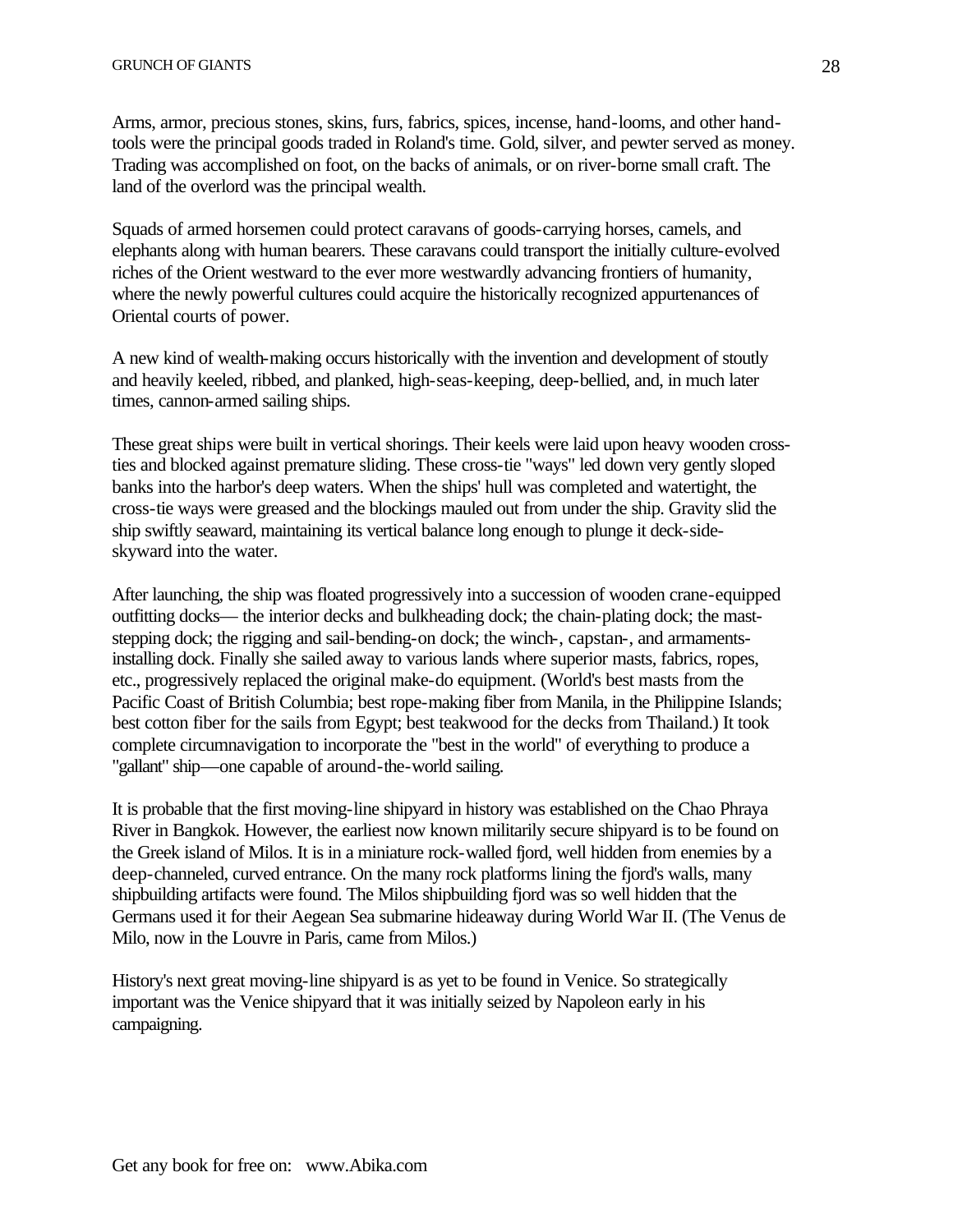Centuries later this progressively moved-forward-andadded-to shipbuilding pattern as yet clearly evidenced in the Venice shipyard became the prototype for all of massproduction industry's "moving lines."

The ship was, of course, a tool, but not a craft tool produced by one man. It was an industrial tool, massproducible and operable only by large numbers of highly skilled craftsmen, metalworkers, woodworkers, sailclothmakers, rope-makers, iron chain- and anchor-makers, seasoned sailors, and the coordinated muscle of "all hands." The merchant ship was a windenergized industry, a tool that could sail around the world and carry cargoes worth many fortunes to lands not containing the materials brought by the ships, which when integrated with the homeport-occurring materials produced real wealth of increased life-support for more and more people.

The building, rigging, and arming of such vessels and the production of the materials with which to build them, as well as the production of the food and other necessities to feed and clothe all those engaged in the shipbuilding, required an effectively powerful military authority able to command the full-time commitment of the work and skills of the large numbers of humans involved. It also called for the amassing of large sums of negotiable wealth. Preferably the negotiable wealth was in the form of trade-implementing precious metals and jewels, commercially acceptable around the world.

For ages earlier the negotiable wealth had been the efficiently demonstrable products of labor and its produce, the grains and the livestock. Of the latter, the proteinamassed cattle constituted the most concentrated possible yet maneuverable realization of actual life-support wealth. Cattle were put up as collateral for the banker's loan of gold, silver, and copper coinage. When the voyage was successfully completed, the merchant-ship venturers repaid the banker and paid the banker his "interest" in the form of calves that had been interimly produced by the collateraled cattle. This was called "payment in kind"— kind being the kinder or "children" of the cattle. When bankers eliminated live cattle as collateral and dealt only in gold or silver, there were no gold coins being bred by gold coins as calves had been by cows, so interest was taken out of the capital gold by diminishing the equity of the borrower when he repaid his debt. The banker's interest was cut out of—that is, deducted from—the depositor's original "cap"-ital (head of cattle) stake.

As I made clear in Operating Manual for Spaceship Earth, (Published by E. P. Dutton, 1969.) when the farmer or cattlemen producers of "real wealth" of one hundred forward days of life support each for one hundred people—i.e., one thousand man-days of life-support—deposited their monetary specie equivalent in the bank and the banker loaned it out at 10 percent, it meant that the banker stole one hundred man-days of life support from the farmer depositor instead of providing the farmers the bank-advertised "safekeeping." The banker could hide this situation by price increase in the profits the banks made by using the depositor's real wealth units. But the depositor's dollar could buy him ever less real lifesupport units.

The safe return of the merchant venturer's ships was so unpredictable as to constitute a capital investment of high risk but also of very high potential gain—most significantly a risk whose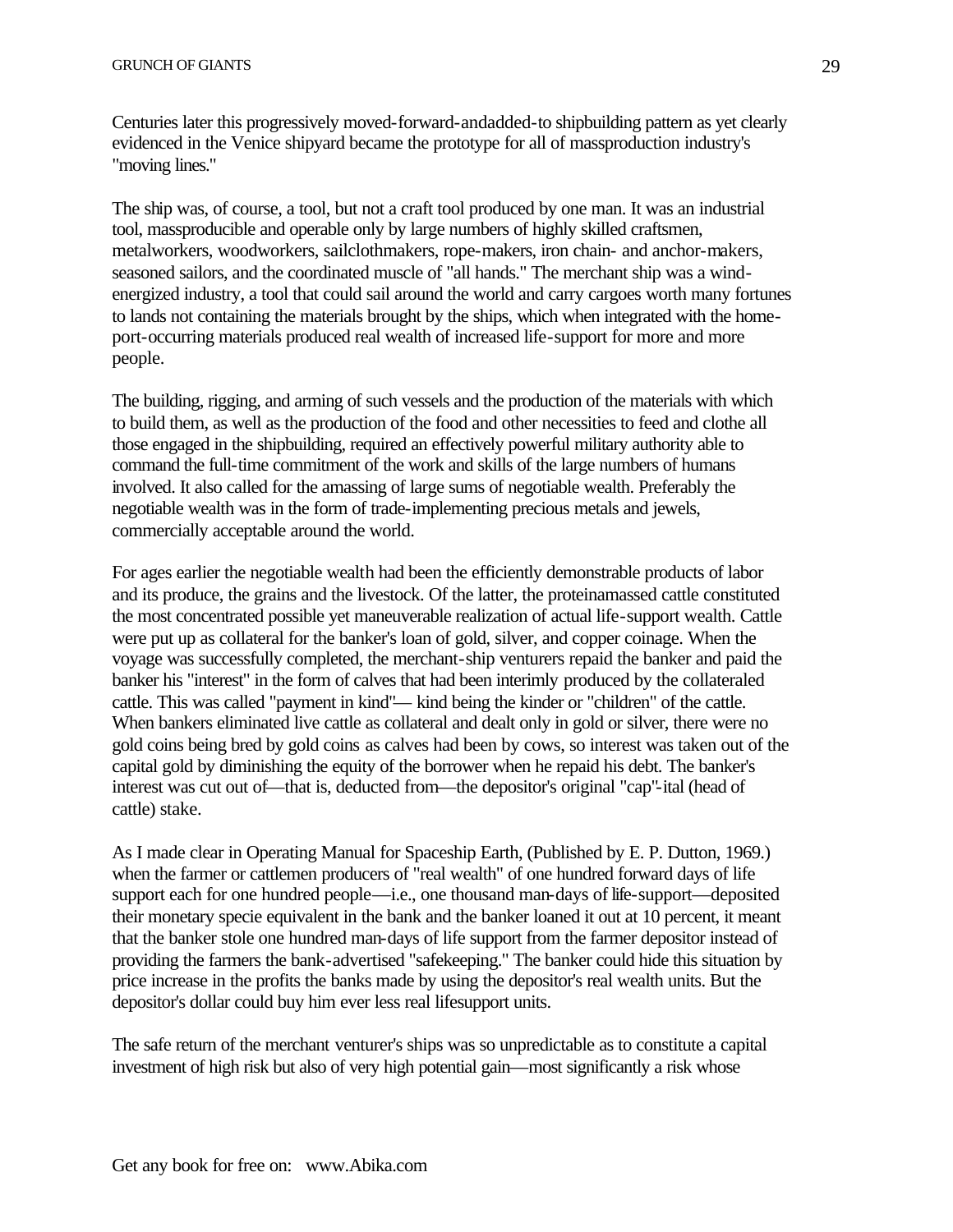rewarding payoff might take several "crop" seasons to realize. The voyage might take several or even many years to complete. These risks in turn could be lessened by insurance.

As a consequence of all the foregoing, a half-millennium after Roland a new and overwhelmingly greater form of invisible seagoing and land-strutting giants appeared on planet Earth. This was a legally contrived, abstract giant —"legal" because the physically uncontradictable "topsword" king decreed it was legal. Having the most favored privileges accorded real humans, the giant, abstract, corporate "man" is inventively created in 1390 in England. (The corporate "human" may have been invented in ancient Babylon to cover the potentates' voyaging venture, but we have as yet no written record of such.) "His" abstract name is the "Merchant Venturers Society." This composite man was formed by the king of England with a small group of his very powerful friends, who lorded over their king-deeded vastlands.

By royal prerogative, the venture-financing riskers could not be held liable for any losses of the venture. With limited liability, individuals might sue the company but not the human individuals who underwrote the venture If the enterprise failed and went bankrupt, its shareholders lost their ventured stake but were not to be held responsible in any way for its debts. The creditors of the company were the losers, and not the shareholders. Bankruptcy could reflect no credit stigma upon the companies' shareholders. The shareholders were held absolutely blameless for any misfortunes of their ships' crew or for damage caused by collision of their ship with another ship. If the ship and its cargo were lost, the shareholders lost their original shares, but no more. As long as the ship operated successfully, the shareholders shared its trading profits

Whether the ship was lost or not, the banker who loaned the gold for the merchant ship's trading held the life-support-producing lands and their cattle as collateral. Since many voyages ended in disaster, the banker occupied a long-time, steadily profitable position in the overall merchant venturing—and as yet does.

Naturally, the shareholder's limited-liability advantage, granted by sovereign decree, encouraged a swift expansion of such enterprises.

In 1522 Magellan's ship demonstrated that the world is not a laterally extended plane off the edge of which a ship might plunge, nor an ocean extended laterally to infinity from which there was no return. Magellan's ship's circumvoyaging proved that the Earth is a sphere—a closed system with enormous trade-monopolizing potentials. Laws of the land could not be enforced on the sea. The seagoers were outlaws—privateers or pirateers. The most powerful outlaws became the sovereigns of the ocean sea.

In 1580, Queen Elizabeth was the largest shareholder in Sir Francis Drake's merchant ship The Golden Hind. Naturally, the queen granted Drake's venture "legal" freedom from liability. After paying Elizabeth her conspicuously major share, Drake and his other shareholders each realized almost 5,000 percent profit on their risked capital.

Enthusiastic over her Golden Hind venture, in 1600 Queen Elizabeth chartered the limitedliability East India Company. This time the shareholders acquired shares in a fleet of ships,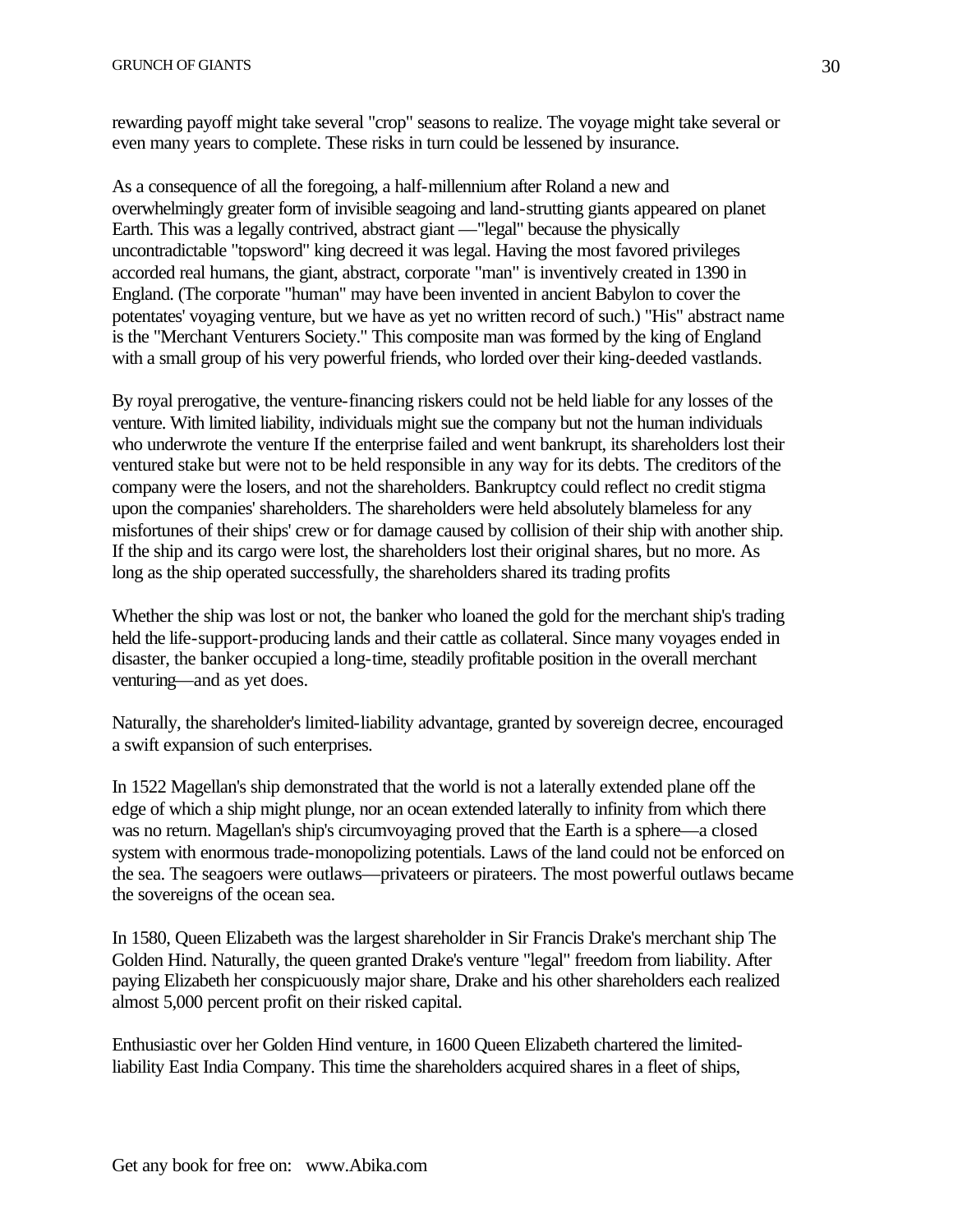docks, and warehouses in both England and India—not shares in just one ship, as in the earlier "venturing."

Employing her sovereign power, Elizabeth limited the losses of its chartered riskers to their initial monetary or equivalent capital stakes, while continuing their right to receive their proportional profit dividends for as long as the venturing company might exist—in perpetuity.

Known later in England as "Ltd." (for "limited liability"), in France as "Societe en Commandite," in Germany as "Kommanditgesellschaft," and as "Corporation" under the U.S.A.'s "Inc." (for incorporated) status, this newborn abstract legal giant was to be treated as a human personality, empowered to do anything humans can do but also accredited to operate as an abstract, legal entity able to enter or leave any nation without a passport. As such it was able to employ millions of people and any amount of money, tools, buildings, and equipment, and to perform its giant acts anywhere about the oceanic world exclusively for the profit in perpetuity only of its shareholders.

When the Fourteenth Amendment to the U.S.A. Constitution was passed in the post-Civil War railroad-expansion days, the U.S. Supreme Court required that the individual states grant the corporation all the privileges and protection granted to human citizens. A hundred years later, in 1980, the U.S. Supreme Court ruled that a corporation had the same rights of free speech as all U.S. citizens.

To allow its corporate bodies to make a colossal new grab, Grunch has ordered its pet puppets to take over the world ocean-bottom resources. As of February 1982, the United States, Britain, France, and West Germany have reached preliminary agreement to bypass the stalled Law of the Sea Conference and proceed with development of seabed mineral resources, the Japanese foreign ministry said. Japan expressed opposition to the agreement—unconfirmed by the four other countries—and said such a program should operate under U.N. auspices. The United States and other developed countries have refused to agree to developing nations' demands that seabed development be overseen by a U.N. agency dominated by the poorer countries.

The fourteenth-, fifteenth-, and sixteenth-century rulers who instituted and empowered those abstract corporate giants were able to popularize their acts by celebrating the visual wealth of goods it brought to their country and to the political satisfaction of their many citizens. The profit to society was visibly distributed as the goods, services, museums, and public-place rarities the enterprising produced. The shareholders' dividend checks were invisibly distributed.

With the battle of Trafalgar in 1805, the risk-capital powers backing the "British Empire" became the "Sovereigns of the Seas." Until that time the high-sea venturers had carried gold and silver as their trading medium. This induced world-around high-seas piracy. The behindthescenes masters of the British Empire then invented the annual balance of trade" as a worldaround bookkeeping system which kept its gold off the seas and instead, after the year-end tallying of the trade interactions, transferred the gold from one country's London vault to another country's London vault. This withdrew the gold from the seagoing pirate's reach. However, it brought many of the pirates into the financial districts of great cities.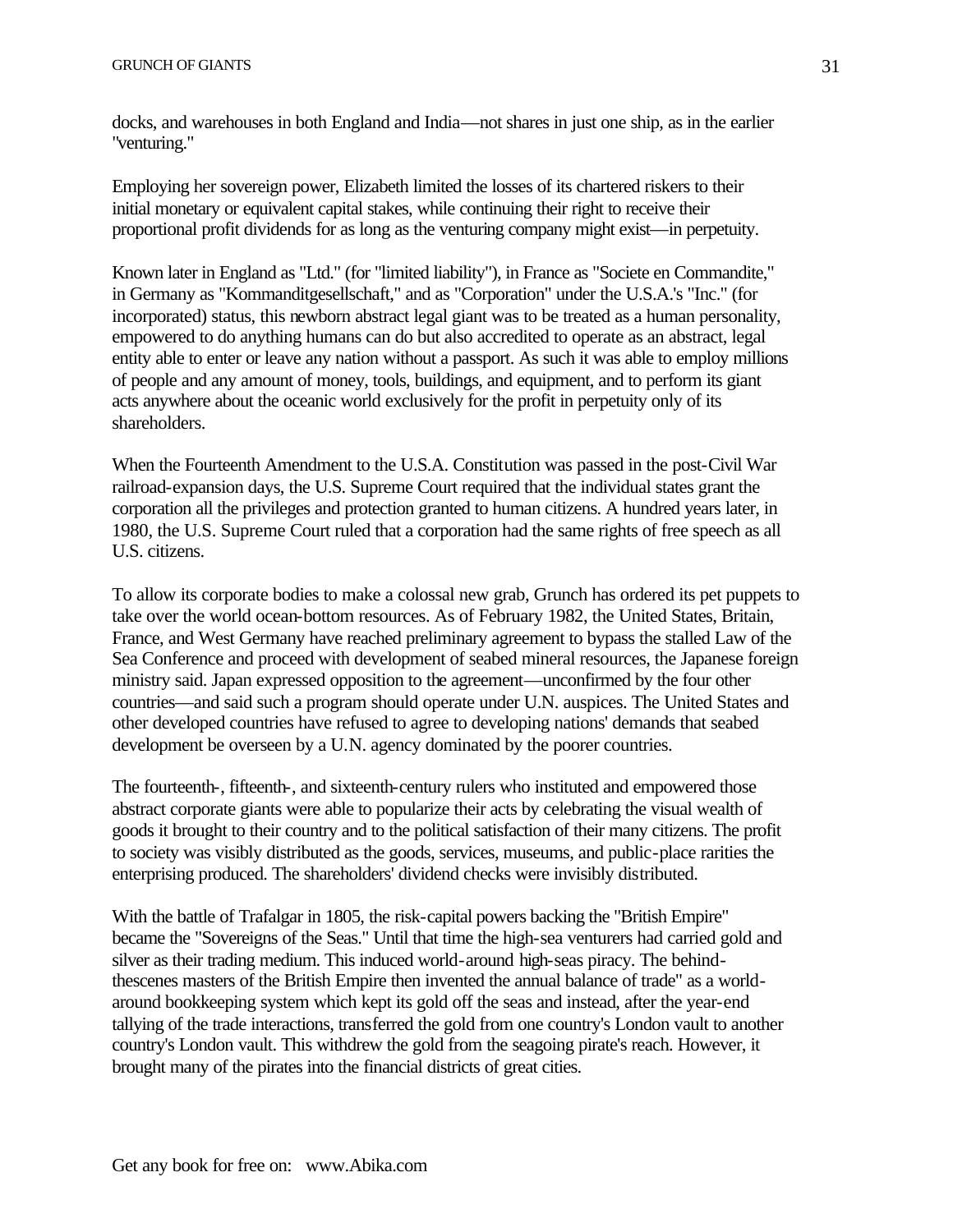Naturally, shareholding in Ltd. enterprise became increasingly attractive as an investment risk, but soon the monetary size of investment required for share participation grew beyond the acquisition means of all but the wealthy. Stock-exchange brokers, for their own convenience, imposed trading only in hundred-share "lots" or "blocks," which quickly raised the equitypurchasing increments to so great a price that only the very wealthy could any longer participate in such venture-sharing. The capital games' playing-rules "kept the pikers out," the original pikers being the on-foot, pike-bearing castle guards.

In the nineteenth century the limited-liability corporate venturing began not only putting its shipyard donkey engines' steam engines in ships, but also mounting them on steel wheels on rails and powering them out of the shipyards. Thus they began railroading heavy loads inland. This initiated new mass-production industry centers at inland water-power sites. For instance, industrial venturing underwrote water-wheel-driven mass-yardage cottonmill fabric production, preferably in such low-wage-paying countries as India. The annual balance-of-trade accounting brought about many obviously inequitable economic conditions, such as, for instance, India's burlapbag-makers working for a penny a day. It was the vast profits made on burlap bags so produced which financed the early-twentieth-century expansion of the Massachusetts Institute of Technology in the U.S.A.

Such cotton and woolen fabric production-venturing was logically followed by thread and needles, pins, buttons, and small hardware mass-production moving-line ventures. With the introduction of electricity and the electricity-driven motor, industry began moving-line massproduction of dollar watches, tin cans, safety razor blades, big-city clothing-production sweatshops, then bicycles, then motor cars. In World War I, it introduced steel steamship massproduction; in World War II, transoceanic aircraft mass-production; and, in the "cold," puppetnation-waged war (World War III), extraterrestrial travel and transport, and mass-production of invisible mass-killingry potential.

#### • • •

There is a fundamental evolutionary patterning in which, with each new era and phase of technology and social-economic venturing, both the tools and their products get bigger and bigger, and the numbers of humans involved multiplies. A period of doing more with more until a mammoth peak magnitude is attained which is followed by evolutionary production of ever more effective results with ever less pounds of material, ergs of energy, and seconds of time, all of which integrating synergy produces ever more comprehensively effective tools with ever smaller technological artifacts produced by ever fewer unskilled human workers—the 1895 to 1929 model "T" waxing to the 1960s Cadillac limo, then waning to the 1980 Japanese Honda.

For example, trans-ocean traffic brought into use ever more gargantuan ocean liners leading eventually to the five-day-Atlantic-crossing leviathans, such as the 81,000ton Queen Mary and her sister ship the Queen Elizabeth. Using the World War II technology's new, lightweight, highstrength, saltwater-impervious aluminum alloys in her superstructures the S.S. United States was built to carry the same number of passengers and the same amount of cargo, and to cross the Atlantic at the same speed as the Queen Mary, though weighing only forty-five thousand tons, that is, 55 percent of the weight of the Queens.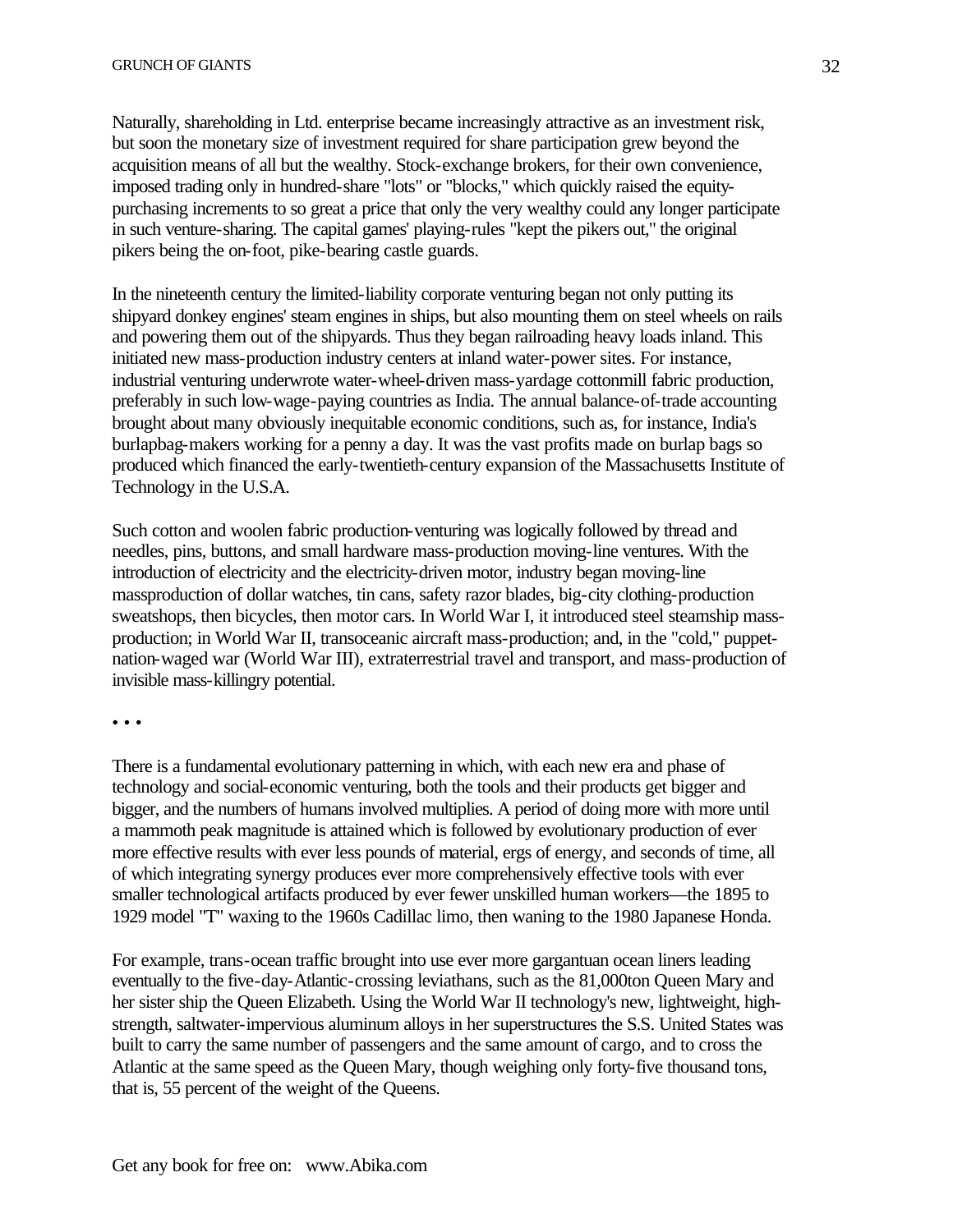These five-day-Atlantic-crossing passenger carriers are now obsolete. In 1961, three jet airplanes outperformed the S.S. United States in carrying capacity, in hours instead of days and at less expense.

In 1980, ever lighter, swifter "liner"-type steamships are being built, but only for luxury cruise ships. For twenty years, these obsolete ocean liners have been progressively replaced by ten-tothirty ton, one-third-of-aday-transatlantic-crossing jet aircraft.

Another example of the little-to-big-to-little evolution is manifest in the world of mathematical computing. In developing trigonometry and its solution by logarithms, thousand of monks worked for hundreds of years to produce the one-degree tables of sines, cosines, tangents, and cotangents. During the Great Depression years of 1930 to 1936 the British and German mathematicians were hired by their governments in a joint project to calculate the table of functions to a one-minute of arc exactitude. Then came the big post-World War II calculating machines, Univac et al., filling whole university buildings with thousands of thermionic tubes. Then came the tubeless transistor and computers weighing and bulking far less, until we came to printed circuits and "chips" and table-top equipment doing better work than the whole-buildingfilling equipment. Before all this, I myself spent two pre-calculator or -computer years carrying out the trigonometric calculations for geodesic domes. I had to do so "longhand." Then appeared seventy-five-pound electric calculating machines, followed by the pocket-size computers with which the trigonometric problems that took me two years of work became solvable in one day by one person.

This process promises within a few years to become so miniaturized and so comprehensively capable as to be the size of a hearing aid, though able to interact with all the world-around computers and able to discern how best to operate our planet, making obsolete the opinions of corporate or government executives.

• • •

As mass-capital-venturing flourished after World War I, General Foods Company absorbed many pre-World War I individually owned, independent mass-producers of canned and packaged food. General Electric acquired other successful electrical goods manufacturers. The growth of corporate venture activity was, however, at that time yet identified by unique product categories.

After World War II, "mergers and acquisitions" and outright "takeovers" agglomerated almost all successful industrial capital ventures, regardless of their class of produced goods and services. The great conglomerates found it more profitable, safer, and more credit-powerful to diversify their risking. The successful "biggies" became ever more gargantuan—for example, the Dupont chemical company's 1981 acquisition of Conoco, America's ninthlargest oil company, for \$7.57 billion, to form the seventhlargest industrial corporation in the U.S. Because many of these conglomerations embraced all the national defense weaponry production, they "legally" qualified for guaranteed government "bailout" should their operation become financially "embarrassed" or debts unmeetable. The U S government's decade-ago bailout of Lockheed Aircraft or its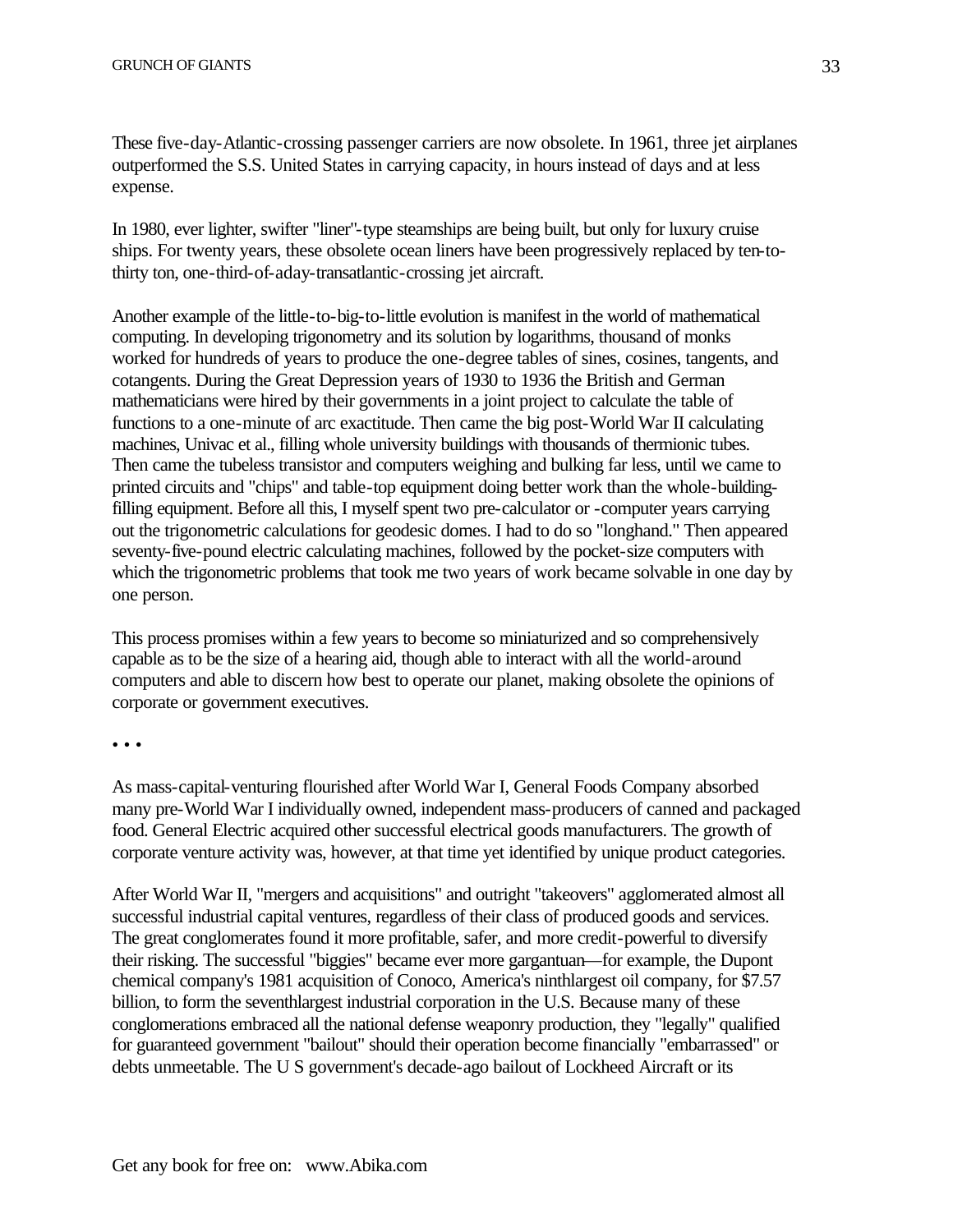multibillion-dollar guaranteed loan to private Chrysler Corporation (the government's militarytank producer) are the current outstanding examples.

#### Chapter 4

Invisible Know-How, Inc.

As mentioned earlier, limited-liability, abstract corporate "beings" needed no passports to travel altogether invisibly across national borders. Soon after World War II, America's five hundred largest corporations became supranational, taking with them (out of the United States) the invisible legal controls over what had been born as American industry with all its "know-how." The knowhow had been paid for initially by the U.S. people through their government's wartime (or "on the brink of wartimes") underwriting of the prime technologies as initially developed only for the U.S. Department of Defense or the Manhattan Project or the space program, developed in wartime at government ("we the people's") expense and turned over gratis for "operational efficiency" in "peacetime" to privately owned corporations.

World War I brought vast munitions-buying on credit by the U.S. government, and the figures ran into multi-millions of dollars as private U.S. industrial corporations acquired postwar operational rights to all the wartime government-financed new-era technology production machinery. Stockholders prospered. World War II saw the same U.S. government credit employed to produce "multi-vaster" new-technology munitions, with the dollar figures running this time into the multi-billions of dollars. World War III's third-of-a-century of "cold-warring" between the U.S.A. and U.S.S.R., waged vicariously through many hot-war puppeted nations, has seen the annual munitions figures running into the multi-trillions of dollars. The U.S.A. 1981 "national" debt is over a trillion dollars, and the U.S. cannot pay even the interest on that debt. We can very properly call World War I the million-dollar war and World War II the billiondollar war and World War III the trillion-dollar war.

In the meantime, all the industrial research and development as well as its products have become involved with the invisible technologies of atomics, electronics, chemistry, molecular alloying, and information processing. All the research and development of all the products and services that are going to affect all of our forward days are now being conducted in the realm of the electromagnetic spectrum "reality" not directly apprehendible by any of the human senses.

While the North American-situated factories and spectacular city buildings seem to be and are thought of by humans as being American property because they are located on American land, most are no longer U.S.A.people-owned. For instance, though thought of as "American," a majority of the skyscrapers of Honolulu belong to Japanese bankers. Arabian oil billionaires own many U.S. city skyscrapers. Kuwait owns the large South Carolina coastal island of Kiawah.

What was once world-around high credit for American ingenuity and friendliness is no longer existent. On February 1, 1982, the United States ambassador to the United Nations stated to the media that all the "United Nations now hate the U.S.A." What they hate is Grunch, but Grunch is able to deceive the world into blaming the very innocent people of the United States.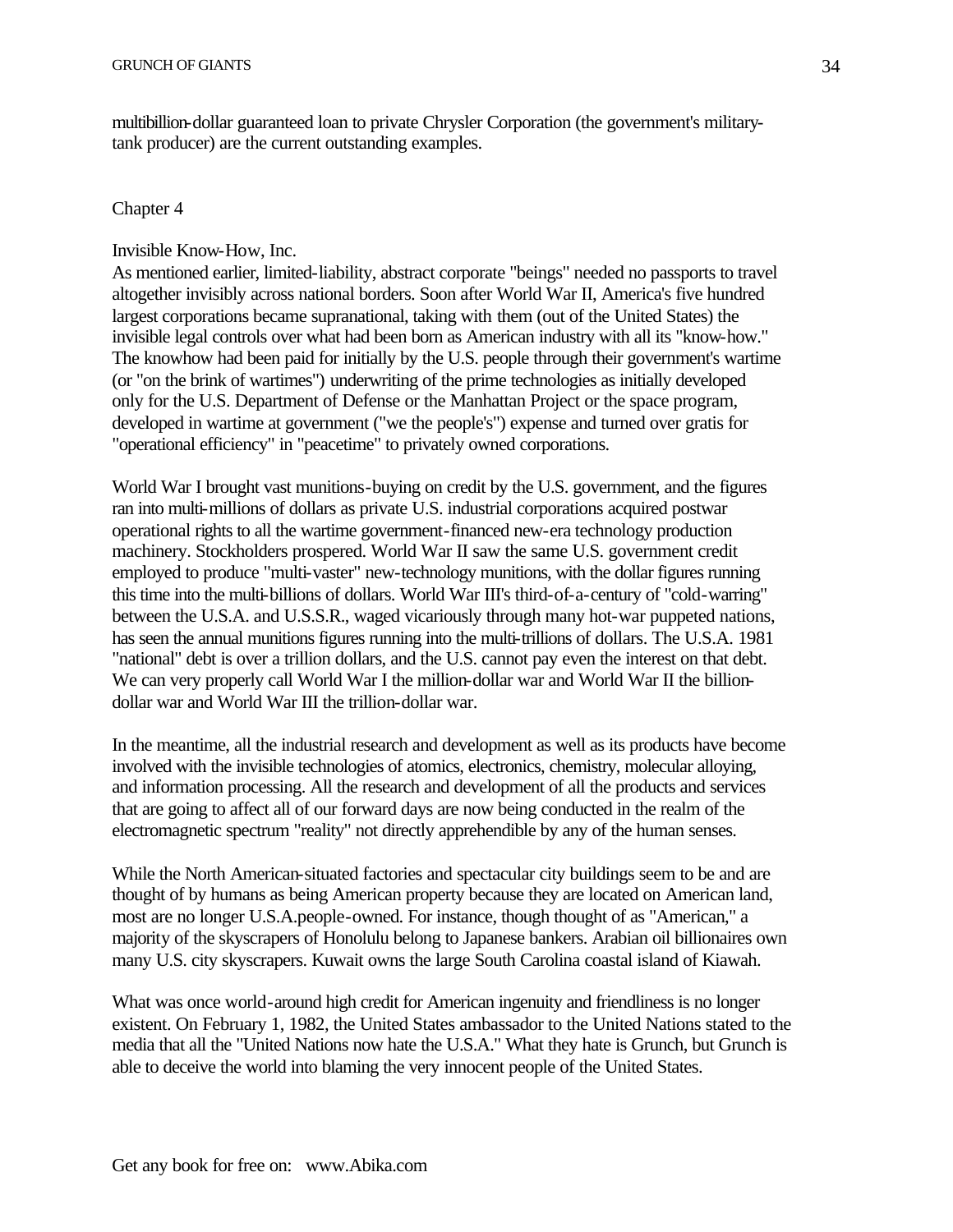All the continental U.S.A.'s industrial factories and grounds and 90 percent of all that can and does produce physical wealth has already become or is about to become the humanly invisible property of inhumanly operative supranational corporations controlled by the invisible human owners of invisible Swiss bank account code numbers.

A vast new giant of approximately no-risk capitalism is now astride the world. "Earning" over a trillion dollars a year, this supranational giant's monopoly over know-how, wealth, research and development, and production and distribution facilities is worth at least \$20 trillion (U.S.A. dollars, September 1981). While the giant now owns and controls four-fifths of the planet Earth's open-market bankable assets, \$1 trillion of those giant's assets are in monetary gold bullion. Astride spherical Spaceship Earth, the supranational corporate Grunch of Giants faces a political giant of noncapitalistic forces controlling the lives of two-thirds of humanity.

In making these observations in regard to inanimate corporations we do not infer antisocial attitudes on the part of the corporate officers. A corporation's executives are elected by its board of directors. The directors are elected by the number of shares of stock as voted directly by their holders or as voted by the holders of their share's proxies. This voting is not on a democratic one stockholder/one vote basis but on an as-many-votes-as-sharesowned basis. This being so, the corporations' lawyers have no alternative to reminding any altruistic, socially concerned executives that the corporation is committed by law only to making money for its shareholders, and therefore that any socially concerned, altruistic proclivities of any corporate executive must be realized outside the corporation and at the executive's own expense. For all the same basic reasons, the inanimate, literally soulless and heartless corporations cannot feel and express human sensitivities and thoughts, such as I find printed on desk-top cards in my hotel rooms around the world. I find it specious for a hotel chain to assume the role of moral arbiter by, for instance, printing cards displayed in their hotel rooms which define "love" as being the act of forbearance from stealing the hotel's towels or by exploiting the public concern over energy problems by asserting on their room cards that "love is saving the electric current costs." Since the corporation is only a legal device, the only possible reason for paying those "love" cards' printing costs is to reduce the hotels' operating costs, thus hopefully to increase the corporate dividends. Such operational tricks may well bring about promotion for the "ingenious" executives who conceive them.

In the August 3, 1981, issue of Time appeared the following article:

President [Reagan] appointed William Baxter, a Stanford law professor who firmly believes in the virtues of large-scale enterprises unfettered by excessive Government regulation, to be his antitrust chief in the Justice Department. Baxter's boss, Attorney General William French Smith, succinctly stated the new Administration's philosophy in an oft-quoted speech before the District of Columbia Bar. Said Smith: "Bigness in business is not necessarily badness. Efficient firms should not be hobbled under the guise of antitrust enforcement."

Baxter openly accepts some responsibility for the merger phenomenon. Said he last week: "The statements we've made at the Justice Department have allowed people to think about mergers that they really wouldn't have thought about in past Administrations." Mobil's bid for Conoco is a case in point. Such a merger between two of the top ten petroleum companies would never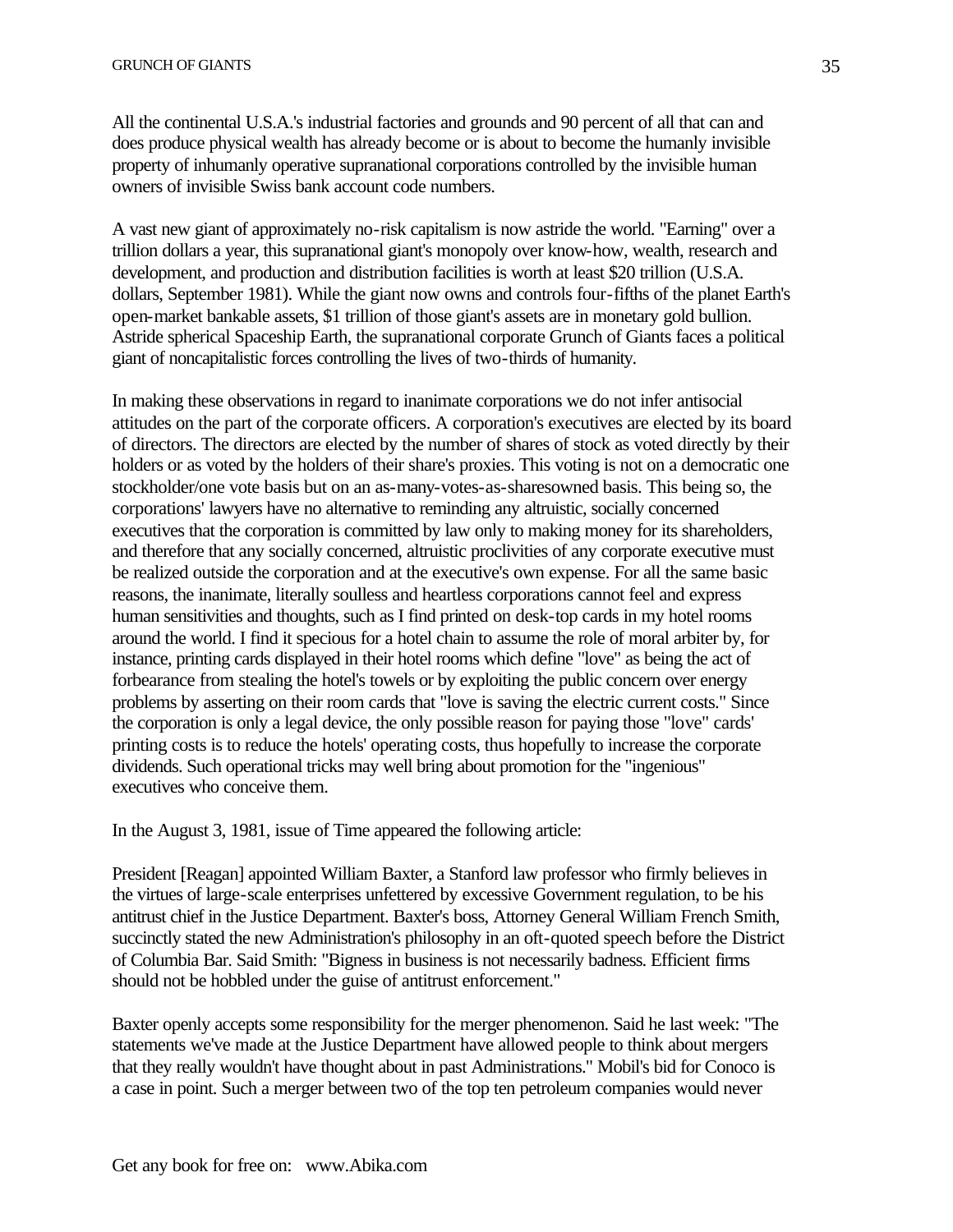have been seriously considered during Jimmy Carter's term. Baxter insists that his trustbusters will not allow any acquisition that significantly reduces competition within the oil industry or any other. He also maintains that a Mobil-Conoco combination would be subjected to tough scrutiny in Washington. [That is one reason why the subsequent alternative deal which united non-oil Dupont and oil Conoco was countenanced— R.B.F.]

Baxter should be wary if only because the American public has long been apprehensive about excessive corporate power. [Attorney General Smith] admits, "The strains of populist hostility toward large companies are deeply ingrained in the U.S.A. Government trustbusters have enjoyed broad public support as they attacked both concentration within an industry and combinations between corporate giants in unrelated business." Yet the burgeoning growth of corporate America has outpaced all the antitrust efforts. Since World War II, the portion of U.S. industry controlled by the 200 largest manufacturing firms has risen from 45% to 60%. [Socioeconomically, that is from majority to minority control—R.B.F.]

The attorney general chooses his words carefully. What he speaks of as U.S. industry is not the ownership of the corporations conducting the industrial activity; he speaks exclusively of the physical production activity itself taking place under the roofs of factory buildings situated within the geographical borders of the U.S. of North America. The capital title to and productive earnings of these are 60-percent owned and controlled by the entirely unknown majority owners of the escaped-from-America, supranational corporations—the Grunch.

One-third of humanity lives outside the lands controlled by socialism. All unbeknownst to and undetected by the one-fifth of the one-third of humanity residenced within the U.S.A., gradually cross-breeding "worldians," their one-third-of-a-century-ago kudos for realistically articulated generosity to and concern for others, as well as the U.S. peoples' legal ownership and control of their economic assets, have been altogether exploited, usurped, or stolen from them by the invisibly integrated supranational corporate giants. The Grunch has conducted its ruthlessly selfish activity always in the name of the U.S.A. people.

• • •

The now majorly literate crossbreeding world humans are now looking askance at both the socialist and capitalist giants as these politically opposed powers multiply their to-anywheredeliverable, humanity-annihilating bombs.

"Modern weapons are growing so sophisticated and so small [ephemeralization—R.B.F.] that any future armscontrol agreement would be impossible to monitor and enforce," according to a Knight-Ridder News Service dispatch. "What we are going to see ["experience"—R.B.F.] in the next generation of weapons is invisibility, which translates into insecurity," according to William Kincade, a former naval intelligence officer.

Even such an informed source as Admiral Stansfield Turner, former head of the grand-navalstrategy-formulating U.S. Naval War College in Newport, Rhode Island, then commander-in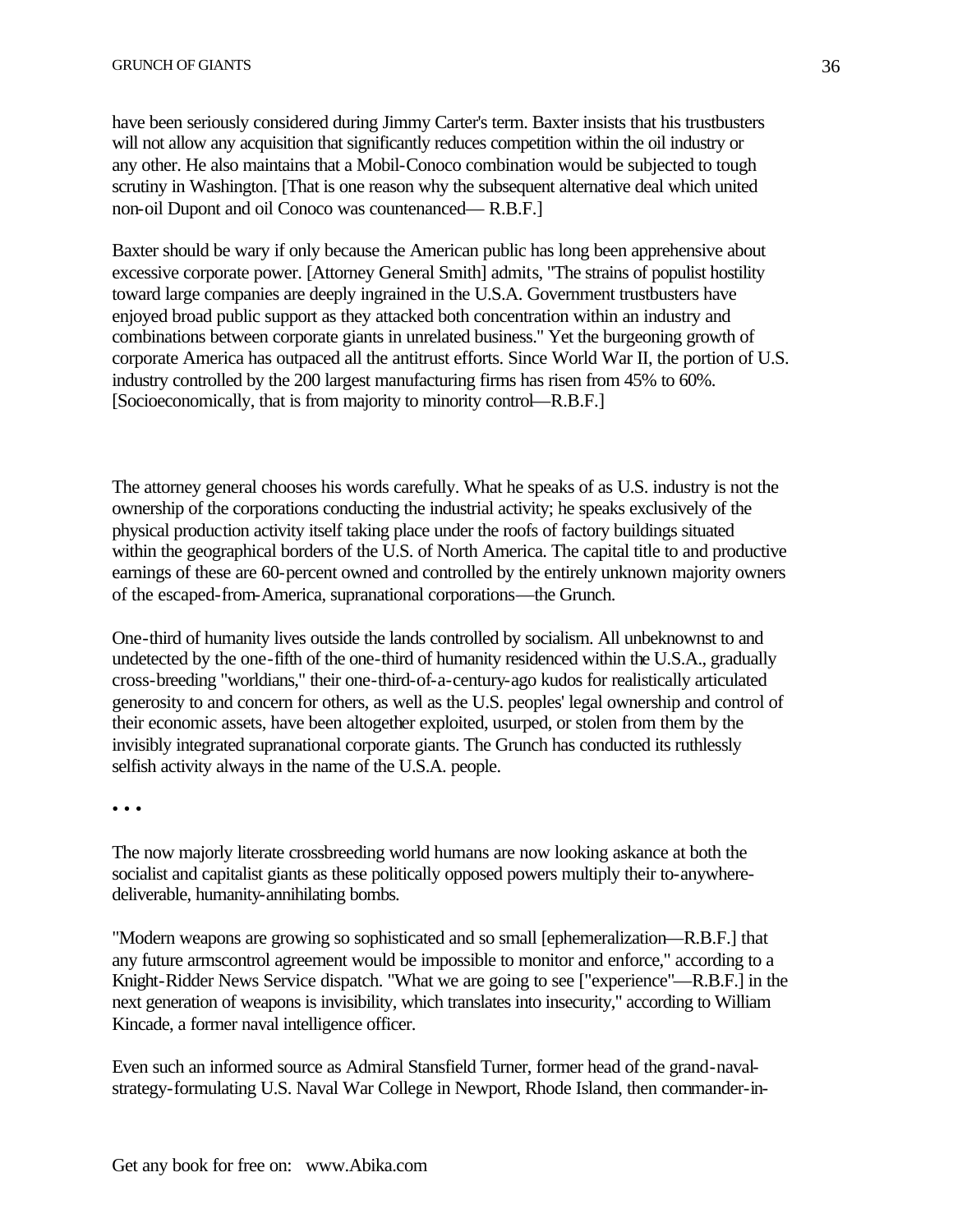chief of the U.S. Navy's Mediterranean fleet, and then Director of the Central Intelligence Agency, says: "Any hope of limiting total destructiveness is slipping past us."

In the affairs of the supranational corporate giants, real quality of product, consciously sustained, has given way to packaging-allure and advertising-proclaimed "quality" as commensurate only with the best interests of corporate moneymaking. As already mentioned, heads of great corporations are elected by the stockholders' directors, who in turn are chosen by those controlling the majority of voting shares, who make their choices only on the basis of greatest earnings performance. Operating only as abstract, global-magnitude legal entities, all the unknown-owneredand-controlled supranational corporations have no human-community consideration other than as potential customers, consumers, or fighting-force conscriptees.

At the termination of his presidency, Eisenhower expressed his shocked dismay over the exclusively self-concerned military-industrial complex that he had found to be growing inexorably as a malignant economic organism. There is no question of Eisenhower's innocence of such a phenomena as he assumed his great responsibility. In the same way I am confident that Reagan is utterly unaware of the existence, magnitude, and nature of the supranational colossus. He knows he is dealing with rich and business-wise-proven individuals whose organizational management effectiveness is of a high order. Because the colossus is operating an invisible technology, and society is so specialized that each individual is acquainted with only a few of the billions of other specialized invisibilities, and because of the invisibility of who the supranational shareholders may really be and where they are, I am confident that Reagan truly thinks that he is operating strictly within the historic limits of a U.S.A. national government and not as a stooge of an invisible Grunch of literally soulless supranational giants. I don't think David Rockefeller or any of the justices of the U.S. Supreme Court, or Volcker, head of the Federal Reserve Bank, or Margaret Thatcher, or the heads of any of the world's governments think of their problems in the realistic terms of their being governed entirely by the inanimate, socially unconcerned, supranational colossi, as the possibly lethally nonhuman growth could prove to be. However, Grunch could also prove to be an army of benign giants, because it will depend more and more on its complex, world-around computerization integration, and the data entered into that integrated network will continually evidence that the present technology could make the world work for everyone, and at a much more profitable level than realized from weapons production. Nor do I think these present power structure spokespeople see the supranational corporations as the unwittingly benevolent agent of evolution about to close the historical era of separate "nation-states" and to institute in its stead the era of omni-economically successful, omniintegrated planetary society.

For the past thirty years the U.S. government's grand defense strategy has been a puppet of the supranational corporate giants with the strings invisibly manipulated. This policy has concentrated on accumulating greater numbers of atomic bombs than those of the U.S.S.R., while all the while the U.S.S.R. was (only) ostensibly endeavoring to keep pace with the U.S.A. bomb production. In reality the U.S.S.R. was dominantly preoccupied with building an alloceans, primarily underwater navy from scratch and expanding numerically its conventionalweapons army divisions.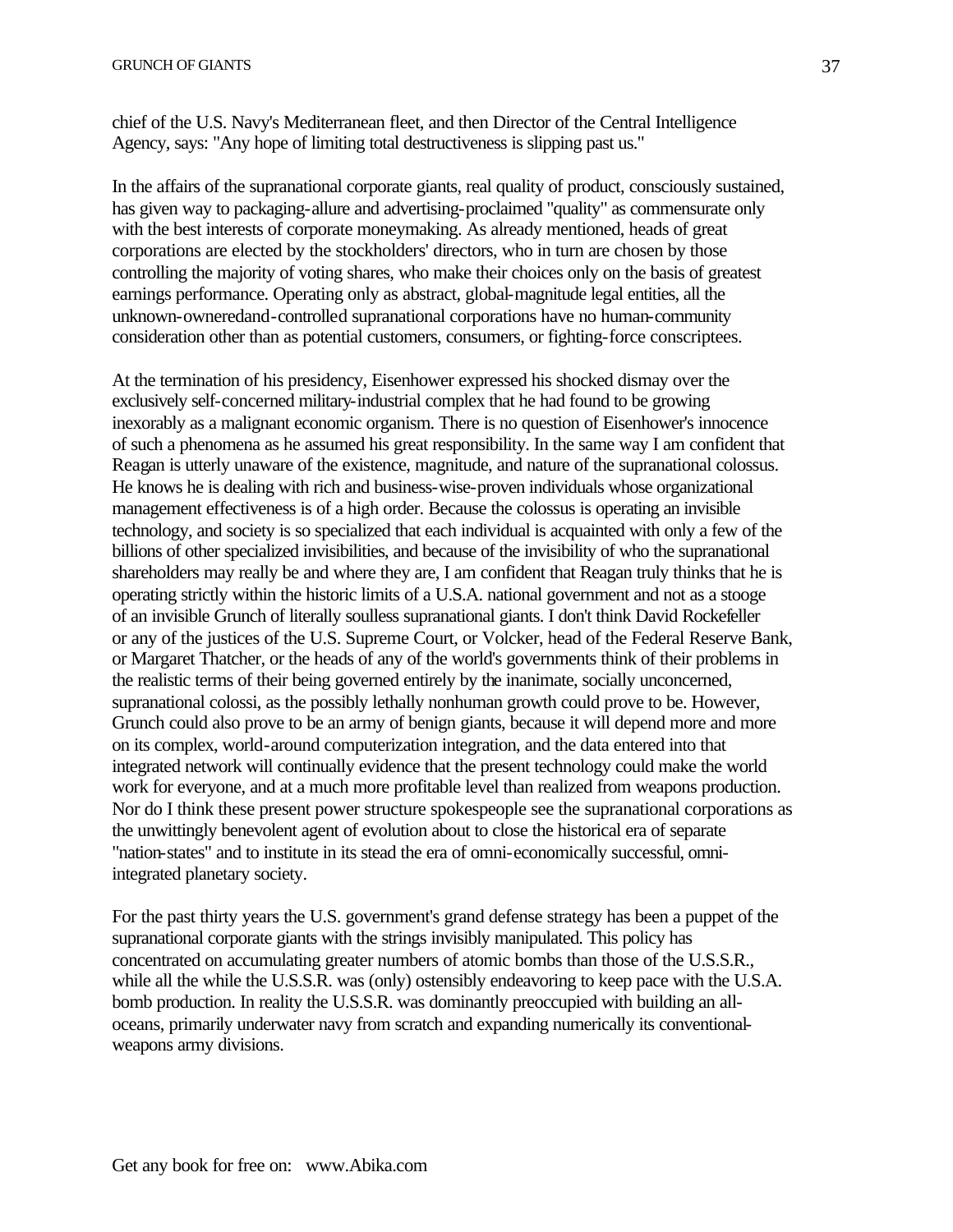At the time Eisenhower became president of the United States, the military experts of both the U.S.A. and U.S.S.R. had independently concluded that a missiledelivered atomic war would be the first war in history in which both sides would be utterly devastated. In gunmunitioned warfare, whoever shot first and accurately won. The other man's shot never got away. In 14,000miles-per-hour delivery rocketry warfare, the 670,000,000miles-per-hour operating radar vision of both sides gives each side enough advance notice after its respective enemy has fired to let loose all of its arsenal before the enemy's missiles arrive. For the first time in warfare history, both sides utterly lose. For those hotheads in the capitalist world who as yet contemplate preemptive firing of the U.S.A. arsenal of atomic warheads, it is importantly relevant that the Russians have accurate, geographically triangulated positioning of their U.S.A. targets, while the U.S.A. does not have accurate geodetic triangulation of the location of most of the U.S.S.R. targets. (See Critical Path, "Triangulation Mapping," pp. 184-188.)

• • •

To best understand the present (November 1981) world crisis, it is necessary to turn history back for almost a century, back to when Edison invented the electric lamp and the direct current generator. J. P. Morgan, Sr., the economic power structure giant, was the first to act upon the realization that: whoever developed, manufactured, installed, and controlled the physical-energy generators and the metered-energy distribution and cut-off system could and would control the national economies into which they were physically introduced. The air we breathe was everywhere so plentiful that its availability could not readily be monopolized. There were too many ponds, lakes, rivers, brooks, and wells to make the metered watersupply systems a generally monopolizable business.

When Alexander Graham Bell invented the telephone, it had to compete with the post-office conducted mail and required far greater numbers of employees. Morgan saw that the copper mines and the electric equipment manufactured from copper as well as all the power-generating companies involved the least labor participation and the then maximally profitable business.

All of the foregoing required the availability and controllability of an utterly unprecedented magnitude of physical apparatus and installation of otherwise unemployed monetary wealth. The patents of Edison's inventions and an army of astute lawyers and brokerage houses became the pivotal legal-precedent-accepted economic properties and work force in amassing the initial procurement capital of Morgan's power monopoly.

This initial capital-amassing was greatly augmented by selling interest-bearing bonds to widows and trust funds in general, seemingly safely secured by the vast lands given as a "grateful" U.S.A. people's government as a subsidy to the pioneer railway-building and -operating companies. The railroad company bonds were secured by the seemingly highly valuable real estate adjacent to all the railroad, cross-country rights-of-way, their way-station town properties, railway stations, trackage, etc. which railroad company bonds were purchased for widows and trust funds in general by their trustees. This capital amassing initially financed the electric power companies. As we have noted elsewhere, these railroad bonds became worthless in the 1929 economic crash. Nobody wished to buy the old depot buildings, etc.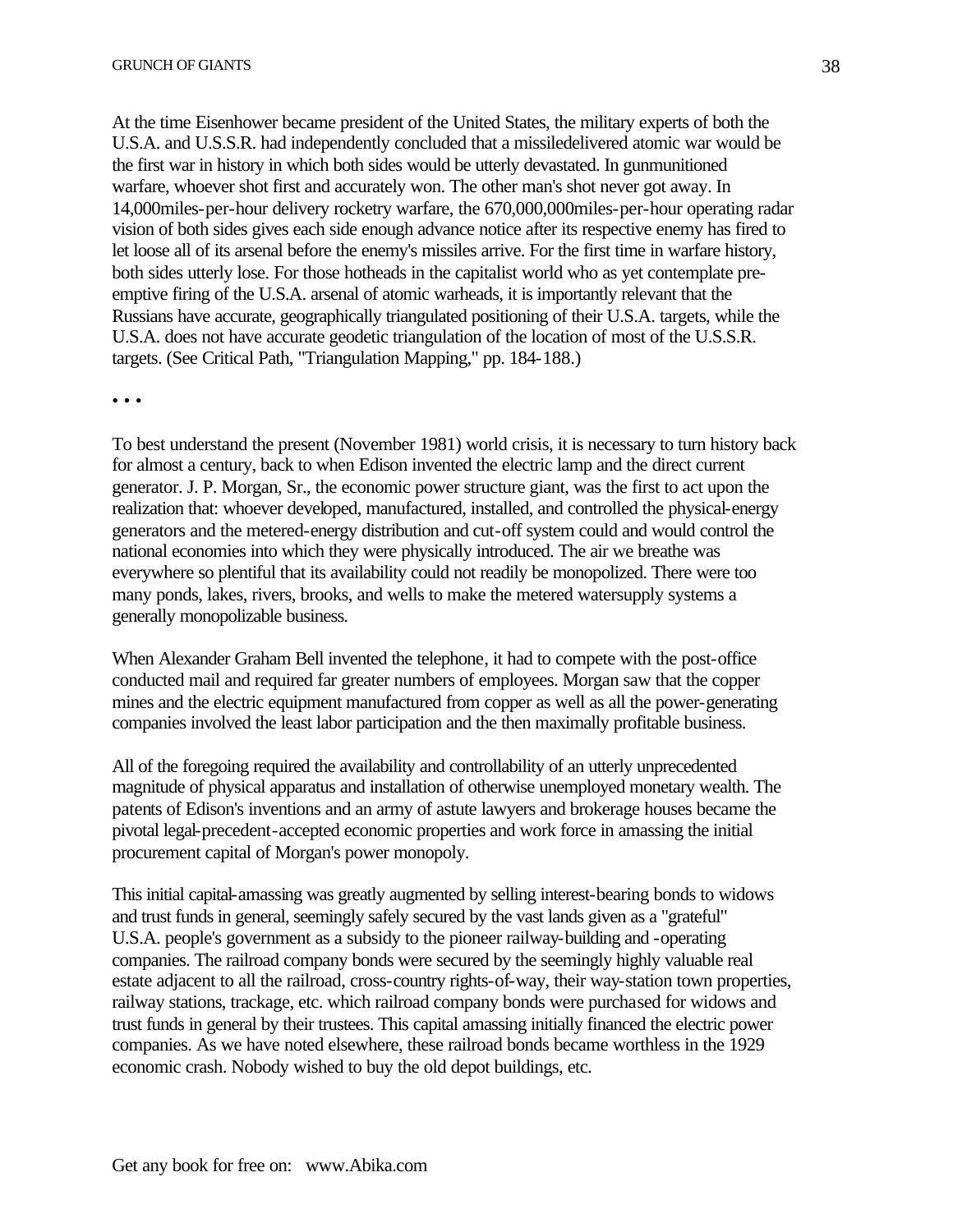When the automobiles and the auto-trucks took so much business from the railways as to render the railroad passenger systems profitless, and cross-country, pipeable petroleum replaced coal as a prime fuel, and giant transoceanic tankers were developed, and the Middle East oil lands were explored and developed, the petroleum business rose swiftly to become the maximum economic power giant of the twentieth century, outpowering the Morgan utilities- and banks-based system.

The number of kilowatts of electric energy being generated from each BTU (British Thermal Unit) of fossil fuels burned or foot-pounds per second of water-power-derived turbinefunctioning has continually increased since the very beginnings of electric-power generation and distribution. Concurrently, the weight of the production and distribution equipment to produce that power rapidly decreased per each kilowatt or horsepower of energy produced and delivered. As a consequence of this neverceasing technological increase in overall efficiency, the actual overall cosmically predicated costs of energy generation have always and only decreased, and cost increases have been the consequence of those in top power-positions contriving through pricing to be able to pay ever greater dividends to shareholders and thus to increase the stockmarket value of their own shares, thus in turn to increase their power to control the amassed money of others as capital. Such capital power manipulation is intoxicating and seemingly unchallengeable.

However, as with all socioeconomic-political power evolution, the politically appointed "public service" commissions in all the states have consistently granted even higher kilowatt-hour price rates to the privately owned, deceptively named "public service companies" producing the electric power. So unchallengeably powerful are the "public service" commissions that in 1981 and 1982 they have been able to allow great utility companies to abandon some nine hundred million dollars wasted by utility companies as they abandon their partially finished atomicenergy plants on the U.S. West Coast—charging the loss to the consumers by increasing their rates. This results in private enterprise making a \$900 million bad gamble and having the capability of passing on their loss to the public.

The constant fundamental operating-cost reductions, combined with constant price increases, have produced so much money that the power-generating businesses are amongst the wealthiest and most invisible of the politically manipulative organizations. After World War II, the electric power industry's three-quarters-of-a-centuryaccumulated wealth successfully combined its political power with that of the oil giants to "take over for nothing" the total atomic-energy program assets. This included all of the know-how and production apparatus of the U.S. government's military atomic-energy program, for which development the U.S. citizens had paid \$150 billion.

This amassing of political power coincided with a generally dawning awareness of U.S. youth in general and an ever-increasing percentage of the mature U.S. electorate regarding the corruption of the political representatives of their theretofore-trusted democratic government. This corruptibility is inherent in the fact that the TV electronic campaign costs of U.S.A. elections now amount to \$50 million for the presidency, \$10 for a senatorship, and \$5 million for a congressional seat. This corruptibility is enhanced by the U.S. Supreme Court's hang-fire noruling of 1981 which will allow unlimited money to be spent in the next election years.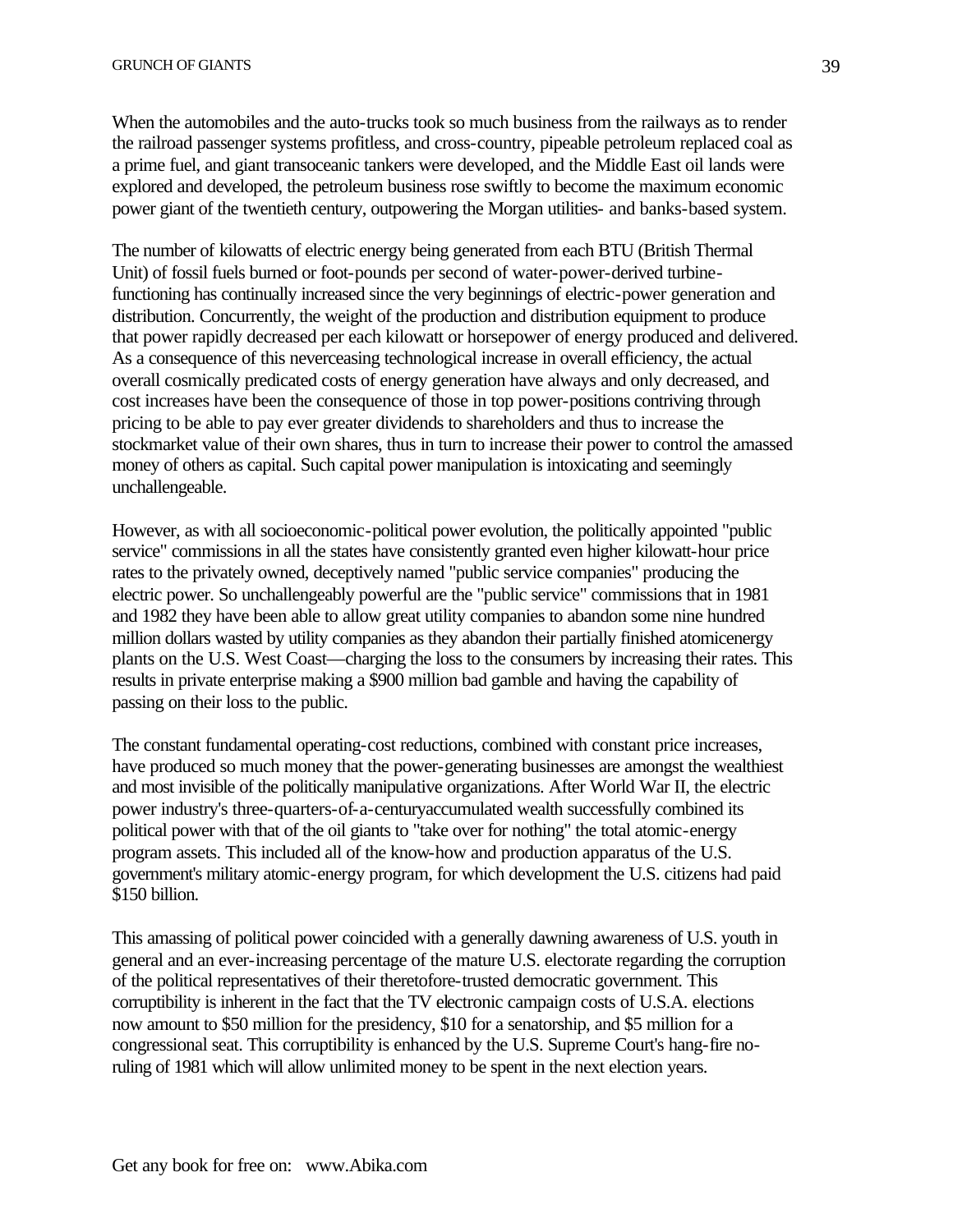The now-gone supranational corporate giants have always known that the fossil fuels can and will become exhausted. To meet this contingency, their post-World War II last-third-of-a-century grand strategy has been to force the U.S. government to develop superior atomic-war capability, knowing full well that atomic warfare will terminate human occupancy of planet Earth, which fact would eventually force the government to abandon its war use. First and foremost, however, the power monopoly would have to have accomplished their "public service" atomic energy objective; first, of becoming contractors to operate government atomic facilities; second, of siphoning off from the U.S. government all the latter's atomic scientist personnel and all the invisible know-how to develop world-around atomic-energy plants to feed into their wired and metered energy-monopoly system as the petroleum source diminished and approached depletion. In the meantime, while maintaining their power over the U.S.A and other political systems, their grand strategy found it necessary to have the U.S.A. and Western World population satisfied that the U.S.A. was successfully maintaining its fighting superiority over the U.S.S.R. by producing more atomic bombs than the Russians.

• • •

To initiate his wired and metered electric-energy-power monopoly in the "gay nineties"—1890 which threefourths of a century later became an overwhelming socioeconomic power, the elder J. P. Morgan used the earlier formula of issuing bonds and preferred stocks on each of his enterprises as soon as they were paying dividends. He was thus provided with additional free capital to initiate other branches of the power-structure system: for example, in copper mining (for use in the generation and conduction of electric power), steel manufacture (for the highline masts and structural housings of the electric equipment), etc.

He used his engineering firm of Stone-Webster to design and build his foreign-country power systems operated by Electric Bond and Share Company—EBASCO. His priceincreasing by the power companies was automatically matched by increase in the stock-market sale of his companies' shares. These share values increased with his own equities' advance. Using these equities as capital, he opened his own banks.

Because his enterprising monopolies earned good dividends, shares in his companies became increasingly popular. His own bank and the banks he controlled opened brokerage departments. He backed the opening of many stock-exchange-seat-owning individuals' brokerage houses to cope with the increasing complexity of openmarket selling and buying of his companies' shares or bonds. By the time of the 1929 Crash, Morgan was controlling the boards of directors of General Electric, General Motors, U.S. Steel, the big three copper companies, the telephone and telegraph companies, all the "Edison Electric" public utilities, etc.; and many of the U.S. banks.

At the outset, Morgan's partners gave Harvard University its law and business schools, from whose highly educated, specialized graduates they recruited the army of lawyers and financial experts to service their Wall Street offices. This legal army handled the behind-the-scenes complex contractings and financial paperwork implementing Morgan's and his associates' enterprises. There being no laws against so doing prior to 1929, he used general bank deposits to underwrite his enterprises.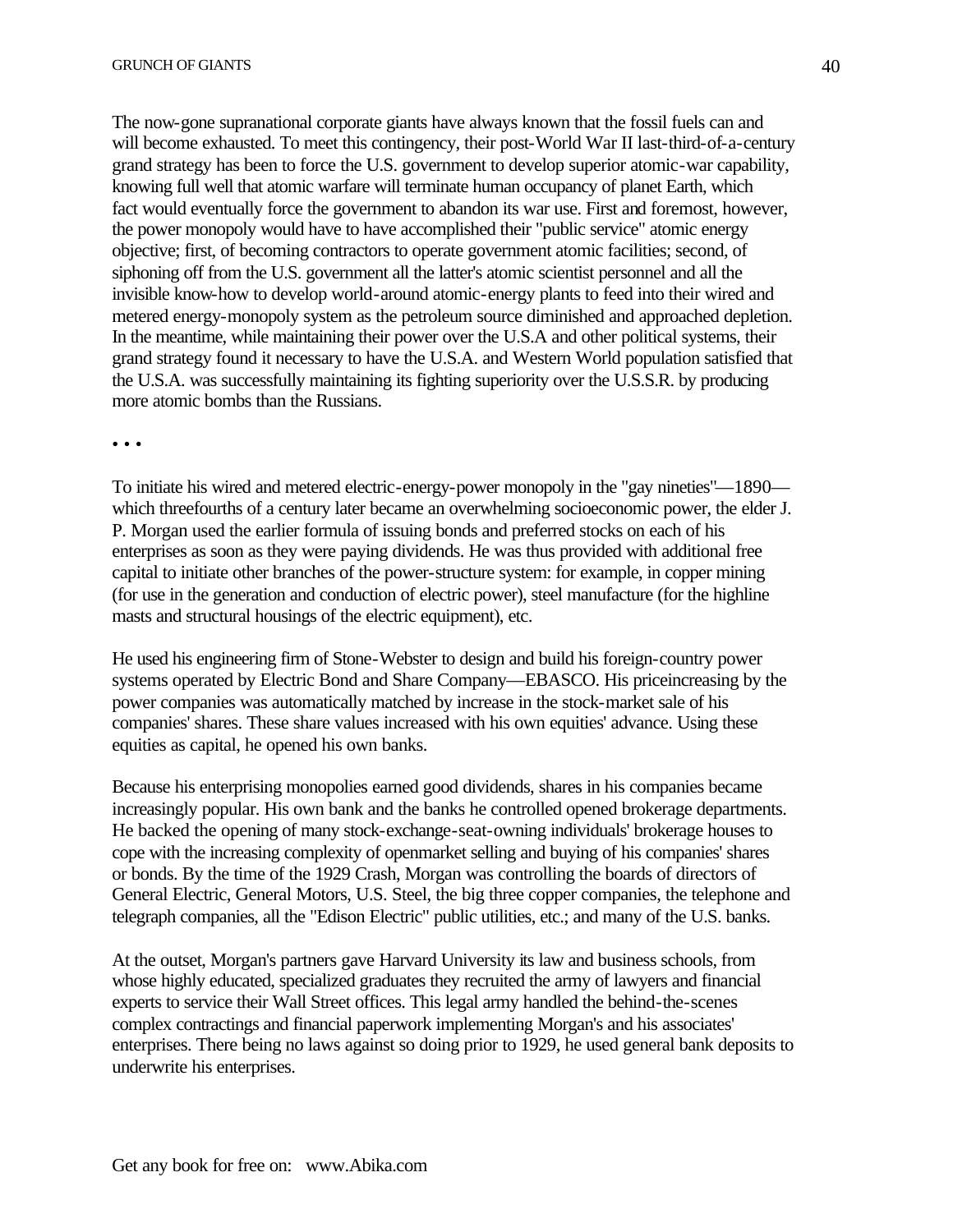In the early 1920s, the Morgan-dominated banking system pushed farm machinery sales to farmers on timepayment plans secured to the banks by first mortgages on the farm properties as well as on the machinery. As I explained in Critical Path, the bad hog market of 1926 hit farmers financially, causing many to be unable to make their monthly payments on their time-purchased farm machinery. The country banks not only replevined the machinery but foreclosed on the farms, which were mortgaged to guarantee the time payments—the country banks found the farms unsalable, as there were no other U.S.A. individuals eager to go into farming. ("How You Gonna Keep Em Down on the Farm After They've Seen Paree?" —World War I song.) Then the bigger city banks, which had loaned the small banks money based on the "soundness of physical land and machine collateral," foreclosed on the small country banks. The larger city banks also found their foreclosure properties unsalable. No cash funds were available to accommodate their depositors' withdrawals. "Runs" on banks multiplied. There came a crisis moment when over five thousand banks closed in one day. Finally the big Chicago banks closed and only the big New York banks remained open. Then it was discovered that they, too, having loaned their deposits for industrial ventures, now lacked cash monies with which to refund their depositors and the New Deal and FDR declared the "Bank Moratorium," thereby avoiding admitting the bankruptcy of the U.S. banking system and with it the end of U.S.A. capitalism. The U.S. Congress, inquiring exhaustively into the matter, found that those New York banks' brokerage departments had been using deposits for underwriting venture industries. Because this was at the heart of the failure, the Glass-Steagel Banking Act of 1933 was enacted "permanently"—it was hoped—separating venture brokerage-underwriting from the New Deal government's guaranteed bank deposits of the people.

J. P. Morgan, Sr.'s strategy of organization of the financing and control of U.S.A. industrial development was evolved from his close cooperation with the Bank of England's centuries-old, behind-the-scenes laws of accepted precedent of physical property rights and their convertibility into "paper securities" as marketable shares in enterprise. The Bank of England and Morgan nurtured the young Grunch of eighteenth-century giants from their youth into lusty nineteenthcentury colonial maturity. J. P. Morgan became the official fiscal agent of the British Empire in World War I. As the "Allies' " purchasing agent from 1914 to 1918, Morgan's amassing in the U.S.A. of the profits of World War I shifted the world capital of the grunch of corporate giants from Europe to America, and until the 1929 crash assured Morgan's dominance of the socioeconomic evolutionary balance of power over human affairs on planet Earth.

#### • • •

The Russian Revolution brought about the 1917 inception of the U.S.S.R. and its organization of world communism as an evolutionary challenge to capitalism's power.

In Critical Path I have traced these evolutionary events to 1981. In 1981, the supranational invisible moneymaking colossus finds itself faced with the U.S.S.R.'s 1981 superiority in number of conventionally armed divisions and greater all-oceans naval power than that possessed by the U.S.A. and its NATO allies.

U.S. Secretary of Defense Caspar Weinberger admitted in April 1981 the extraordinary Soviet military buildup, which has left in its wake the U.S. loss of strategic defense advantage which it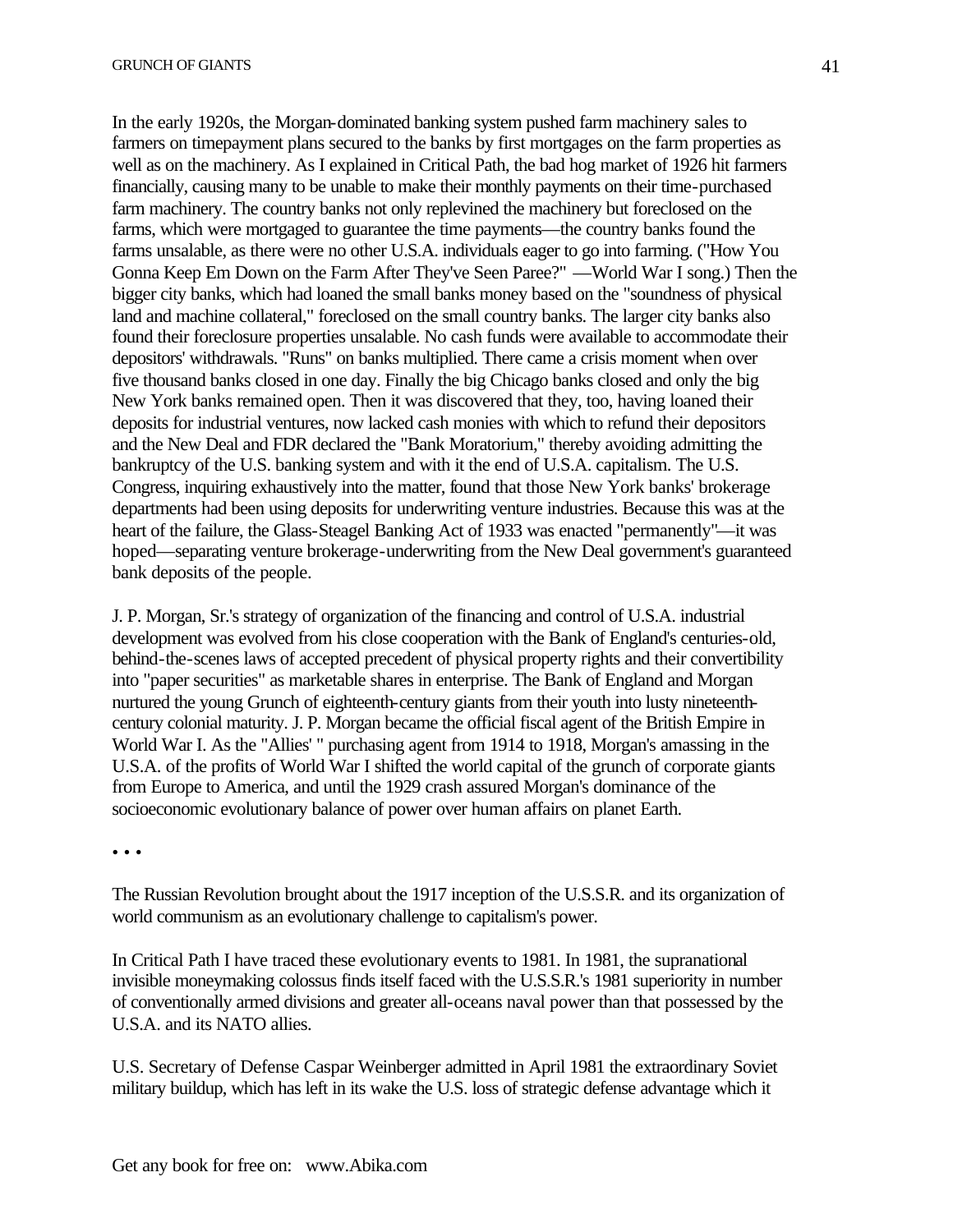had maintained in the fifties and sixties. He cites Defense Department data showing the Soviets' four-to-one advantage in tanks, their two-to-one tactical advantage in atomic-powered, atomicmissilelaunching submarines, and a four-to-one advantage in submarines, and in addition the sizable increase in the weight and accuracy of their nuclear intercontinental strategic missiles. He describes their naval buildup as the fastest in naval history. Weinberger states that, at present, the U.S.S.R. continues to outbuild the U.S. two-to-one in surface vessels and five-to-one in submarines, according to his latest figures. (Jane's annual publications of international armaments have been providing these figures quite accurately over the years with no mention of them by the petro-atomic-power-structure-puppeted U.S. politicians and even less mentioned by the supranational-giants-controlled U.S. press.)

To regain its military edge (detente) over the Soviet Union, if it can be done at all, and assuming that the U.S.S.R. does nothing to offset the attempt, will take ten years and, according to Defense Secretary Weinberger \$ 1.6 trillion or approximately \$1 billion a day (\$365 billion a year) over the next five years, just for starters. The supranational-money colossus needs that time to build its CIA-organized and U.S. people's unknowingly financed fighting power, officered by mercenaries (For example, the aborted Seychelles "invasion" of November 27, 1981, involving mercenaries based in South Africa.) and soldiered, sailored, and piloted by puppeted countries to attain a superior posture over the Soviet Union or any other power—including even a possiblyto-be-catalyzed, supranational, individually thinking and acting, spontaneously cooperating amalgam of now majorly literate, apolitical, world-around citizenry.

Since it takes millions of dollars to win U.S. elections, the vast majority of America's crossbreeding youth and an ever-increasing number of its adults concede politics to be so inherently corrupt as to cause increasing numbers of qualified voters to withhold from voting, lest in doing so their action be misconstrued as constituting their approval or acceptance of the present-day corruptibility of politics and its consequent inability to articulate the will of democracy.

In 1980, of the 227 million persons in the United States (159 million of whom were eligible to vote), only 78 million, or only one-half, of the eligible persons voted in the most negatively momentous presidential election in nearly a third of a century. Of that number who voted, only 40 million voted for the winning candidate, Ronald Reagan. The "overwhelming majority" that President Reagan repeatedly claims legitimizes his "mandate" for sweeping executive and legislative change consists, in fact, of only 14 percent of the people of the United States.

Many youth and many oldsters inspired only by a concern for all Earthians and convinced that their voting cannot stem big money's "will" did not vote. On the other hand, the economically rich, seeking to secure their economic advantage, for example rich widows and retired executives, leave it to their lawyers, stockbrokers, or such organizations as the very minor minority organization (immorally misrepresenting themselves as the "Moral Majority") to make their voting decisions.

Regarding such doing-the-thinking-for-others organizations as the "Moral Majority," we have Yale University President A. Bartlett Giamatti's statement in August 1981, as quoted from a United Press International dispatch: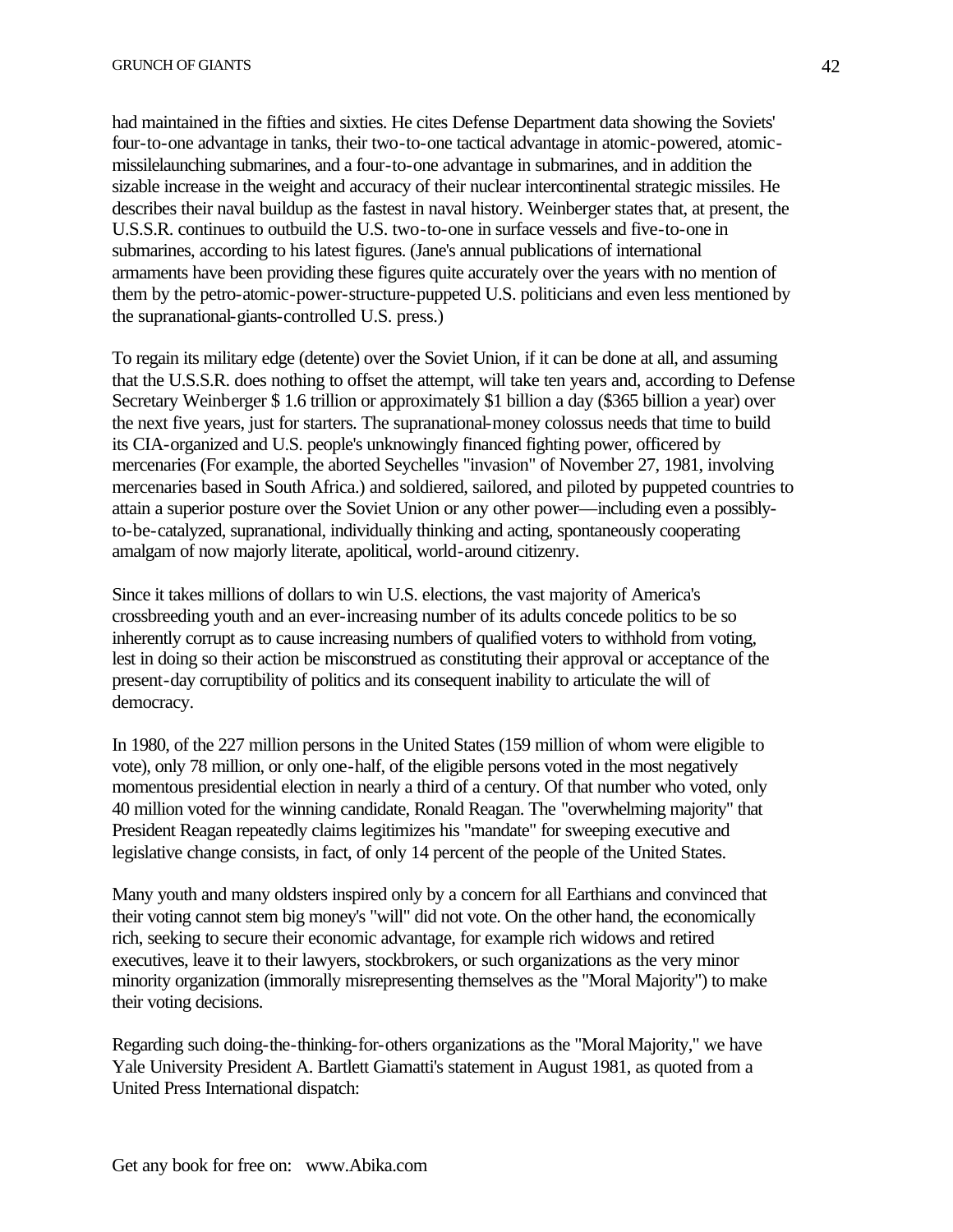He said that the Moral Majority and other "conservative" groups are "shredding the spiritual fabric of our society" and are "intent on destroying diversity of opinion.... They threaten through political pressure or public denunciation whoever dares to disagree with their authoritarian positions.... They would sweep before them anyone who holds a different opinion." Giamatti further criticized the "peddlers of coercion" for pressing uncompromising attitudes that are "dangerous, malicious nonsense" and as being advocates of "polyester mysticism" with a goal to "divide in the name of patriotism.... They have licensed a new meanness of spirit in our land, a resurgent bigotry that manifests itself in racist and discriminatory postures."

The supranational-giant-controlled Madison Avenue advertising billions at once replied through the editorial pages of its U.S. newspapers which undertook to vitiate the statement of Yale University's president. It is not likely that the third-oldest and second-richest university in America has a board of trustees and faculty that would select as its president an irresponsible "crackpot," which many media editorials asserted Giamatti to be.

Because many of the invisible supranational corporation's manufacturing facilities are presently located on U.S.A. geography, and the invisible giant's armaments objectives require ten years lead-time, the colossus has now of necessity placed its initial armaments orders in the U.S.A. situated factories. Capitalism's supranational corporate colossus also finds it most convenient and invisibly expedient to continue doing its business under the name "United States" which is easy for it to do effectively: first quite simply by hoisting the American flag in front of all its factories, and second by pulling the vital strings of the finance-shackled and lobby-locked congressional puppets to make them pass the requisite legislation. Thus, the colossus now (early 1982) has in production the necessary first-things-first of its ultimate ten-year, multi-trilliondollar procurement, world-published as being "U.S.A. national defense activity."

Throughout its first 127 pre-World War I years, the U.S. government often had no national debt. World War I left the U.S.A. with a national indebtedness of \$33 billion. The U.S.A. banking system went truly bankrupt in 1929, but the New Deal's 1933 Bank Moratorium postponed recognition of that fact. Since then the moment of acknowledgment that the U.S. government itself is financially bankrupt has been postponed first by further- and further-ahead postponements of the payoff dates for U.S. notes and bonds and by successive votes of the U.S. Congress to increase the national debt limit. By "money accounting" (in contradistinction to realwealth accounting), the U.S.A. is now realistically bankrupt. Since Nixon became president, the U.S.A. has been unable to pay even the interest on its national debt, let alone reduce the principal. Before Nixon, Congress assumed tax underwriting of ever greater interest-bearing on ever more postponed and greater national debt limits. For all the Nixon years and all the years of his successors the president has had annually to file a negative budget, meaning the U.S. cannot even pretend to be able to pay the interest on its indebtedness.

The supranational-money-colossus banking experts therefore have ordered its U.S. 1981 president and its congressional puppets to legislate stringent budgetary measures without reducing Grunch's annual earnings, to be accomplished by curtailing old-age medical aid and eliminating schoolchildren's lunches—eyewash measures permitting the U.S. government to "technically" assume that by 1983 it would be balancing its budget as a first requirement of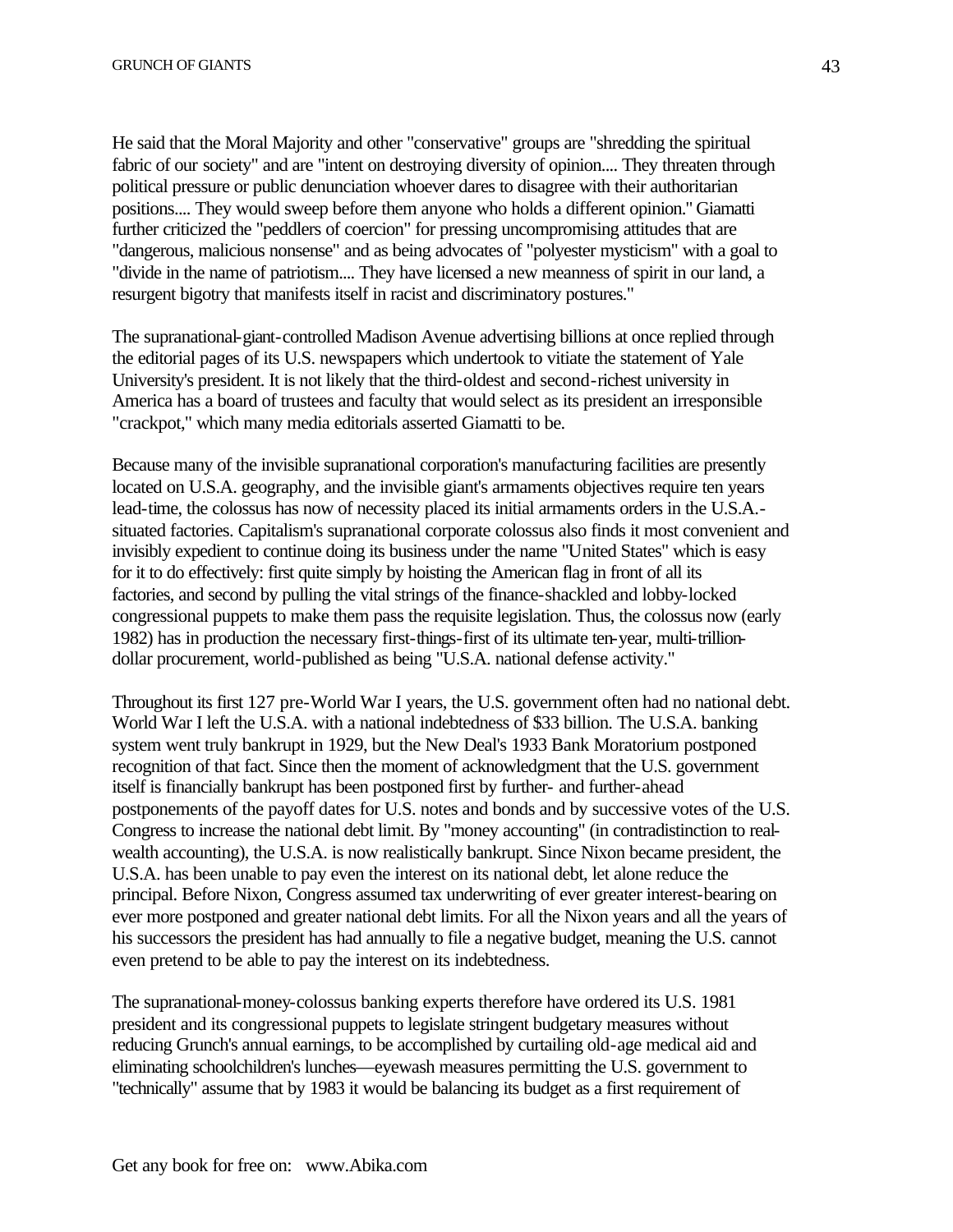"sound banking practice," warranting the banks loaning their funds to accommodate the most profitable known business, that of armaments. However, by 1982 it became evident that the administration was not going to be able to do so, even within roughly a \$100billion deficiency. Balancing the budget would, in fact, be only a "creditability" cosmetic in view of supranationalcontrolled international banking's superabundant monetary capability to pay for the ultimate \$6-trillion CIA's (Capitalism's Invisible Army's) rearmament goal. If the supranationals are unable to accomplish a U.S. budget balancing, then a consortium of the supranational, onlylogos-identified entities will use its own credit card banking system and comfortably charge off to insurance its \$6-trillion armaments-acquisition program. But they don't want to play the game in that profitless manner. They want to do it through U.S. defense orders, which can pay handsome dividends throughout the process, making possible not only the continuance of all the corporation executives but the refunding of their capital expenditures.

Six trillion dollars! Let's try to sense the magnitude of that. Six trillion happens also to be the number of dollars the U.S.A. and the U.S.S.R. have already jointly spent on armaments since the end of World War II, when the United Nations was established. All electromagnetic radiation travels at 186,000 miles per second—that is, a little over seven times around the Earth's equator in one second, over to the Moon and back in four seconds, or over to the Sun in eight minutes. Six and one-half trillion is the number of miles radiation reaches out radially in one year, traveling at 186,000 miles per second. That is the magnitude of the number of dollars the supranational corporations are now intent on spending, and spending exclusively on killingry, at the same time that old people are deprived of their security and children go lunchless.

With control of the "Free World" media, the colossus hopes to postpone world realization of the fact of U.S. bankruptcy for ten years. Those ten years constitute the time needed to complete their program of rearmament procurement through U.S. government machinery.

Having attained its present military superiority, the U.S.S.R. is not going to give the supranationals those ten years to build their new offenses. The U.S.S.R. sought its superiority in order to force disarmament, so that it could turn its vast industrial productivity to the benefit of its own people to prove that socialism can demonstrate a higher standard of living than can capitalism, and knowing that capitalism is intent that the U.S.S.R. shall never have the opportunity. Knowing that capitalism is so intent, the U.S.S.R. is probably going to try to force a conventional warfaring showdown long before that critical ten-years-to-regain-parity opportunity is afforded to capitalism. Capitalism's recourse is to have its leaders move into the Rocky Mountain atomic-bomb-proof apartments, then to "push the button which ends it all for everyone." (If you are upset by that, don't forget that Critical Path does offer a happy, but only by-the-skin-of-our-teeth to be attained "out" from the dilemma.)

#### Chapter 5

#### Paper into Gold Alchemists

The supranationals have now completely forsaken their leadership in the once-upon-a-long-agotime, prohumanity, industrial mass-production, gained exclusively through individual inventive ingenuity, integrity, and local community pride in producing only the best possible products, as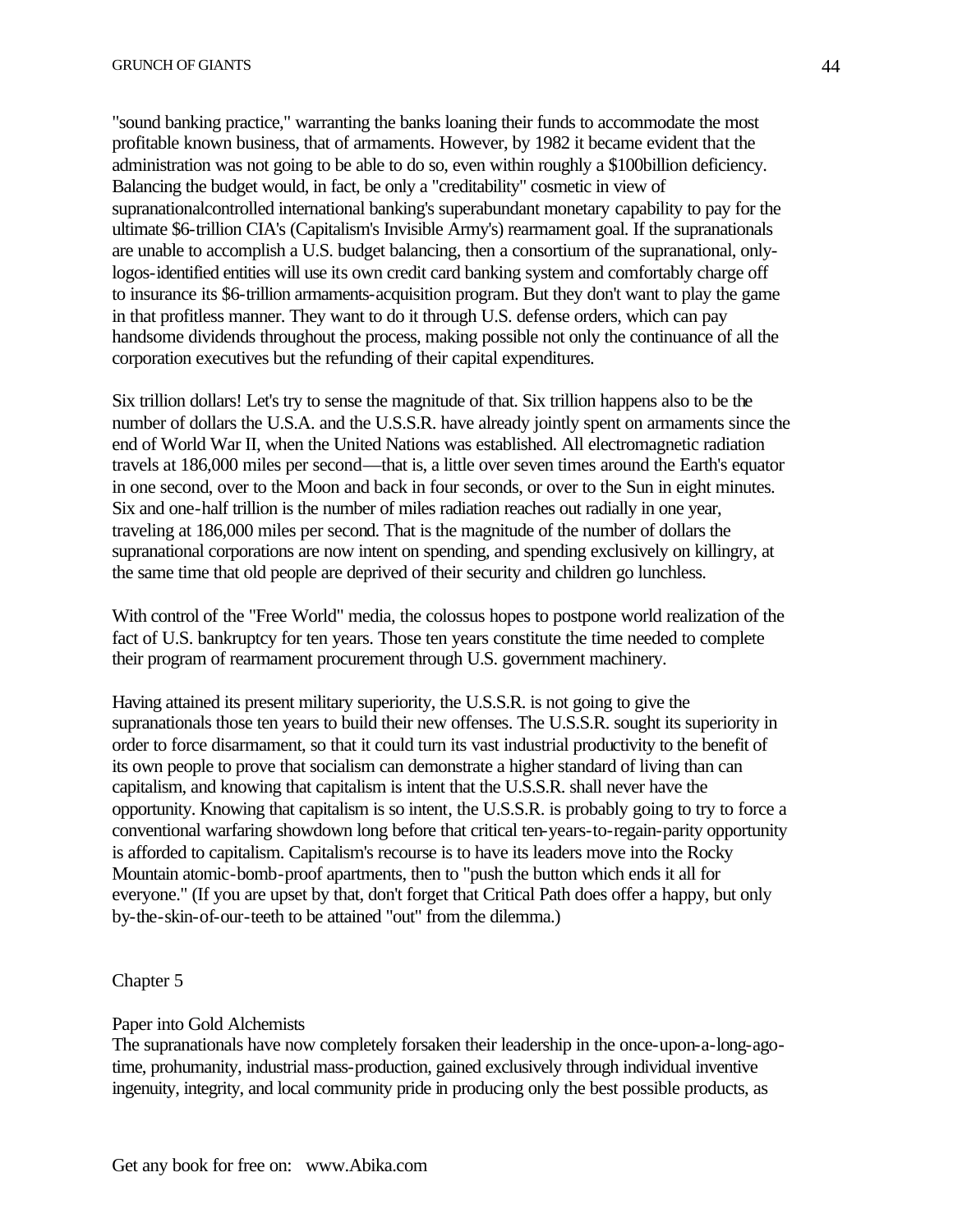does Japan today. Such was the leadership of Henry Ford, Sr., who was inspired to mass-produce nofrills, reliable motor vehicles for the lowest possible prices primarily to help the farmer get to market. That his activity involved large amounts of money was only incidental. It was obvious to Ford that a prudent amount of earnings must be set aside to buy ever-improving equipment. Also, he determined that a safety-factor surplus be set aside against poor economic days. Ford's enterprise was never to make money." At enormous expense he bought back all the shares in his Ford Motor Company from his original backers, whom he found were primarily interested in making money. Henry, Sr., fought J. P. Morgan for many years as to which it should be, "make sense or make money," which are mutually exclusive.

Ford's son and grandson failed to understand old Henry's inspirational philosophy of real-wealth producing and learned to play only the game of moneymaking with the money they inherited.

It is the strategic prerogative of the invisible corporate giant to unilaterally and arbitrarily alter the scoring values in the economic game of "earning a living" vs. either "winning a living" or "tricking a living." The corporate colossus alters the scoring values by increasing prices to ensure that the industrial game will always be won only by the "richest." It is reminiscent of the following incident of my boyhood.

Amongst the neighborhood boys of my childhood was one whose family was very rich and had bought him a set of baseball bats, balls, gloves, mitts, and other equipment such as catcher's masks, base cushions, pneumatic catcher's belly protector, home plate—that is, the equipment for an entire team. Finding a suitable neighborhood field, he would attract a crowd of us. Eager to play, resplendent in his baseball uniform, he would announce the rules of baseball as we were to play it if we wanted to use his equipment. When, however, his side or he himself began to lose or play poorly he would change the rules, making his side's just-scored runs worth five of the earlier runs. If his rule-switching became unacceptable to the rest of us, as it often did, he would pick up all the playing gear, put it in his pony cart, and drive away.

Here is another example. In between the "halves" of an end-of-season championship professional football game, the home team's super-rich and powerful owners, finding their team three touchdowns behind the visitors, convene an effective quorum of the league's team-owners present.

Using various economic wrist-twisting tactics, they persuade a "carrying" majority of the owners to vote that henceforth until further notice touchdowns are to be scored thirty points each, including the one touchdown just made by the home team. As the final scoreboard reads 30-21 in favor of the home team, it is easy to imagine not only the consternation of the public over such unfair tactics but the public's outright rejection of such on the spot, unilateral value-changing. This, however, is all there is to the phenomenon known as unilateral price-advancing, Which is solely responsible for "inflation."

The president of U.S. Steel Corporation says, "The price of U.S. steel is now advanced ten dollars per ton." The president of the United States says, "Mr. U.S. Steel, you can't do that." The president of U.S. Steel replies, "Not only can I, but I already have and that's that, Mr. President. Over and out!" Clonk.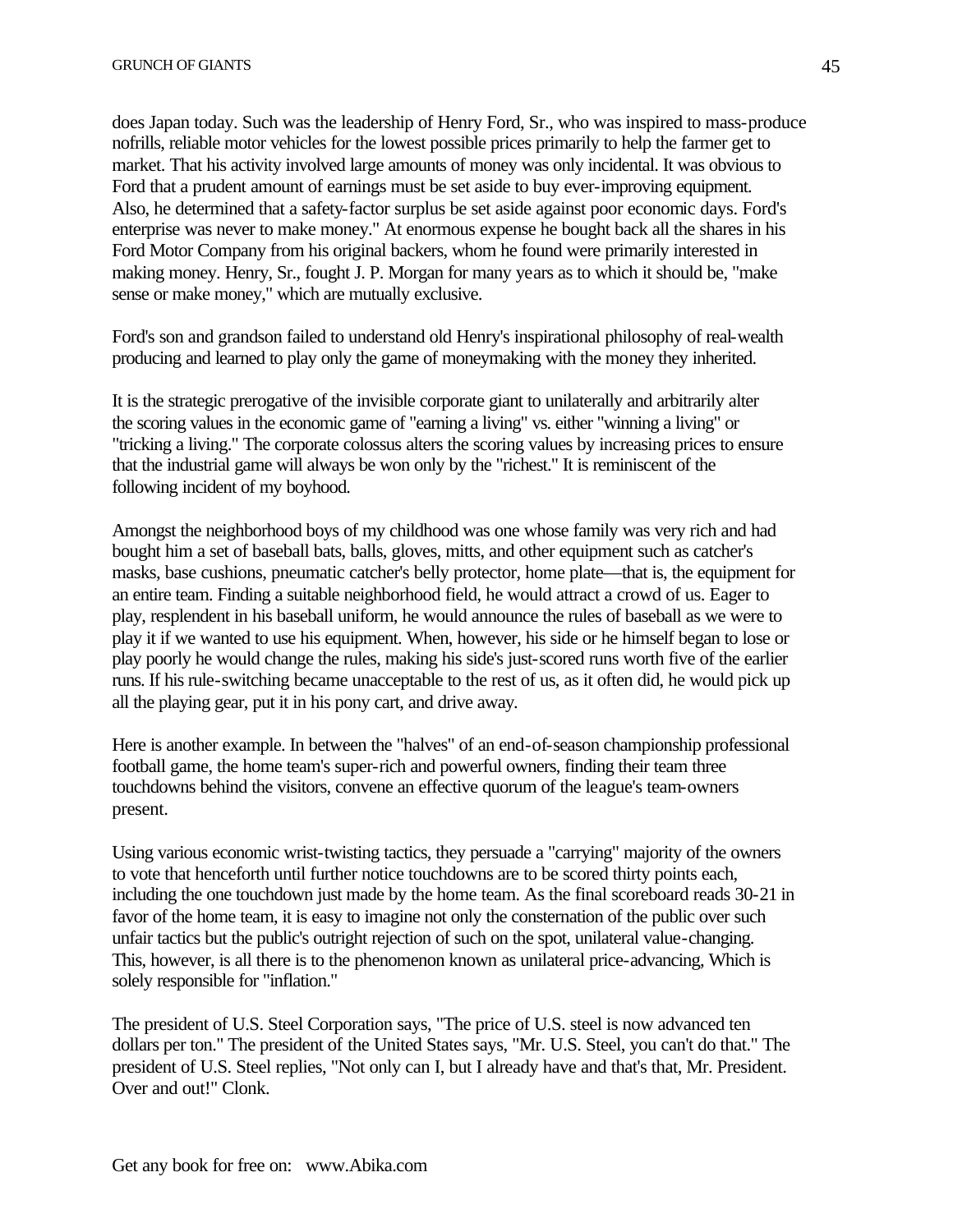Individual corporations within the economic power structure bring about inflation through unilateral priceadvancing, about the "reasonableness" of which unilateral score-changing the corporate greats use their media ownership to educate the public. They claim their price increase has been brought about by aggravating cost increases within their particular industry as well as by foreign competition, ergo by evolutionary events beyond the price-increasing management's control. To avoid antitrust action, the price increases are done by the great industrial corporations independently, one by one.

#### • • •

In order to understand the economic events transpiring in 1981, we must comprehend the rudiments of the financial securities world. The "abstract-being" corporation operating within the United States receives legal authority from state and city governments to sell common shares in "outright risk" ventures, to which common shareholders they promise only proportional sharing of cash profits from their economically successful operation. But corporations also receive legal authority to sell "preferred stocks," to the owners of which the corporation becomes legally obliged to pay a fixed annual rate of interest before distributing any of the profit to those corporations' common stockholders. If, however, the corporation has no annual profit, it has no obligation to pay interest to preferred stockholders. "Preferred" means first to be "paid off" at a fixed annual percentum rate out of net earnings, after which fixed percentum pay-off the common shareholders divide as much of the earned profit as the directors of the corporation feel can be distributed while also taking care of new-development expenses as well as safety-factor reserve fund set-asides.

If the corporate enterprise is to be liquidated, the preferred stockholders are to be paid off before the common stockholders. If the corporation fails, the preferred stockholder share in whatever equity may be left, but not so the common shareholders. If the corporation fails and no assets remain, the preferred stockholders have no further legal recourse, i.e., claiming rights.

In addition to the common and preferred stocks, both of which are outright risk-venture shares, corporations can raise initial, working, or expansion capital by issuing bonds, provided the corporation owns free and clear real wealth, that is, real estate or buildings and easily salable general machinery, such as machine tools, lathes, drill presses, etc., with which machinists produce special-purpose mass-production tools. The word real—of "real" wealth, of "reality" developed from the Spanish word for "royal" or "royalty." The king or queen personally acknowledged truth. Real is what the socioeconomic power structure decrees it is. Real is, like the abstract legal-entity corporation, a legally accepted fiction—real estate equals royal estate.

Bonds are called securities, and their value is predicated upon the degree of probability that upon public liquidation of a company, the real estate, buildings, and machinery can be sold at the bonds' face value or more. While corporate bonds have priority over preferred and common stocks when corporations are liquidated, fail, or are sold, the bonds do not have priority of claim over those to whom the corporation is already indebted for goods, services, etc., nor do the bonds have priority over federal, state, or municipal taxes. Bond-owners have no share in the earnings of a corporation but do have fixed-interest priority over preferred stocks.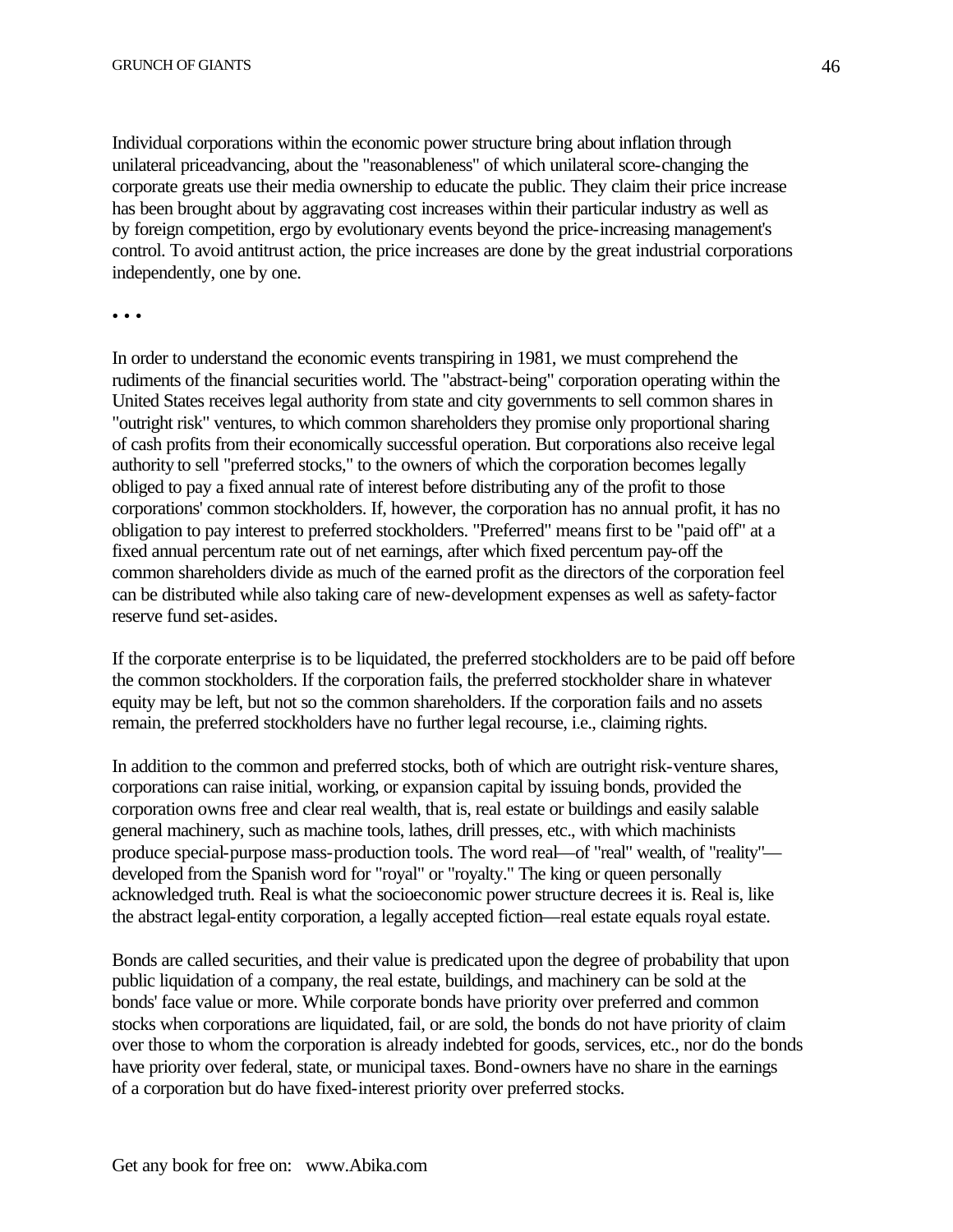It is relevant to our understanding of securities to note that bonds other than those of taxguaranteed federal, state, county, and municipal bonds have often proven to be less than secure. For instance, approximately all the railroad-company bonds of the U.S.A. were defaulted, i.e., became 100-percent unredeemable, in the economic depression of 1929 to 1933 and thenceforth.

Within the United States of North America, the right to incorporate is legally obtainable only from state governments and not from federal nor city, town, or county governments. If, however, corporation promoters wish to sell shares worth more than \$300,000 for capital expenditures before earnings, then the federal government's Securities and Exchange Commission must also give its approval.

Some states in the United States grant incorporation rights that are more workingly satisfactory to a given type of enterprise than the privileges granted to the incorporators by other states. Some state's incorporation privileges are extended to cover the corporation's operations in other states. Many states grant incorporation privileges only within their own borders.

In addition to the securities issued by corporations or by nonincorporated companies or partnerships, bonds are issued by towns, counties, cities, states, the federal government, and multi-state "authorities." Federal, state, county, and city (municipal) bonds have face declared maturity dates and clearly scheduled tax-collection commitments to cover both the yearly interest rates and the maturity repayments to the bond-holder. All such government bonds have prior right to funds produced by taxes.

In the world of securities—properties—represented by written documents that are legally recognized forms of negotiable monetary investments, there are also insurance policies, and in particular life-insurance policies.

Known in world history's earliest records as "bottomry," what we now speak of as insurance dates back to its practice in 4000 B.C. Babylon as the underwriting of merchant-ship voyages. This practice made it possible for wealthy individuals who were not shareholders in the original shipbuilding enterprise to participate at their own risk in the merchant-ship venturing, which when successful was fabulously so.

Historically, life insurance is a very recent form of the already wealthy humans' and their corporations' capital gambling, and does not begin until the industrial era of the late nineteenth and early twentieth century, when technology began to render humans' immediate physical environment more propitious for the protecting, support, and omni-accommodation of increasing numbers of human individuals, despite remote devastations occurring in the world's wilderness areas.

The technology of industrialization was first taken advantage of by the military specifically intent on how to more accurately kill more and more people at ever great distances in ever shorter periods of time. As a consequence, the technologically advanced nineteenth-century weaponry witnessed greatly increased war-wrought devastation, leaving more and more wounded to die on the battlefields. The medical world being as yet inexperienced and ignorant,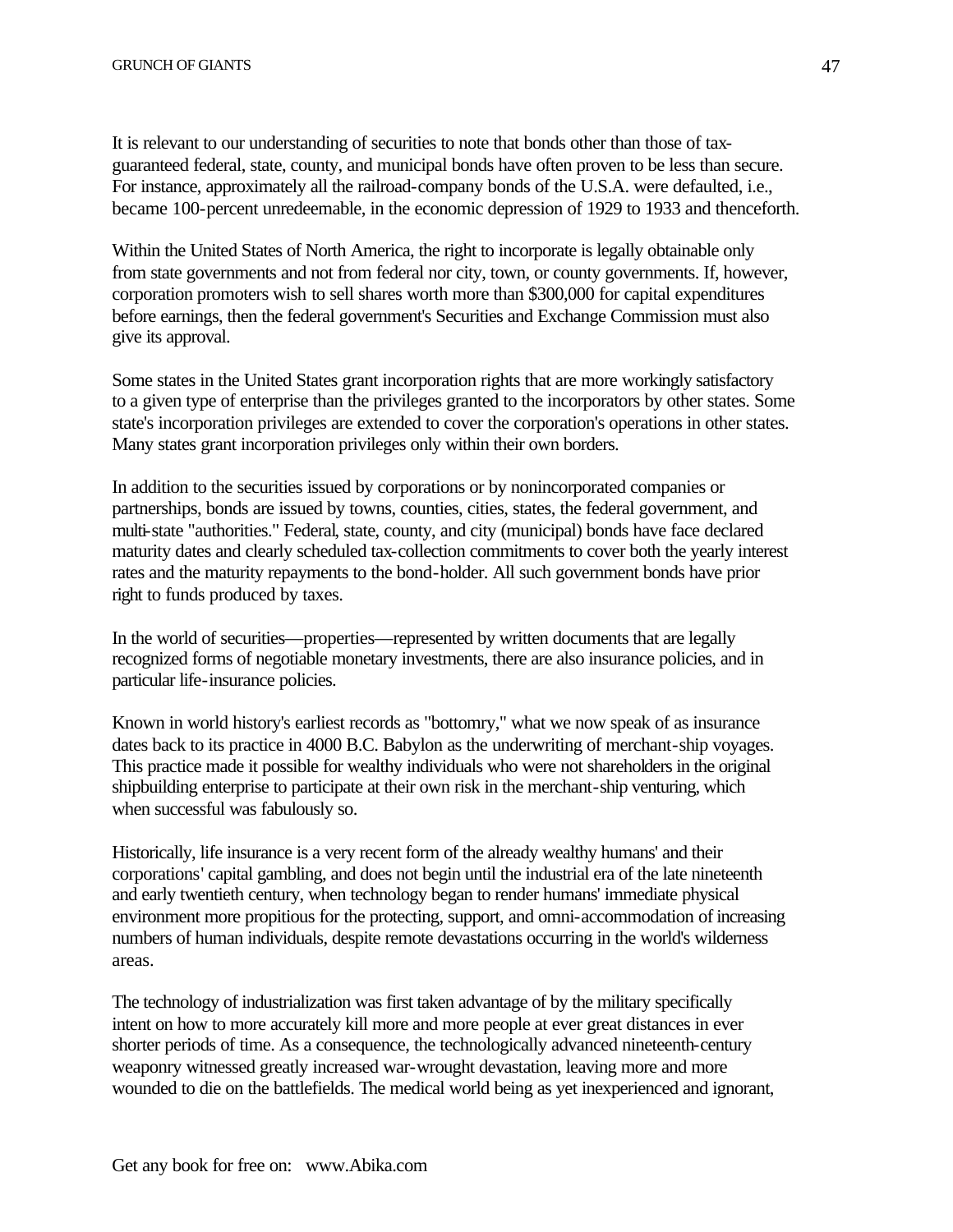the U.S.A. Civil War saw the highest ratio of deaths per battlefield-committed soldiers in all history. Due to medical ignorance, the U.S. Civil War also saw more wounded left unattended to die on the battlefield than in all other wars of known history.

When the U.S.A. entered World War I in 1917, it was asked by the British to replace all the lineof-supply ships the British had lost to German submarines and simultaneously to bring the U.S. Navy to parity with that of the British while also training, arming, transporting, and Navyescorting one million soldiers across the Germansubmarine-infested Atlantic to the battlefields of France. When the numbers of U.S.A. troops killed and wounded in World War I battling reached unprecedented numbers, the U.S. Congress was confronted with the enormous cost of training, arming, and transatlantic-replacing of their killed and wounded troops in France. The U.S. Congress was then informed of an alternative solution to the replacement problem.

The U.S. medical scientists informed the U.S. Congress of the potential ability to save and repair the wounded U.S. soldiers in France, provided enough money was appropriated for a known-tobe-possible vast advancement in medical science: drugs, equipment, and practice. The cost of this capital investment in medical science, though historically unprecedented, was far less than the cost of entirely new troop replacements from the U.S. Convinced of these facts, the U.S. Congress appropriated the funds for the medical-science solution of its problem.

It worked. When the war was over and the saving and rehabilitation of vast numbers of veterans was realized, the new-era medical establishment was not disbanded. Enthusiastically supported by citizens in general, scientific medicine refocused its attention on the U.S.A. home front. One after another, the immediately fatal and "incurable" diseases, lethal conditions of yesterday, came swiftly under complete control. Medical information regarding further curing and effective anticipatory avoidances was enormously expanded in the late 1920s. It was discovered in the late 1920s that the area of highest mortality was the period of childbirth and its first ensuing four years. This brought successful coping with these initial years' fatalities into general effectiveness in the 1930s. The seeming population explosion after World War II was due in fact not to a postwar increase in the birthrate, whose small rise in the U.S.A. lasted for only two years, but to the coming of visible age of those who used to die but did not now or hereafter die in the womb or at birth or within their first four years in the 1930s, as had those conceived or born before the 1930s, together with the subsequent escapees of the pre-1930s childhood mortalities.

There is no scientifically accredited manifest of an alteration in the extreme-limit magnitude of human life-span throughout all recorded history. There are many claims and assertions of great longevity, but 113 years is the greatest span positively known to exist. One hundred and thirteen years is the terminal norm of human life. How many attain their potential longevity is another matter. Few do. However, the number of those who do is now increasing. Quite clearly, the ability to substitute plastic bones and mechanical hearts, etc., suggests that we may have entirely inanimate physical human mechanisms, proving what we have contended from the beginning to be true, i.e., that whatever it may be, life is not the physical equipment that it employs any more than is the telephone or any other of the integral or detached tools that life employs.

Despite many dramatically negative side-effects and feedbacks, twentieth-century technology has rendered the everyday physical environments in the U.S.A. and elsewhere ever more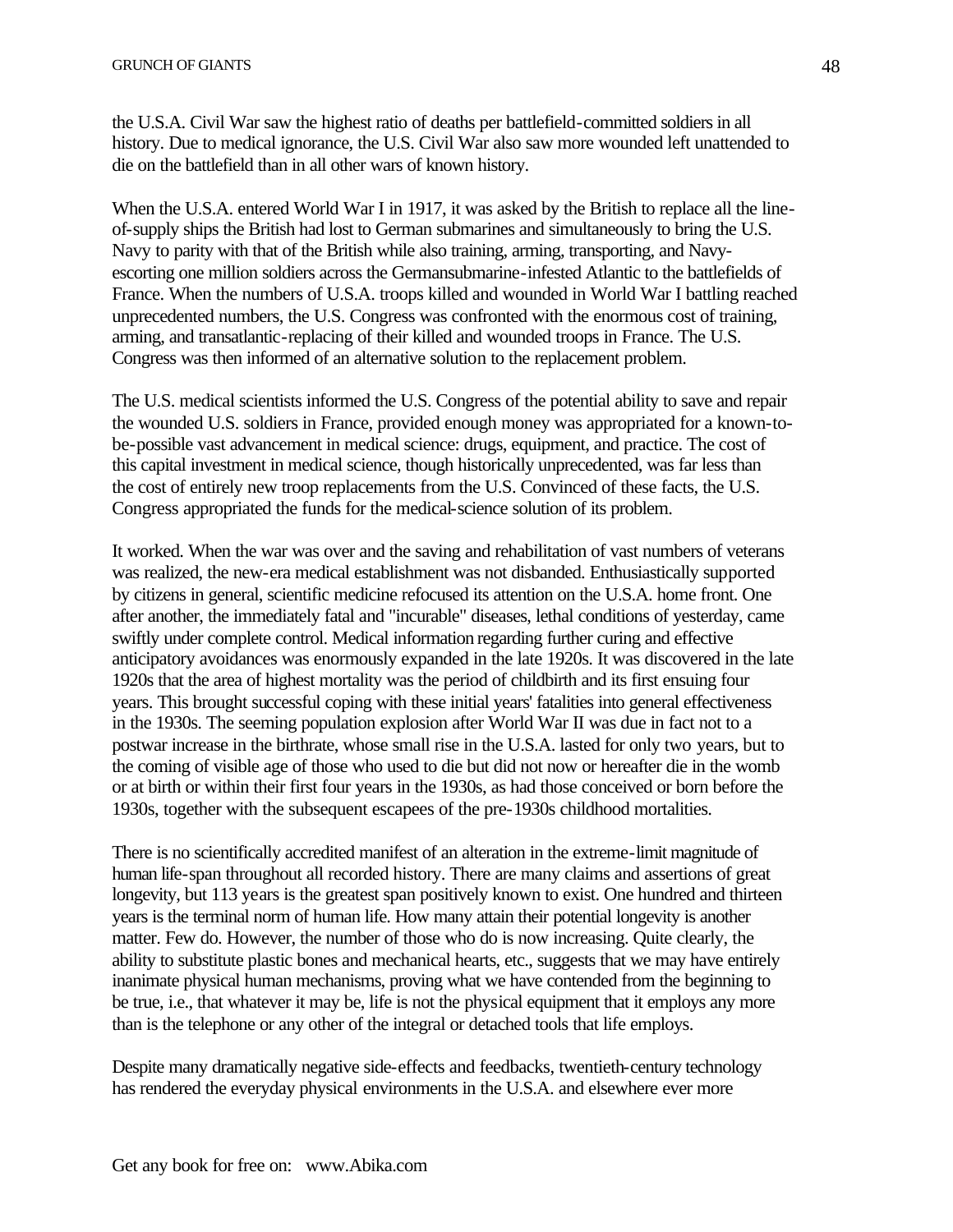favorable to human life. This has greatly increased the realized life-span as well as the physique of Americans and others living under the same technological improvements of the environment—in the years between World War I and World War II, the average height of American males increased four inches.

A popular 1900 song said, "A dollar a day is very good pay when you work on the boulevard." Two and a half dollars per fourteen-hour day was the pay for my own first pre-World War I job in New York City with one of the great meat-packing companies, \$15 a week (\$880 a year), and I was able to live happily but frugally on it. I was married in 1917, and as an ensign U.S.N. in the U.S. Navy's European war zone duty I was receiving \$1,800 a year.

The younger you are, the more attractively low are the annual rates of payment for maintaining each thousand dollars worth of a life-insurance policy. In 1917 I figured that if, when I died, my life insurance policy would give my wife a capital sum of \$50,000, she could deposit that sum in a savings bank. She would then receive a 4 percent annual interest payment of \$2,000 which would be \$200 more per year than had been our U.S. Navy ensign's pay. She would have only one of us two to look out for, so that she should be able to save and add to the principal deposited in the savings bank. According to their advertising, the savings bank would continually "compound" the interest on the deposited amount. That was the economic picture presented to me in 1917 by the so-called honest businesses and the deeply respected banking world. Prudential Life Insurance Company depicted itself as "Secure as the Rock of Gibraltar." So I bought \$50,000 worth of life policies. For my World War I zone activity of eighteen months duration I was given a bonus of a fully paid \$5,000 of life insurance payable to my heirs at my death. The life-insurance company's sales talk failed to anticipate the great deflation of the individuals' dollars, brought about by moneymaking business' greed increasing the prices of products and services whose physical costs were technologically ever decreasing.

A third of a century later, my annual cost of living at a level which permitted me to travel to give lectures and to design and physically produce improved mass-production prototypes of livingry artifacts reached my 1917 assumed total "live-on-its-interest" capital equity of \$50,000 being completely spent each year. I sold my life-insurance policies to the life-insurance companies for their then accrued cash value of \$22,000. (This bought me the time to develop the geodesic domes.)

Today, as yet living in the same manner while doing the work essential to following through on my life commitment to solve socioeconomic problems exclusively by invention and development of artifacts instead of by politics, my annual cost of operation has reached \$300,000 for servicing my commitment to problem-solving only by artifacts with no savings accruing whatsoever. Because I am not a "business" or a corporation my gross intake is rated as personal income and I am therefore in the 50-percent tax bracket, which precludes my saving any of that income, should I wish to, which I fortunately do not; though I am convinced that I am getting more for humanity with the dollars I spend than is any form of tax-supported government expenditure.

Each of the three Dymaxion three-wheel, front-drive, rear-steered cars, built by me in the depths of the 1930s depression, cost \$28,000, i.e., \$84,000 in all. Today they would cost twenty times as much for the same vehicles, built of the same materials.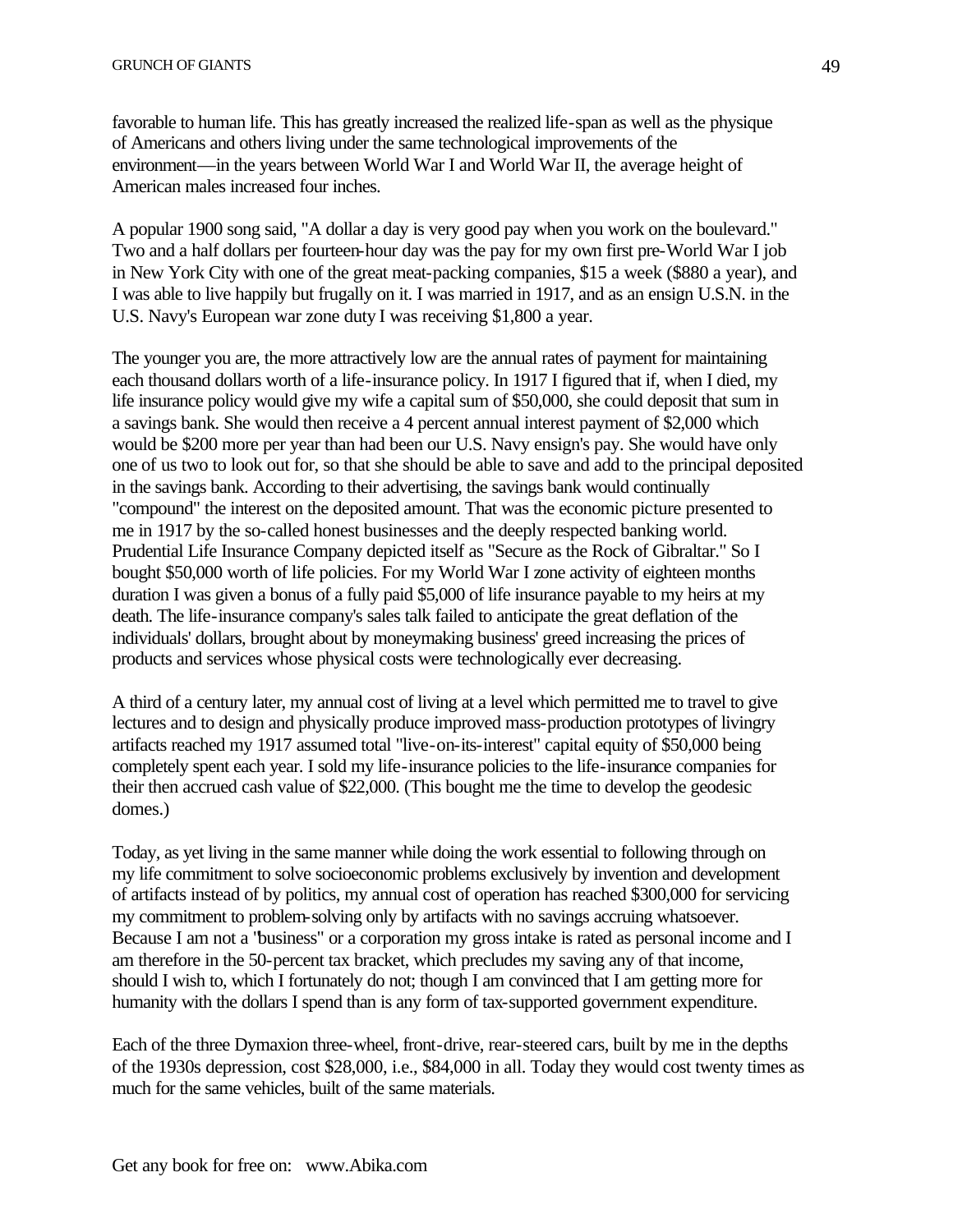Boastfully "ethical" big business and banking have reduced my "necessitous and desirable" acquiring capability by 95 percent. That is, they have priced and otherwise manipulated the money game in such a way that \$95 out of every \$100 I have earned has been taken away.

Life-insurance companies bet that humanity is going to live longer than it expects. Those who buy life insurance are betting that they are going to live shorter than the insurance company thinks they are going to live.

The life-insurance companies invented the term "expectancy" of probably-to-be-realized longevity of specific classes of humans existing under various environmental conditions in contradistinction to the (now workingly assumed) unvarying maximum limit of 113 years for all people.

The overall history of humanity's attained longevity is one in respect to which the average individual's attained life-span has progressively increased from a "probable average expectancy" of nineteen years of age for the people of 5000-B.C. Egypt (at sixteen years, Alexander the Great was the world's leading general) to seventy years in A.D. 1980 U.S.A. Though manifesting many setbacks, the overall evolutionarily inexorable increase in longevity of those living within the technologically advancing environment is a product of humanity always gaining more experience and learning ever more from its errors of conceptioning, and acting on how to cope more effectively and intelligently with the progression of natural exigencies. Humans gain despite enormous setbacks by industrial environment-polluting.

The insurance companies collect all possible vital statistics governing the probabilities of individual human survival under all the known controlling conditions. The insurance companies have large staffs of statisticians known as actuaries, who, aided today by computers, are able ever more effectively to render the insurance corporations' stockholders bets to be approximately "sure things." In investing the insureds' premiums today, they find IBM, DuPont, and other such stocks to be "sure things," and tax-secured U.S. government, state, county, and municipal bonds the most risky of investments, for reasons we will later examine.

During the first three-quarters of the twentieth century, average life-expectancy in the most favorable environment countries has almost doubled. When I was born in 1895, life expectancy for a male born in New England was fortytwo years of age. On July 12, 1933, I passed my "expectancy day." On July 12, 1979, I completed my "second lifetime" or double expectancy. I am now in the third year of my "third-expectancy lifetime" and am very healthy, with a new stainless-steel hip I have just acquired.

My two completed lifetimes and my third of a third lifetime have found the great majority of "savvy," well-todo individuals I have met convinced that there exists an inherent inadequacy of life-support on planet Earth, and therefore that their own successful survival as well as that of those whom they cherish depends upon their cleverly learning more and more about how to be legally selfish and thereby to accomplish personal economic advantage by anticipatorily depriving others in directly undetectable ways. These ways are legally and socially accepted practices of deceiving and cheating the public—e.g., by altering the scoring system and the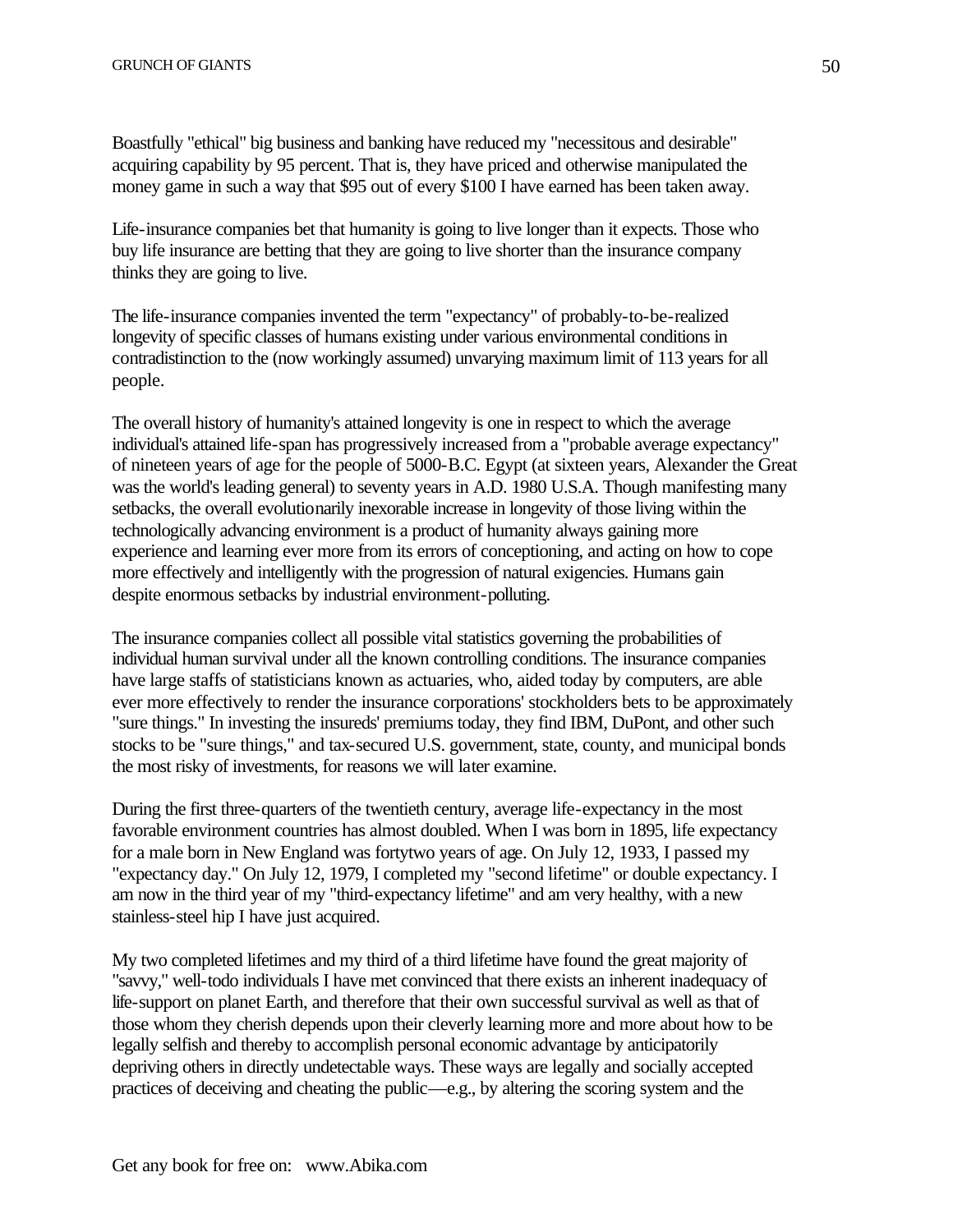official "game rules" of the accrued monetary equities of other humans through zoning laws, "etc." x 1010 ways.

Price manipulation is most often defended as being governed by supply-and-demand variables, i.e., by what the traffic will bear" and not by time-energy costing, which science finds to be exclusively operative throughout all the constant energy-transformings and interchangings of Universe. This legal deprivation of other humans to one's own personal advantage is most simply accomplished through increasing rents or prices of a cup of coffee or a secondrate cigar (both of which have escalated during my lifetime from five cents to fifty cents). The powerful social precedent for price-advancing has been initiated by nonperishable mine and oil-well owners and those other prime industrial producers, the physical cost of whose products, measured in ergs of energy per hour and pounds of coal or petroleum per pound of manufactured goods, has steadily decreased.

The acceleration in technological enhancement of the living environment apparently accounts for marked lifeexpectancy increases in post-World War I Canada, U.S.A., Sweden, Australia, United Kingdom, New Zealand, Netherlands, Japan. In these countries in 1968 the value of lifeinsurance policies in force exceeded their respective gross national incomes. In the U.S.A. in 1970 there were 355 million life-insurance policyholders. This being more policies than citizens meant that many citizens hold several policies. In 1970, the assets of 1790 U.S. Iife-insurance companies totaled 208 billion dollars.

Throughout the history of the United States of North America, until 1952, the federal, state, and municipal bonds guaranteed by the tax-collecting capabilities of those authorities, fortified by their ability to seize the property of tax evaders, were generally rated the most secure of "securities" to protect the U.S.A. population.

Until 1952 the states and federal government required that all life-insurance companies, all savings banks, and all trust funds invest only in notes and bonds of the ever-suitably-increasable, tax-supported federal, state, municipal, and multi-state authorities, whose bonds were officially qualified by federally supervised authorities as being "legal for trust funds." Included in the trustfunds category were all the bank- or lawyer-administered wills and trust funds of all kinds, all employment or executive retirement funds of corporations, labor unions, or cooperatives, all savings banks and life insurance companies.

In the post-1933 pullout from the "absolute economic crash" years of 1929 to 1933, the U.S. Congress approximately unanimously enacted a number of measures essential for coping with the economic errors clearly manifest in the post-mortem studies of the Great Crash. Essential to the correction of those errors was the establishment of absolutely interconstant price, wage, rent, and interestrate controls. Profits were not only permitted but welcomed. They had, however, to be inventively attained by producing more, better goods, more satisfactory services, etc., for the same or lesser amounts of energy, time, and materials invested.

Thorough review of those 1930-42 economic climb-out years' events and their utter undoing in 1952 is clearly related in the chapter "Legally Piggily," in my book Critical Path.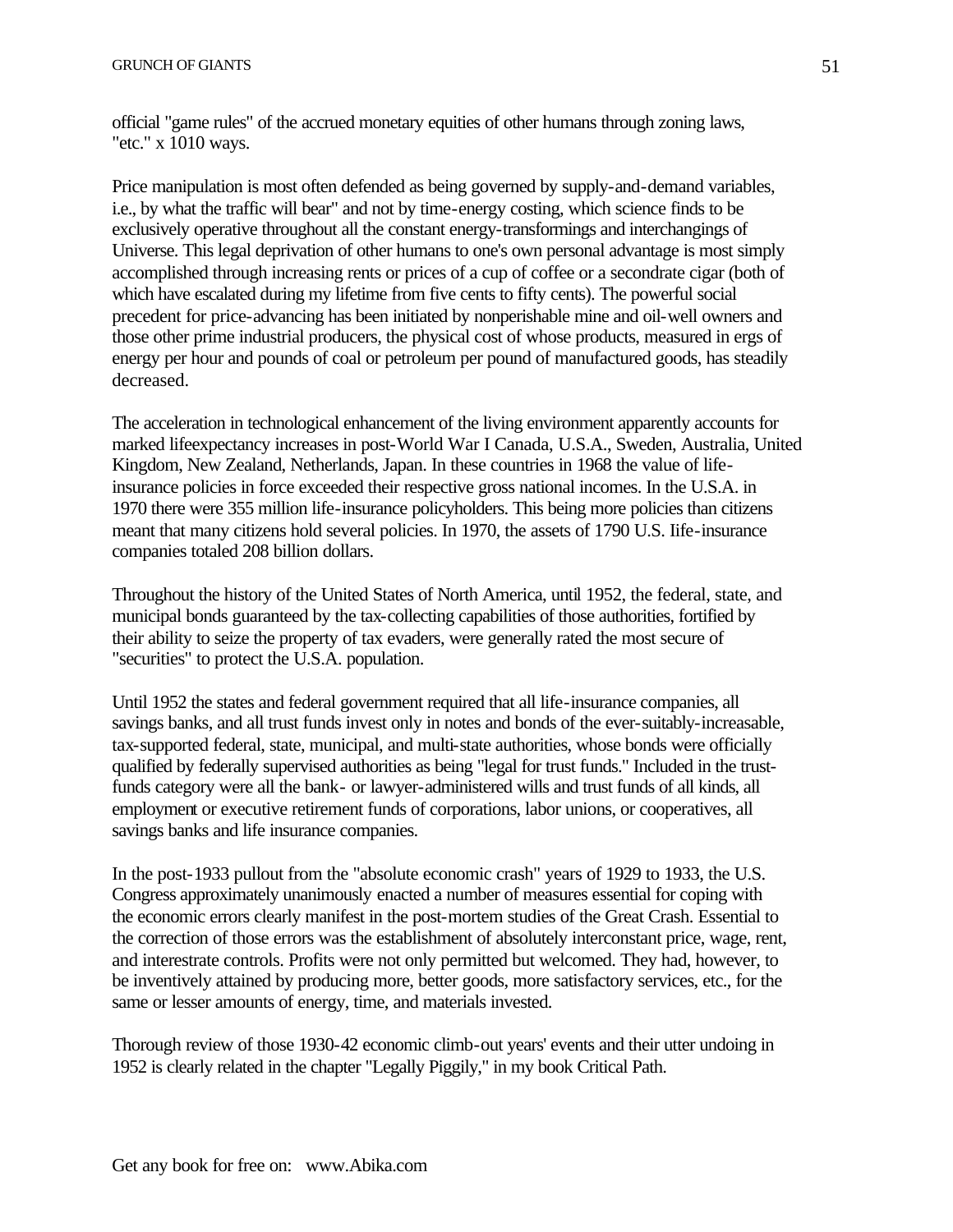In 1952, the twenty-year moribund G.O.P. regained control of the political initiative and immediately eliminated all price, rent, interest, and wage controls. It also passed laws allowing insurance companies, savings banks, retirement funds, and all trust funds in general to invest in common stocks, preferred stocks, and corporate bonds. This also brought about the formation of a myriad of investment-trust funds. It did not, however, allow the U.S. government or any of the states, counties, or municipalities to invest the enormous Social Security automaticallytaxcollected individual worker's funds or any other of its future-committed economic-responsibility funds to be invested in any other than its own U.S.A. government, state, county, or municipality dollar-savings-accounts, whose purchasing equity was being ever depreciated by inflation.

With wholesale industrial prices freed to escalate (though protested against by the U.S. Eisenhowerthrough-Carter presidents), retail prices, wages, and corporate share prices as traded on the stock markets swiftly escalated in response. So-called inflation was inevitable. What the colossus' media call "inflation" is of course deflation of humanity's buying power. Inflation does not increase the true values nor produce more or better goods.

All talk of Federal Reserve rediscount-rate-increases acting as an inflation retardant is in fact only "rationalization" camouflage for escalating bank usury rates. Though a Federal Reserve interest-rate increase may produce a momentary deflection in the "rate of inflation curve," it never does any more than that. There is no evidence whatsoever that Federal Reserve rediscountrate-increases successfully arrest inflation. This being so, the continuance of such interest-rate increases ostensibly to combat inflation as actuated by the private-enterprise-controlled and deceivingly misnamed "Federal" Reserve Bank system must in historical retrospect be identified as a fraudulent means for increasing the profits of the banking system.

When Nixon cut loose the U.S. dollar from its U.S. government 1933-fixed (\$32-an-ounce) relationship to gold, the U.S. citizen's dollar equity declined precipitously.

The last third of a century of overall stock-market priceadvances, in direct correspondence to the role of inflation in business pricings in general, has produced ever widening but false gaps between people's government fund equity values and the portfolio of world-around stockmarket values of the securities of the private-enterprise system.

Had the U.S. government in 1952 been allowed—by the U.S. government itself, which did the granting—to invest their Social Security and other appropriated funds in Fortune's leading one hundred corporations' common shares, as were all the fund managers of all the within-the-U.S.A. trust funds, life-insurance companies, and investment trusts with their funds, the 1982 value of the U.S. government-tax-collected Social Security and other funds would permit the U.S.A. to extend all manner of social benefits to all its people.

Hopefully, to prevent unilateral price manipulation the original value of the U.S. government tax-collected Social Security funds was price-locked into gold at \$32 an ounce. This was done when approximately all the world's monetary gold bullion was stored in the U.S. Treasury's Fort Knox, Kentucky Hills vaults. It was then that the U.S. government contracted with its working citizens to provide each with post-retirement Social Security, to be purchased by them—as with all life insurance—by payments deducted from their wages and salaries and originally matched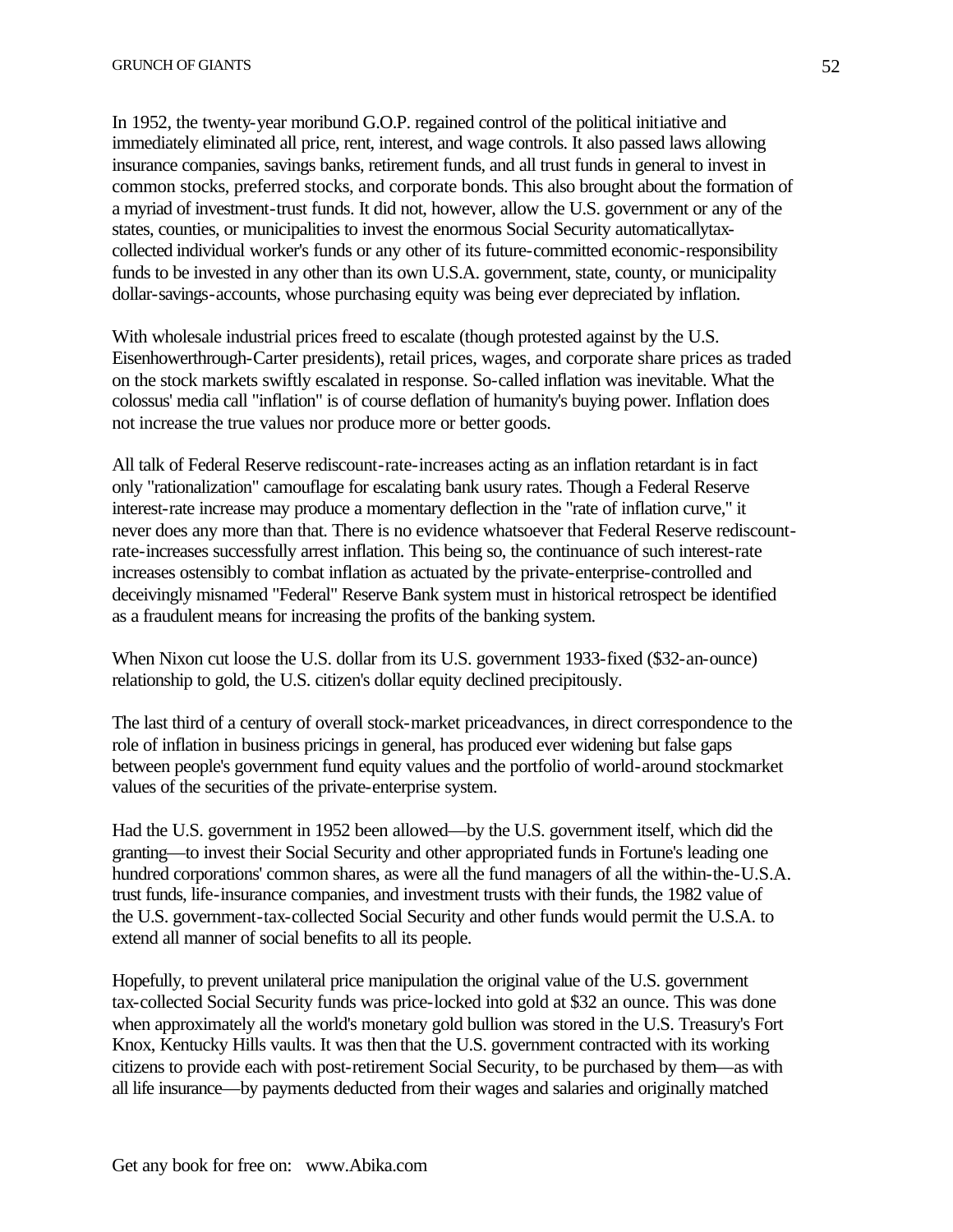by equal sums paid for by the employers, all paid to the government in the form of taxes. The first Republican presidency after the New Deal allowed the employers to write off their share of this by allowing them to deduct it as operating expense before calculating annual taxes.

The January 1982 value of the U.S. government's up-tothe-minute paid-in Social Security and other tax-collected, government-committed funds are now stashed away only in ink figures in the U.S. Treasury Department books, completely bereft of that fund's \$32-per-ounce linkage with gold, as arbitrarily severed by the Republican president of the United States without authority from the U.S. Congress and only on the advice of media-unidentified non-government "others" with whom he met in a secret two-day conference on Minot Island in Gilkey's Harbor, Islesboro (a Penobscot Bay, Maine, island), after most of the gold had been withdrawn from the Kentucky Hills vaults to meet negative international balances of trade brought about by oil imports.

If, since their inception a half-century ago, the tax deductions for Social Security had been invested in leading common stocks by a consortium of Merrill Lynch-grade investment houses, the majority of U.S. senior citizens would now be multimillionaires.

The advertising industry, the brokers, the banks, the conglomerates, the shipping business, and labor unions have all insinuated their money-making or wage-equity equalization into the complex price-increasing. All the while, the actual basic costs of nature's cattle's calves' hidemaking from the photosynthetically Sun-impounded hydrocarbon-rich vegetation energy has not increased one iota. Inventors have greatly reduced the manufacturing costs accomplished only by machinery whose installation costs require large capital sums.

What we have experienced are ever larger sums of other's money being commanded by the money-makers—all at the expense of the individual human beings who do not command such sizable funds, discouraging their enterprise and initiative.

When in 1920 I bought my \$50,000 life-insurance policies, the best U.S. Navy officers' shoes cost \$4 a pair. Civilians had to pay \$5 for first-class leather shoes. Fancy, made-to-order Cordovans cost \$7 a pair. In the sixty-year interim, the cows have not improved the quality of their hides; automated shoe-manufacturing processes have not improved the shoes. In fact, the BTU's (British Thermal Units) per each kilowatt of the electricity required to operate the shoeproduction machinery has continually decreased; but money-making business has gotten the price increased to \$50 a pair. To do so, after each of their arbitrary price-increasings solely for greater profit they have had to share a minimum of their profit with the labor unions else the workers could not buy the shoes. If you are not a labor-union-backed wage-earner you simply pay more and more for the same shoes, which again means that those manipulating large amounts of money are robbing you.

The stock markets reflect these price increases. Since the shoes are no better and often worse, the net of it all is that the same shoes require ten times more of the individual's paycheck dollars, so I am being robbed by the system and my government is unable to protect me; in fact, the present administration of my would-be people's government is being conducted by those who have been robbing me. They have become utterly callous in their viewpoint of rationalized selfishness based on the economic assumption of "not enough for both you and me" wherefore they look out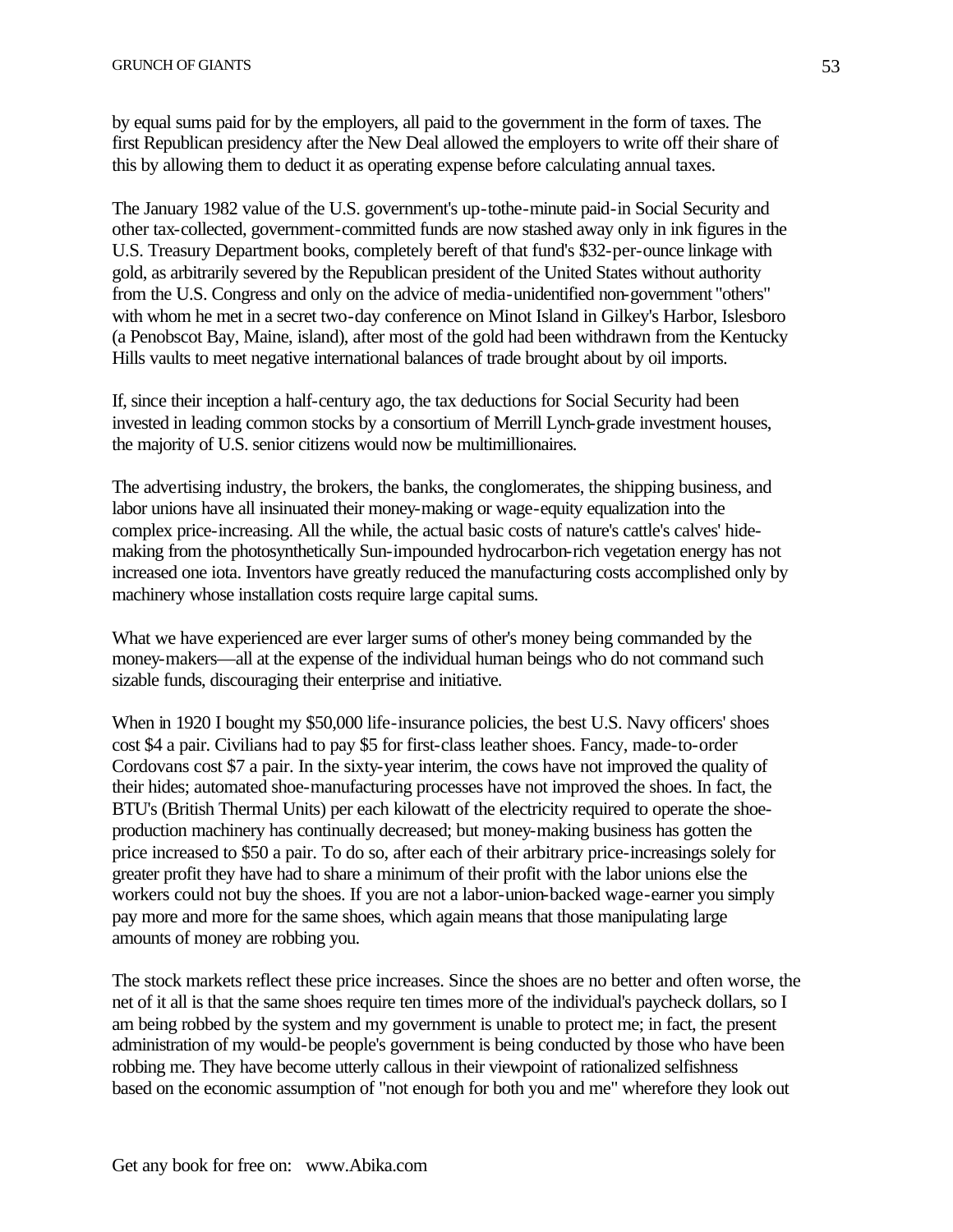only for themselves. These are the people who are even now maneuvering toward an atomicwar exchange in which all the unemployed and poor in general are the only ones sure to be eliminated.

The Reagan government's reduction of taxes for the rich money-makers which might otherwise have been applied to saving the nation's human security system, while concurrently also trying to increase the annual amount of armaments appropriations to a \$150 billion level, shows how absolutely ruthlessly the directors of the supranational colossus are determined to acquire their own superarms protection against communism while realistically making hundreds of billions of dollars a year manufacturing their armaments while also ruining the lives (slow murdering) of many millions of U.S. citizen workers to whom the U.S. government has sold the insurance of oldage and health-security benefits. Nixon's cutting loose of the price anchorage betrayed all non-wealthy U.S. citizens.

The Reagan government has reinstated the military draft to raise troops to protect capitalism against communism, while refusing funds to bury the bodies of its appropriations-abandoned deceased veterans, which again makes it clear that what was once the Republican Party of Lincoln is now the party of unmitigated selfishness of big money.

We have arrived at an overall economic condition where the seemingly inalienable rights of U.S. citizenship can be enjoyed only if one is the owner of an amount of stocks whose dividends exceed \$50,000 annually per individual at the present level of dollar depreciation. The very word "inflation" is a deliberately deceptive term adopted to exploit the easily misguided human reflex conditioning. It was spontaneously chosen to obscure the fact that all nonholders of corporate shares are being legally robbed.

The U.S. government Treasury, in its almost daily task of arranging for loans from syndicates of banks and brokerage houses for funding and refunding its ever-morefrequently-coming-due-forpayment short- and long-term government obligations, finds it ever more expensive to market even its short-term promissory notes and longerperiod bonds. Its long-term bonds sell at prices which, with interimly accruing interest, have ultimate monetary yields—between the price at which they were purchased in the financial market and their face-value maturity payoff—in the neighborhood of 18 percent, showing clearly that the financial-market world is now assuming that the U.S. government will soon reach a crisis point beyond which it will no longer be able to pay off either its short- or long-term obligations. All the big brokerage houses and banks that join in syndication to handle the sale of the government-refunding-note sales make so much profit in doing so that they will keep on risking their joint underwriting until they see the moment of formally acknowledged bankruptcy of the nation to be less than a year away. When the score reads one trillion and a half, with a debt increasing regularly at over 100 billion a year, somebody is going to see that the emperor has no clothes and when they shout out to that effect, there will be a swift world acknowledgment of the fact. Then they will try "Title 13," which allows the bankrupt organization to keep on operating and thus terminate any and all risks of private enterprise—for which risking on behalf of human gains it has been given the many considerations such as corporate privileges.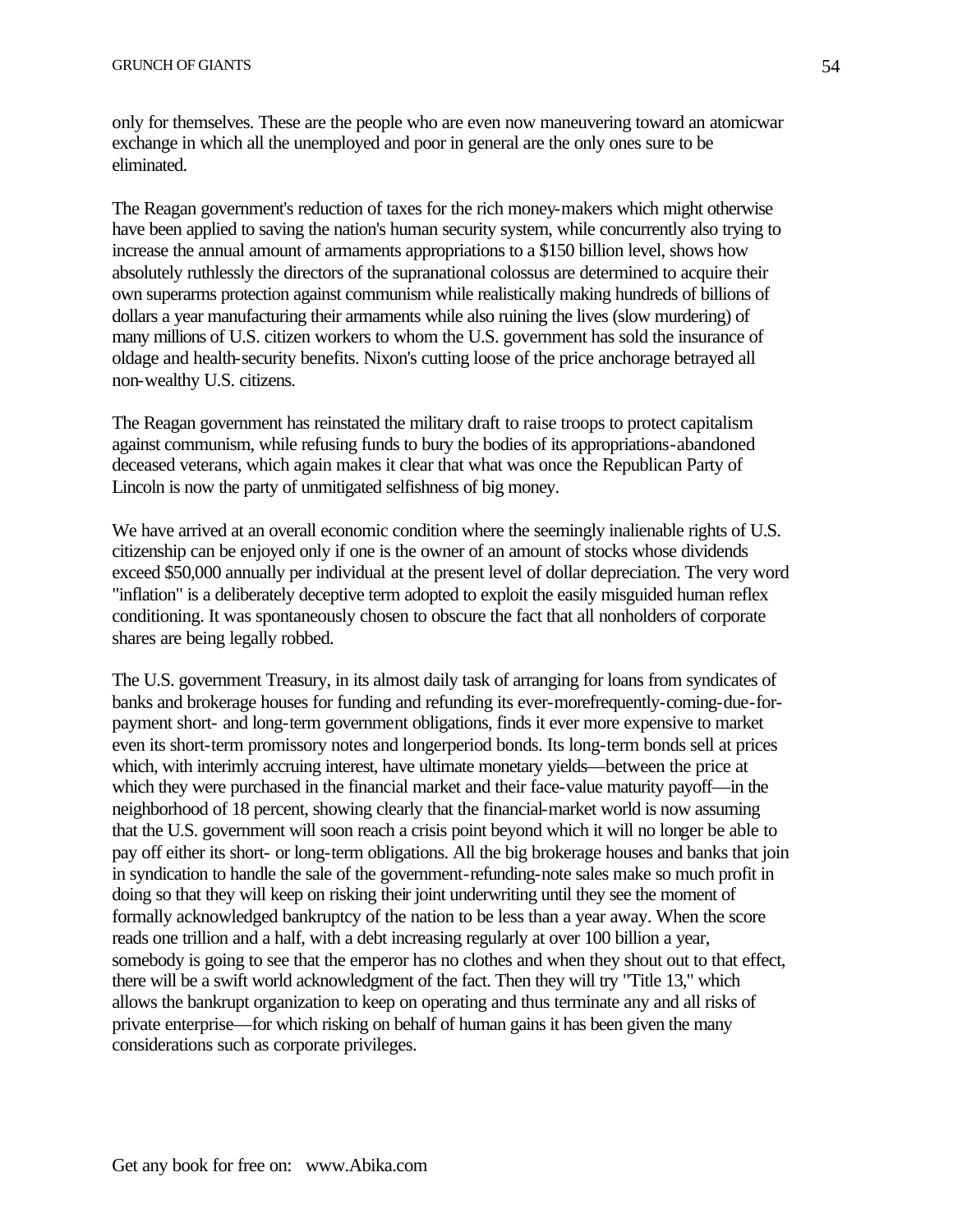In the September 1, 1981, sales of U.S. Treasury ninetyday notes, which were almost certainly redeemable before any U.S. government bankruptcy payment-defaults, produced yields that were momentarily higher than the earnings on many high-grade corporate shares. Until the summer of 1981 these short-term, high-yield government notes had been sold only in minimum lots, the prices of which have been beyond the everyday buying scope of individual citizens but at negligible prices to the supranationals or any of their world banks. It is now far more risky to buy U.S. government securities than it is to buy shares in what once was risk capital's economic venture corporation shares. There is nothing in the words or spirit of the U.S. Declaration of Independence or U.S. Constitution which states or suggests the U.S.A. is committed exclusively to the success of the rich. The U.S.A. we have known is now bankrupt and extinct.

The swift coming-apart of our national economic system to make way for evolution's inexorably developing integration of a world socioeconomic system is manifest in the full-page advertisement in the Sunday New York Times (August 9, 1981) by one of the most conservative of the New York savings banks: "18% Interest Starting Now. Up to \$2,000 Tax-Free Interest Starting Oct. 1." For this same interest rate, Dime Savings Bank required an investment of \$5,000. Twenty similarly unprecedented savings-bank ads appeared in the same financial section. Before 1980, U.S. savings banks had paid in the range of 4-percent interest. The following week, that of August 16, the same plethora of bank advertisements appeared, with the percentage increased to 25 percent. By the week of August 23, the advertisements had advanced their offer to 40 percent interest. This was, of course, the correctly calculated percentage of gain, but misleadingly employed. The percentage represented "yield to maturity" in respect to the low August purchasing price of U.S. Treasury notes maturing on October 1, 1981, whose depressed market value indicated not only the imminence of U.S.A. bankruptcy, but the expectation that this particular set of U.S.A. "refunding notes" at ever higher interest rates and on ever shorter maturity terms would in all probability be redeemed before common recognition of the outright bankruptcy. The advertising was deliberate and mischievously misleading in that it implied a continuing 40-percent interest rate if you deposited several thousand dollars— whereas the interest advertised was to accrue only until October 1, 1981. The advertisements failed to clearly communicate that the interest rate after October 1 would be a customary savings-account rate. The advertisements were hoaxes to acquire savings deposits, which the bank could loan out at much higher rates of interest.

At this point in our review of how economic and other social conditions have evolved to such a threateningly devastating future outlook for many if not all humans, we wish to recall that inexorable cosmic evolution is intent on integrating all humanity in one global government and, therefore, on eliminating all of planet Earth's nations and on doing so in a hurry. The most difficult of all the world's sovereignties to eliminate is clearly that of the U.S.A. We recall having forecast this termination of the U.S.A. at least fifteen years ago. The 150 nations are 150 clots in the economic bloodstream of our planet. The headlong rush into the atomic holocaust is in fact a far more threatening development than the natural economic demise of the U.S.A., which in fact may be viewed as simply a selfremoving-planetary-economics-blood-clot event.

Chapter 6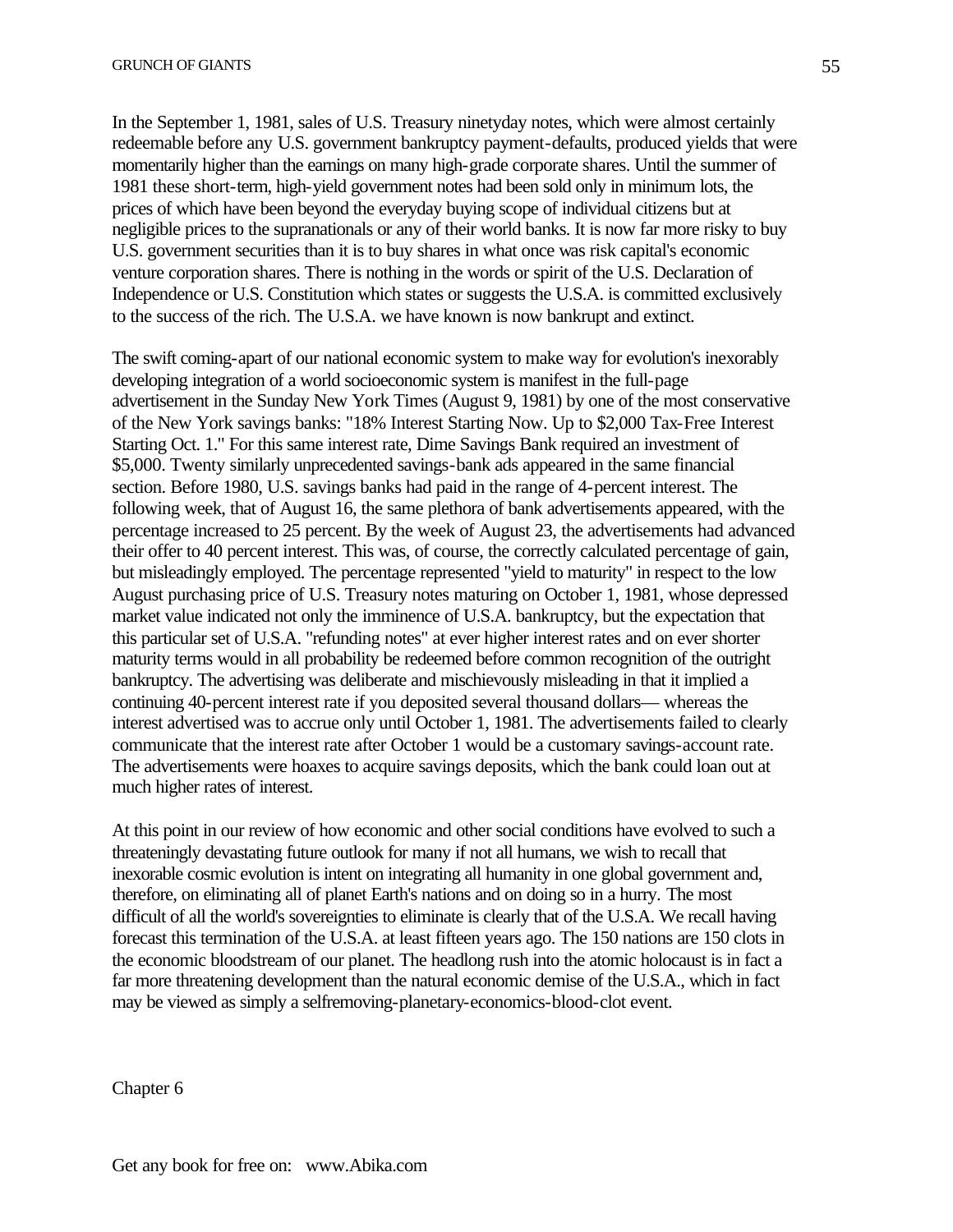#### Can't Fool Cosmic Computer

It must be remembered that, as clearly elucidated in Critical Path and Operating Manual for Spaceship Earth (The July 31, 1981, issue of Publisher's Weekly reported on the first U.S. publishers' trade fair in the People's Republic of China. Over six hundred publishers and eight thousand titles were represented, with several million English-reading Chinese attending the exhibit in six cities. Elaine Frumer, a member of the U.S. delegation reporting in an accompanying article entitled "What the Chinese Looked At," listed Operating Manual for Spaceship Earth first on the list she compiled of the ten books the Chinese showed the most interest in.), money is not wealth and that wealth is the organized technological capability to protect, nurture, educate, and accommodate the forward days of humans, whereas money is only a medium of exchange and a cash accounting system. Money has become completely monopolized by the supranational-corporation colossi, which inherently as legal abstractions ignore the problem of how to protect and nurture human lives.

In the very largest way of looking at planet Earth's socioeconomic-evolution events, we must observe that humans are designed with legs and not roots. Yesterday, humanity developed temporary roots as it cultivated its life-support food root-grown on the land. The metals made possible metal canning of food and mobilization of machinery. Today, all of human existence depends on the swift, world-around intercommunication system operating at 186,000 miles per second. We have transformed reality from Newton's "at rest" norm to an Einstein's 186,000 miles-per-second norm. Socioeconomically we have synchronized with the omniintertransformative kinetics of the entire Universe.

Planetary economics has now shifted from a physicalland-and-metals capitalism to a strictly metaphysical, omniplanetary, omnicosmic-wealth know-how capitalism. The once noble and essential but now obsolete nations belonged to the rooted socioeconomic land-capitalism era of humanity. In reality, humanity is now uprooted kinetically and occupying the whole planet. Capitalism is dumping its immobile real estate and depending on science to synchronize its affairs with the invisible realities, misassuming, however, that science knows what it is all about. To successfully dump all its real estate, capitalism has all but ceased "renting" and through enforced selling of "cooperatives" and "nothing else but condominiums" is forcing the citizenry into anchored exploitability, while it is always increasing the corporate deployability and mobile shift-about-ability around the world.

Since science and human inventiveness are continually learning how to produce ever more, and ever better performance, for each ounce of material, erg of energy, and second of labor and overhead time invested in any and all of industry's production functions, the real cosmic costs are always and only decreasing, and all price-increasing, as already noted, is corporate selfishness "gotten away with by political-campaign obligations and by excruciatingly painful, behind-thescenes corporate lobbyists' congressional bullying.

In 1940, two years before the U.S.A. entered World War II, the president of the Aluminum Company of America became interested in my use of corrugated aluminum in the Dymaxion Deployment Unit, which was the little, mass-producible, autonomous, one-room dwelling machine that I had developed for a group of Scottish leaders, intent on anticipating the wholesale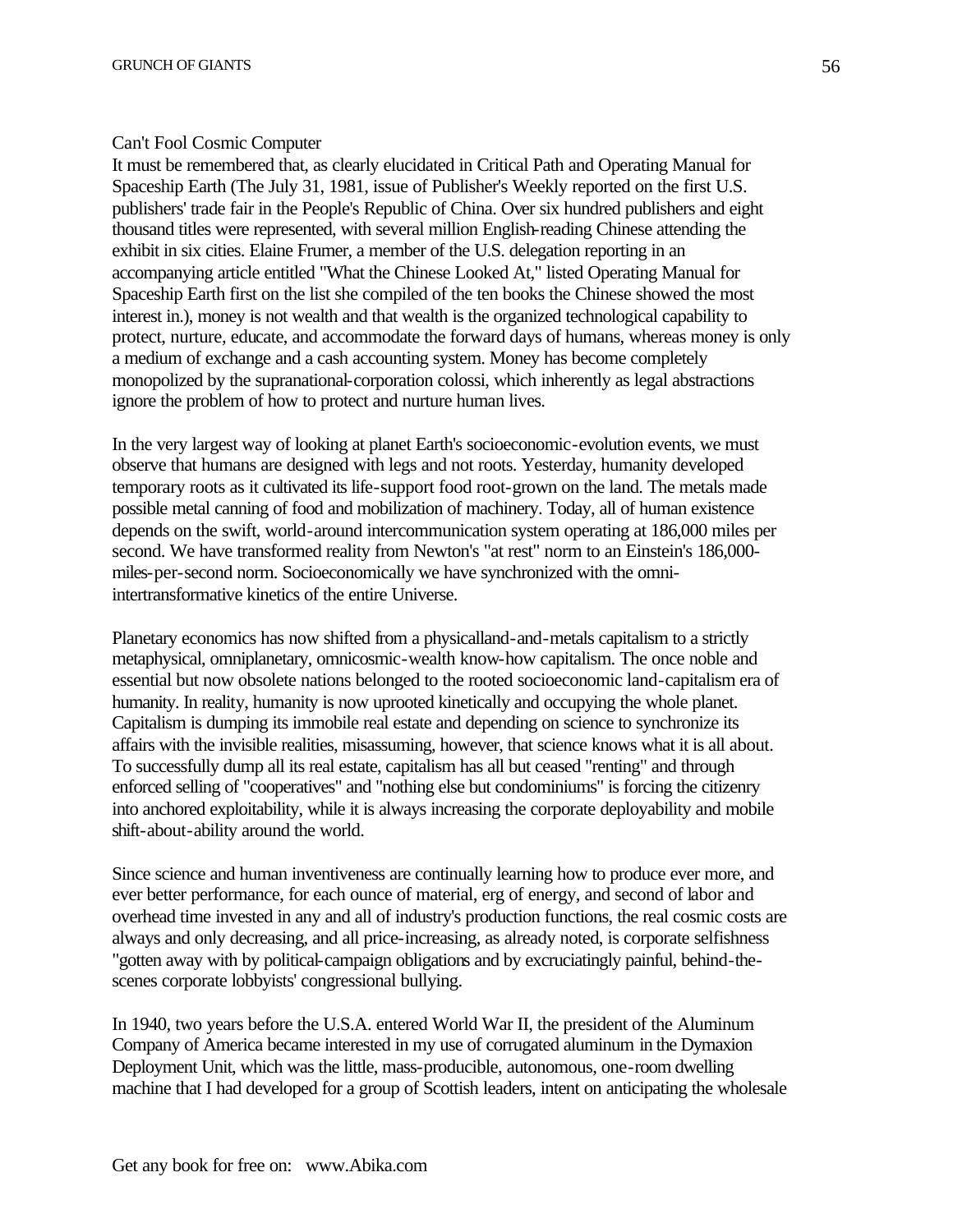bombing of England's industrial cities, who had proposed accommodation of the surely-to-bedisplaced population in thousands of my Dymaxion Deployment Units to be installed on the Scottish moorlands. I was developing these deployment units at Butler Manufacturing Company in Kansas City. I was doing this by converting Butler's mass-production, twenty-foot-diameter, galvanized-steel grain bins into an autonomous, fifteen-hundred-dollar, wellinsulated, fireproof, earthquake-proof, kerosene-ice-boxand-stove, Sears Roebuck-furnished, ready-to-move-into unit.

The Butler grain bins had been developed for the U.S. government "ever-normal-granary" program. The Alcoa president hoped that I would switch from corrugated, galvanized iron grain bins to corrugated aluminum bins. He told me that the cost of aluminum would always decrease. He said that the main cost was that of the electrolytic refining of bauxite ore into aluminum. He said the cost of electricity for the process was always decreasing as we learned to produce ever more kilowatt hours per each BTU of fossil fuel expended. Aluminum, he said, is one of nature's most abundant elements. The wholesale price of aluminum in 1940, when Alcoa's president made that statement to me, was twelve cents per pound. Today it is selling for over a dollar a pound, not because the Alcoa president was wrong in what he said but because massively organized selfishness has dishonestly changed the scoring system.

It is evident that the degree of technical "advantage" now attained by world-around industrial production capability, if realistically appraised and articulated, now shows that all humanity has just reached a state of comprehensive technical advantage adequate to provide a billionaire's level of living on an indefinitely sustainable base for all of the over four billion human passengers now aboard Spaceship Earth (see Critical Path). The world's economic accounting system, if properly entered into the world's computers, will quickly indicate that comprehensive economic success for all humanity is now realizable within a Design Science Decade. All it takes is shifting from weaponry to livingry production.

History's unprecedentedly large and invisible supranational Grunch of Giants being too supraand infra-visibly large to be sensitively comprehended, it is difficult to surmise and accredit that the almost omni-computerized giant may be evolution's agent of most effective establishment of a world-embracing socioeconomic system most logically suited for the mass-production and distribution of its products and services to economically successful humanity. It could well be that the total-world-involved, supranational giant corporations' computer operations might, to their corporate directors' astonishment and to popular surprise, lead the Grunch into profitable discard of all that is not true, as for instance that anybody owns anything. Commonly acknowledged operational custodianship and popular reaccreditation of the integrated worldaround technology management may supplant "ownership" with Hertz and telephone-renting.

The way that the giant can be successfully led into doing so is for a substantial majority of humanity, and eventually all humanity, realistically to comprehend the falsity of the greater part of the inventory of academic premises and axioms upon which the thus misconditioned reflexing of educated" society is based. For instance, there is no God-validated deed to property of any kind whatsoever. There are no solids. There are no things—only systemic complexes of events interacting in pure principle. There is no up or down in Universe. There is no cubic structure. There are no straight lines. There is no one-, two-, or three-dimensionality. There is only four- or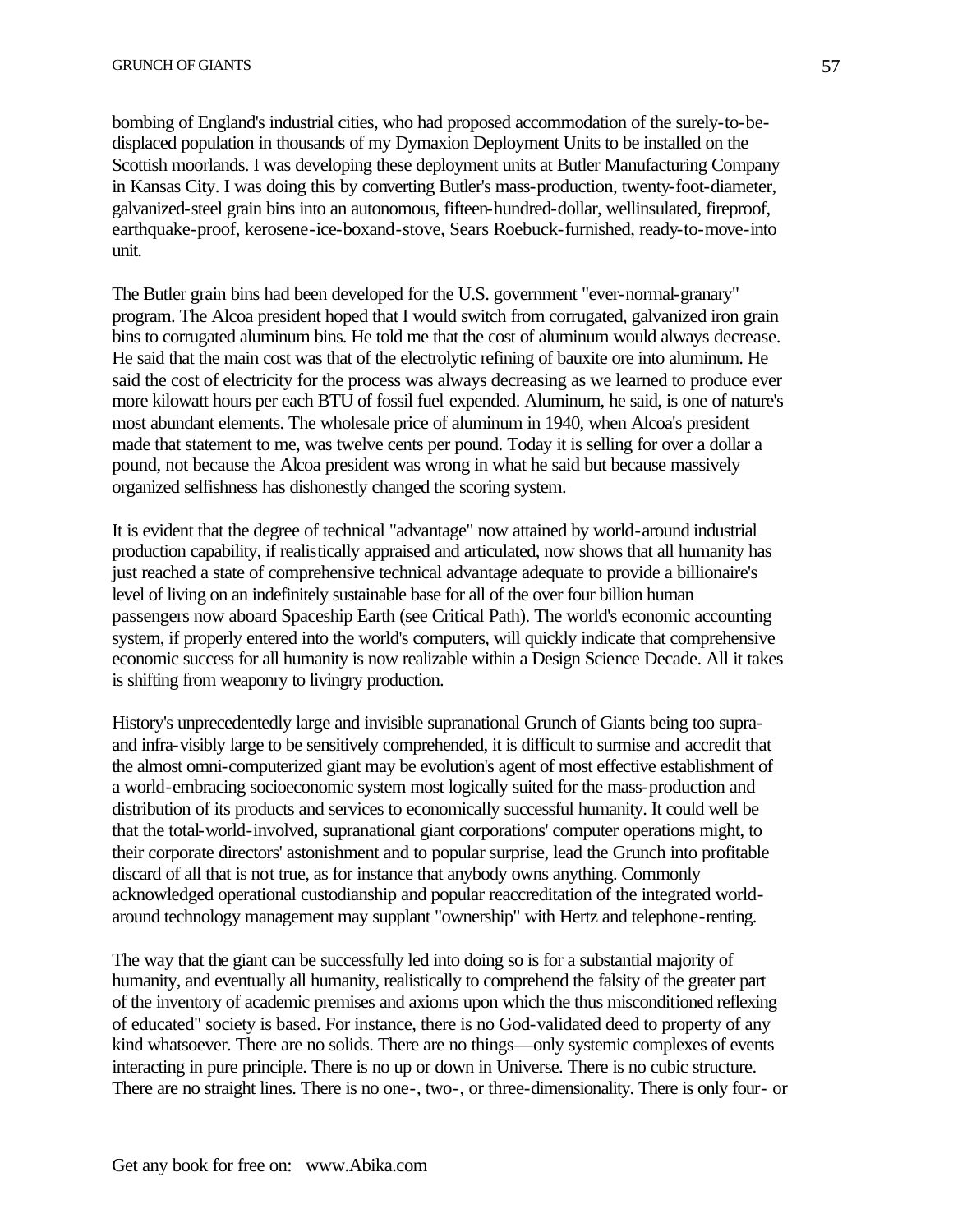six-dimensionality, etc. As we eliminate that which isn't true, we inadvertently admit into reality that which is true. As world society divests itself of that which experimental evidence demonstrates to be untrue and embracingly enters into its computer the mathematical formulae of all that can be experimentally proven to be true, all the socially, selfishly malignant characteristics of the giant may vanish and the omni-pro-social-advantage-producing capabilities may prevail and flourish.

• • •

FIFTEENTH-TO-NINETEENTH-CENTURY

GIANTS' OATH

Fee-fie-fo-fum

I smell the blood of a Britishman

Be he alive or be he dead

I'll grind his bones

To make my bread.

## TWENTIETH- TO- TWENTY-FIRST-CENTURY

### GIANTS' OATH

We-Fort-five-hun

Steal kudos and credit American

Be it live checking

Or savings "dead"

We knead their dough

For dividend bread.

• • •

Each of the giants of today's great Grunch is a quadrillionfold more formidable than was Goliath. Each is entirely invisible, abstract, and completely ruthless—not because those who run the show are malevolent but because the giant is a non-human corporation, a many-centuriesold, royal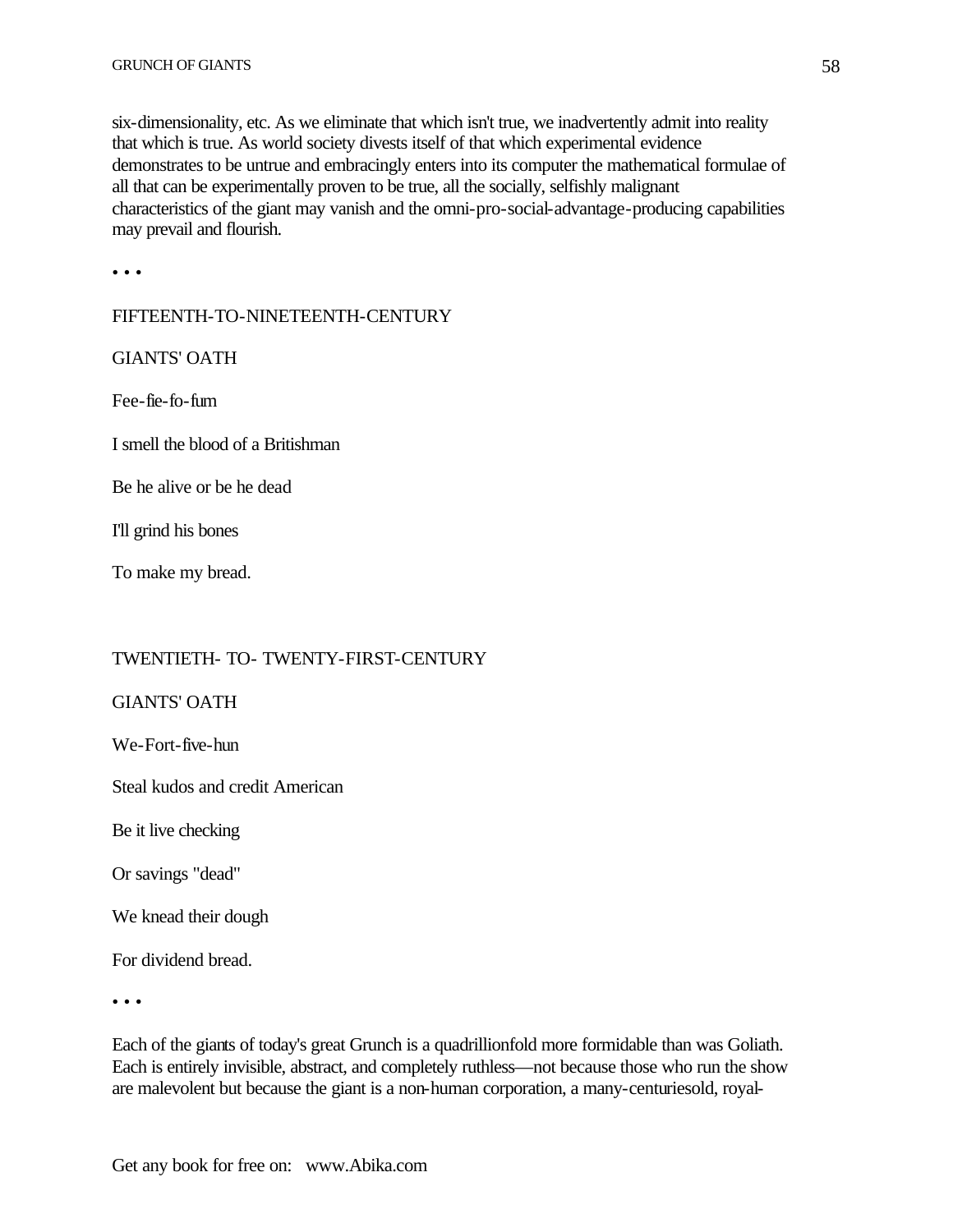legal-advisor-invented institution. The giant is a so one-sidedly biased abstract legal invention that its exploitation by the power structures of thirty generations have made the XYZ corporations and companies seemingly as much a part of nature as the phases of the Moon and clouds of the sky. Corporations operate on an unnatural economic basis that makes a successful Las Vegas roulette bet a trifling success. If you bet your money on the fortunate corporation, your bet is paid and repaid to you quarterly, continually, ad infinitum, often more copiously each year. Assuming an investment of 100 shares at a cost of \$2,750 in I.B.M. in 1914 when the company was first formed, it would have grown by June 1959 to 59,320 shares values at \$19,308,900, plus \$1,089,000 in cash and stock dividends and an additional \$101,906 from rights and privileges.

As I have frequently recalled, the grossly mis- or underinformed, 95-percent-illiterate world society of 1900 misassumed the existence of a fundamental and dire inadequacy of life-support to be operative on our planet, wherefore it concluded, and the political-economic system as yet maintains, that it has to be only one or the other of the planet Earth's two great political ideologies which can survive, and that all the people governed by the loser must perish—"there is not enough for both."

The now-predominantly-literate world population of 1981 has developed an intuitive awareness of the illogicality and even madness of all political systems.

All the foregoing inadequate life-support misassuming by both political parties and all the major religious organizations, as earlier noted, has resulted in both sides having jointly spent six and a half trillion dollars in developing the present capability to destroy all humanity within one hour. Humanity at large is logically intuiting that the same sum spent in the direction of improving the lives of the presently deprived many might readily have brought about better results than race suicide.

The awareness of the emergence of a new world society has been only intuitive, because it is actualized only by a superficial knowledge of the overall integrated effects of an almost entirely nonsensorially contacted invisible reality of electronics, chemistry, metallurgy, atomics, and astrophysics. The epochal events of humans landing on the Moon, satellite-relayed "instant" around-the-world information, and an exclusively direct Sun-powered, Paris-toLondon flight are altogether reorienting world-around humanity's intuitive thinking into the realization that we can now do so much with so little that we can indeed take care of everybody.

There is a deep urge on the part of vast numbers of world "youth"—irrespective of their years to do something right now about their intuition, which develops an impatience and ever more volatile group psychology. There is therefore an urge toward open physical revolt even amongst some of those who do know there is a bloodless, design-science, revolutionary option to attain socioeconomic success for all. The hotheads want to yield to their impatience. To those who urge us to join forces in bloody revolution, I reply as follows.

Before humans could be designed to occupy it, planet Earth had to be designed. Before planet Earth could be designed, the solar system had to be designed. Before the solar system could be designed, galaxies had to be designed. Before special-case galaxies could be designed, special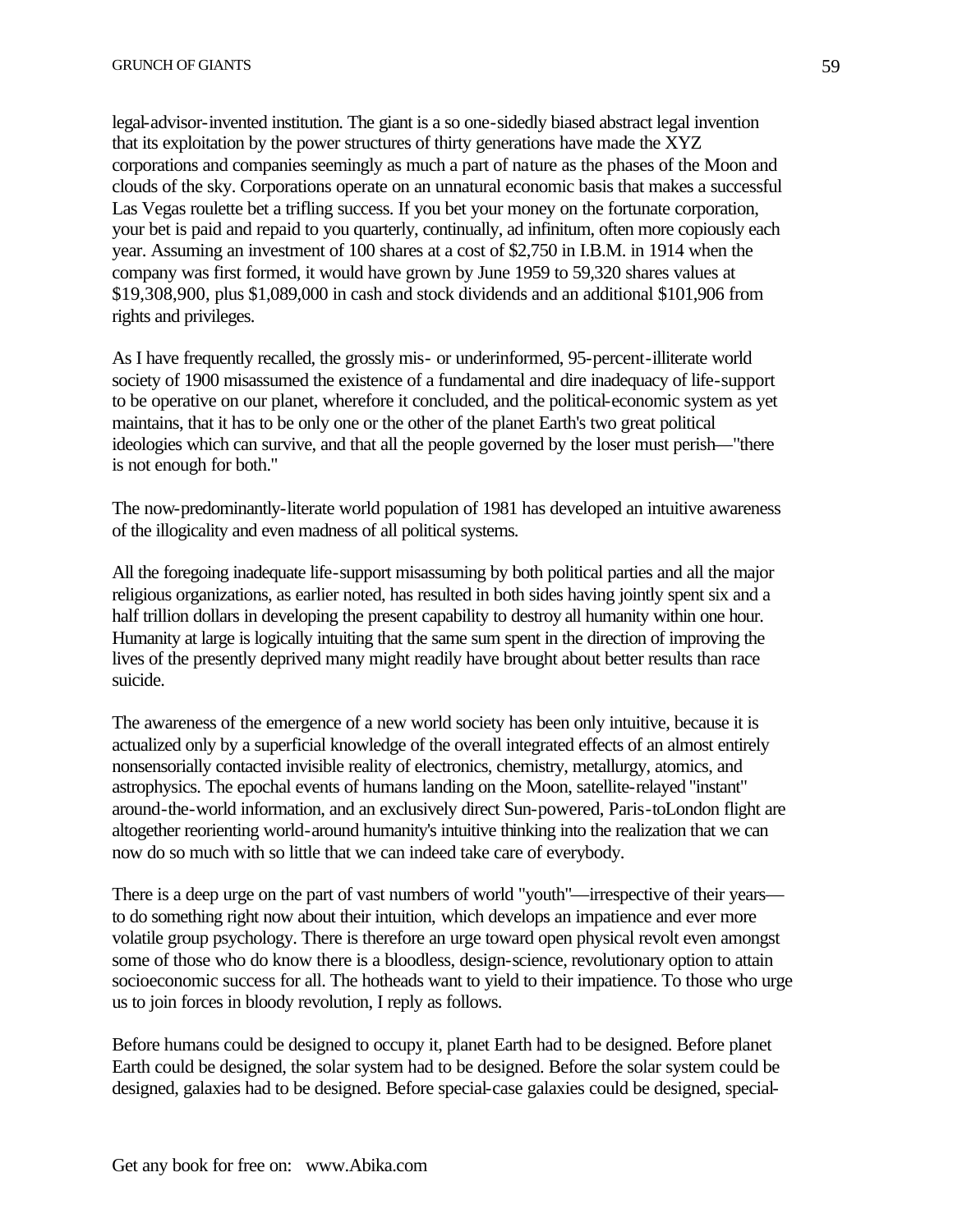case macro-micro Universe, all its atoms and molecules, gravity, and radiation had to be designed. Before any realizable designing was possible, it was cosmically necessary to discover and employ the full family of eternally coexistent and synergetically inter-augmentative, onlyby-mathematical-equations expressible, intercovarying, generalized principles governing the generalized design of eternally regenerative scenario Universe. And before all recognition of the eternal generalized principles and their inherent design-science functions, it was further necessary to have:

l. The design of an eternally regenerative, radiationally expansive and gravitationally contractive, everywhere and everywhen complexedly intertransforming, nonsimultaneously episoded, scenario Universe.

2. The generalized design of galaxies of entropic matterinto-energy as radiation-exporting stars and generalized star systems of planets serving syntropically, as radiation-into-matter importing planets.

3. The design of planet Earth as the Sun-orbiting, biosphere-protected, and oxygen-atmosphereequipped incubator of DNA-RNA design-controlled biological life and of that life's photosynthetic conversion of entropic radiation into syntropic, orderly hydrocarbon molecules and a vast variety of hydraulically compressioned, crystallinely tensioned, exquisitely structured biological species omni-inter-regenerating as an ecological omni-life and human-thinking support-system.

4. The eternal mathematics—numbering and structuring. The eternally extensive mathematical spectrums of frequencies, wave lengths, and harmonic intervals.

Only thereafter could those human beings progressively re-evolutionize exclusively by trial-anderror enlightenment, from their born-naked state of absolute ignorance, to discover their scientific-principle-apprehending minds and thereby (now for the first possible moment in history) to glimpse humanity's semi-divine functioning-potential as local-Universe criticalinformation-gatherers and localUniverse problem-solvers in support of the integrity of eternally regenerative Universe.

Only now for the first time can we human beings effectively revolutionize society in an adequate degree to fulfill what I have identified in Critical Path as being the number one objective of humanity's inclusion in comprehensive evolution.

The generalized principles have always—eternally existed and have always been available for each special-case, revolutionary design-realization. The special-case design revolution has always had to precede the extra-specialcase local social revolution, whether it be by inventing guns which overwhelm archery or inventing the wireless telegraph which transmits messages halfway around the world at six million miles per hour, making utterly obsolete the Pony Express and its concomitant "Wild West" socioeconomic behavior-patterning. The greatest evolutionproducing revolutions are complex and take the longest to be realized.

• • •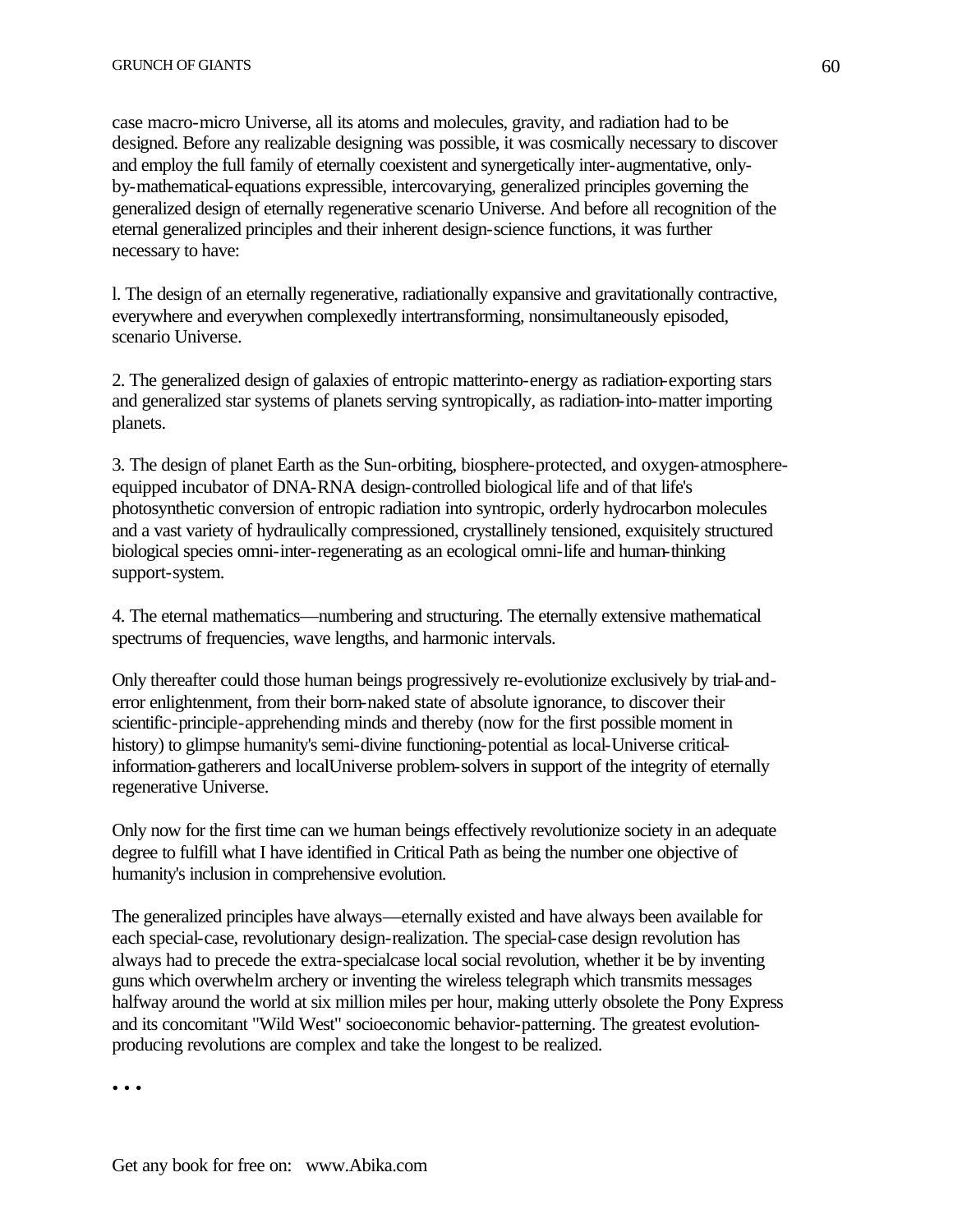What I hoped I had made clear in Critical Path is that the inherently half-century-long design science-revolution phase of attainment of universal economic success has been successfully completed and now needs only the bloodless socioeconomic reorientation instead of the political revolution to exercise humanity's option to "make it" for all.

I hoped that Critical Path made clear that fifty-three years ago I anticipated today's transition of humanity from 150 nations operating independently and remotely from one another to an omniintegrated world family, with all that socioeconomic transition's conditioned-reflex stressings and shockings.

I hoped that Critical Path made it clear that the worlddata integration I initiated more than a halfcentury ago has kept growing into a comprehensive record of the invisible design-science revolution being achieved only by ever more performance, realized for ever less energy, weight, and time units invested per each increment of accomplished livingry functioning; and that more than a halfcentury ago I reduced my design-science, human-environment-augmenting structures and technologies to full-scale, physically working demonstrations of their advancement of technological advantage to economically accommodate an around-the-world pulsatively deployingand-converging, kinetic society.

I hoped that Critical Path made it clear that if I or some other individual had not taken these anticipatory initiatives more than a half-century ago, the comprehensively integrated physicalgaining-for-all now to be immediately attained simply through inaugurating the mass-production phase of its already developed prototypings, then the design science revolution could not now be realizable—it would take another fifty years to do the critical path work, and we now have only fifty months within which to exercise our option to convert all Earthian industrial productivity from killingry to livingry products and service systems.

I hoped that Critical Path made it clear that lacking the accomplishment of the design-science revolution, while also undergoing the transition into a one-world amalgamation of humanity which we are now experiencing, humans would have been catalyzed only into a world-around social revolution of the same bloody historic pattern of revengeful pulling down of the advantaged few by the disadvantaged many.

I hoped that Critical Path made it clear that the accomplished design-revolution's prototypes and developmental concepts now make possible for the first time in history a bloodless social revolution successfully elevating all humanity to a sustainable higher living-standard than ever heretofore enjoyed by anyone.

I hope that Critical Path made it clear that despite the reality of humanity's option to make it for all humanity, my own conclusion as to whether humanity will do so within the critical time and environmental development limits is that it will remain cosmically undecided up to the last second of the option's effective actuation, knowing that beyond that imminent moment lies only the swift extinction of humans on planet Earth.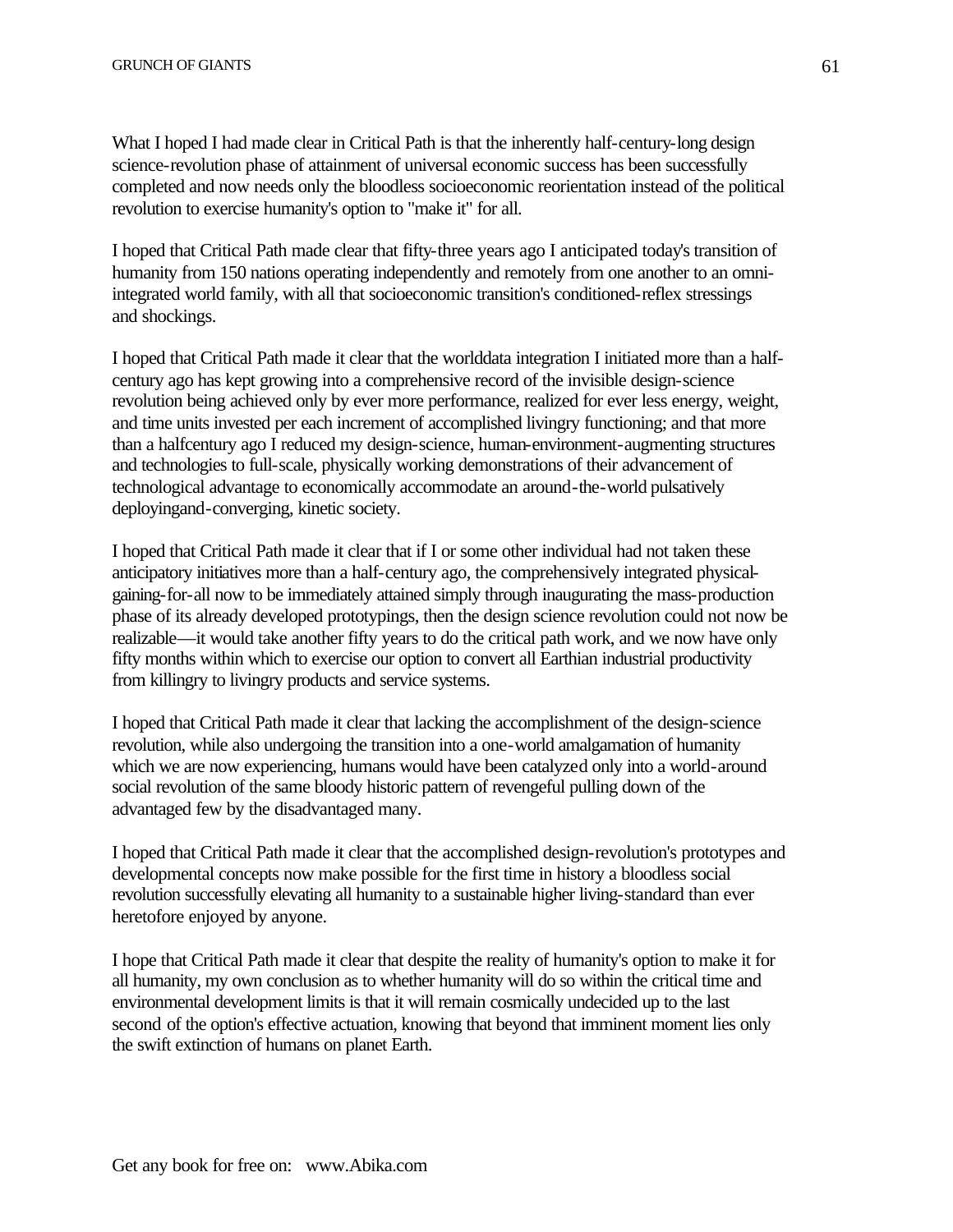The critical path I committed myself to in 1927 was and as yet is that of applying all technology and science directly to accomplishing the mass-produced components for advanced livingry for all humanity, instead of continuing to invest the advanced science and technology inadvertently falling out of the weaponry industry into the livingry tools industries. This critical path was inherently a fifty-year path.

• • •

I will now summarize the last few pages quickly.

The social revolution potential now can for the first time in history realize economic success for all and a comprehensive world enjoyment that involves not revengefully toppling the economically successful minority but elevating all humanity to a sustainable higher level of existing and interacting than any humans have heretofore either experienced or dreamed of.

The now-potentially-to-be-omni-successful social revolution could never before in history have been realized. Until 1970 there had always been enough physical resources but not enough metaphysical resources (of experience-won know-how) on our planet to render the physical technology capable of taking care of everyone at a sustainable, eminently successful level of physical well-being— bloodlessly accomplished and sustainable without the coexistence of either a human slave or working class. Until 1970 it had realistically to be either you or me, not enough for both. Since 1970 it has become realistically you and me—all else is automated acceleration to human-race extinction on planet Earth.

• • •

As we know, when the on-foot soldiers at Cr $\check{Z}$ cy stuck their pikes into the ground, points slantingly upward and forward, to impale the bellies of the advancing charges of cavalry, it was social revolution, brought about by designscience revolution. Thus armed with their newlysciencedesigned pikes, the long-overwhelmed many on foot began to gain emancipation from being overwhelmed by the horse-mounted few. Design did it.

Both the word revolution and the words social revolution have many meanings, from that referring to the mechanical revolutions of a wheel to the social changing of life-styles which occurred when the horse-mounted and -carriaged few, with their many on-foot servants, stable boys, grooms, coachmen, and the vast slums they drove through were almost entirely designscience-obsoleted by the automobile-mounted many covering vastly more miles and having only a diminishing self-servant-class functioning as some of the riders became the auto-production workers, gas-station attendants, etc.

Greater justice and economic improvement for the many is not always the result of social revolution. The Europeans' guns overwhelming of the American Indian bow-and-arrow weapons was in most ways a retrogressive social revolution implemented by design-science revolution. It is always the design revolution that tips the social scales one way or the other. However, sum totally the combined design and social revolutions ultimately favor the many. Between 1900 and today, 60 percent of humans in the U.S.A. have attained a standard of living far in advance of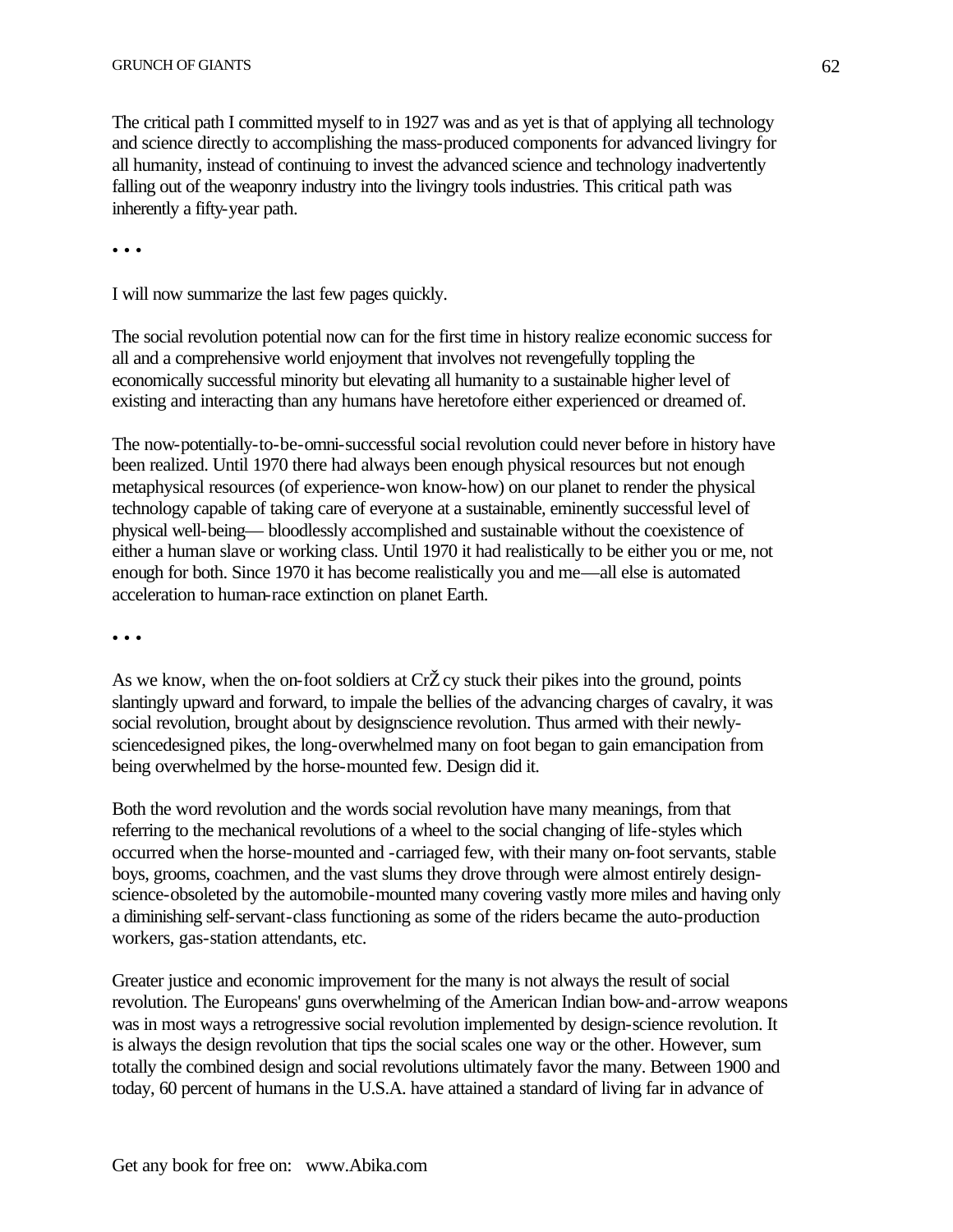those of the greatest potentates of 1900 while concurrently doubling the life-span of that fortunate 60 percent.

Never before in all history have the inequities and the momentums of unthinking money-power been more glaringly evident to so vastly large a number of now literate, competent, and constructively thinking all-around-theworld humans. There's a soon-to-occur critical-mass moment when the intuition of the responsibly inspired majority of humanity, in contradistinction to the angered Luddites and avenging Robin Hoods, faced with comprehensive functional discontinuity of nationally contained techno-economic system, will call for and accomplish a world-around reorientation of our planetary affairs. At this critical moment will occur a realization by the responsibly inspired majority that the adequate capacity of the invisible technology to sustainingly support all humanity depends on all the resources, physical and metaphysical, being always and only employed for all of world-around humanity as a completely integrated techno-economic system operating entirely on its daily income principally of Sunemanating energy. The integrated world-technoeconomic system purpose is in contradistinction to a union of 150 autonomously operating nation-states, as with the United Nations. All this can now be comprehensively commonwealth-accounted in time-energy work units. All this can provide regenerative-initiative accommodating access of human individuals to the ever multiplying commonwealth-techno-economic facilities. The degree of individual-initiative computerized access to the commonwealth facilities will be predicated on the demonstrated performance and sustained integrity of the individual's ever-forwardly-anticipatory designing competence.

I have been a deliberate half-century-fused inciter of a cool-headed, natural, gestation-rate-paced revolution, armed with physically demonstrable livingry levers with which altogether to elevate all humanity to realization of an inherently sustainable, satisfactory-to-all, ever higher standard of living.

Critical threshold-crossing of the inevitable revolution is already underway. The question is: Can it be successfully accomplished before the only-instinctively-operating fear and ignorance preclude success, by one individual, authorized or unauthorized, pushing the first button of chain-reacting all-buttons-pushing, atomic, raceirradiated suicide?

The only happily promising recourse of each human individual is to our highest intellectual faculties and their mutual, ego-deflated, unselfishly loving preoccupation with comprehensivity and our employment of the most powerful tools of all:

(A) the family of generalized scientific principles governing the operational design of eternally regenerative Universe itself;

(B) comprehending and effectively employing synergetics, with the books Synergetics and Synergetics II presenting the comprehensive omni-image-able mathematical coordinate system employed by nature, thus avoiding the mentally debilitating, vastmajority-of-humanity-excluding quasimathematical coordinate system employed by present-day science;